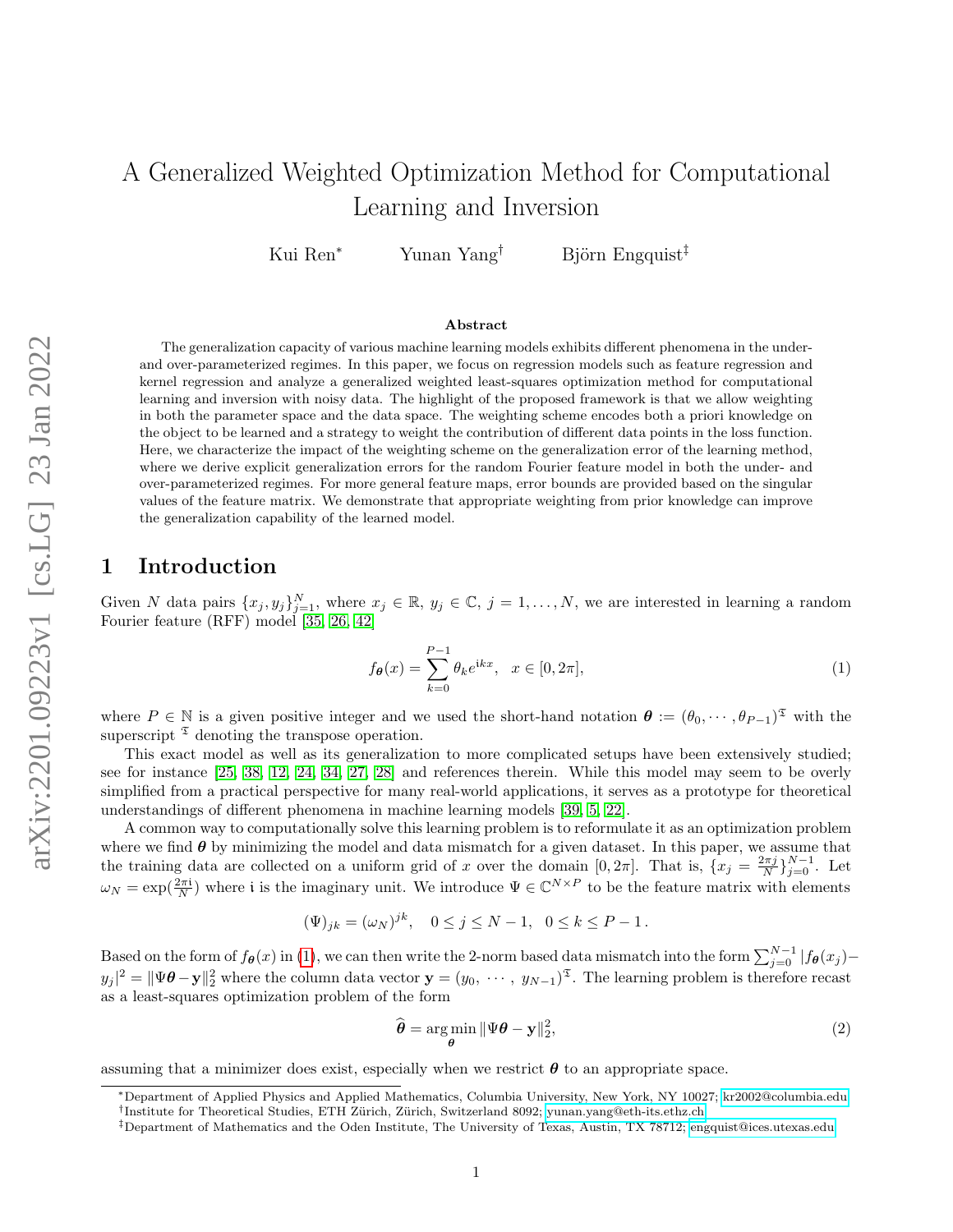In a general feature regression problem, the Fourier feature  $\{e^{ikx}\}_{k=0}^{P-1}$  is then replaced with a different feature model  $\{\varphi_k(x)\}_{k=0}^{P-1}$ , while the least-squares form [\(2\)](#page-0-1) remains unchanged except that the entries of the matrix  $\Psi$ is now  $\Psi_{jk} = \varphi_k(x_j)$ . We emphasize that this type of generalization will be discussed in Section [5.](#page-7-0) Moreover, we remark that this least-squares optimization formulation is a classical computational inversion tool in solving the general linear inverse problems of the form  $\Psi \theta = y$ ; see for instance [\[13,](#page-9-2) [40\]](#page-11-2) and references therein.

Previous work on weighted optimization for feature and kernel learning. [\[42\]](#page-11-0) studied the fitting problem for this model under the assumption that the coefficient vector  $\theta$  is sampled from a distribution with the property that  $\gamma$  is a positive constant,

<span id="page-1-3"></span><span id="page-1-0"></span>
$$
\mathbb{E}_{\theta}[\theta] = 0, \quad \mathbb{E}_{\theta}[\theta \theta^*] = c_{\gamma} \Lambda_{[P]}^{-2\gamma}, \tag{3}
$$

where the superscript  $*$  denotes the Hermitian transpose and the diagonal matrix  $\Lambda_{[P]}$  has diagonal elements  $({\bf \Lambda}_{[P]})_{kk} = t_k = 1 + k, k \ge 0$ . That is,

$$
\Lambda_{[P]} = \text{diag}\{t_0, t_1, t_2, \dots, t_k, \dots, t_{P-1}\}, \qquad t_k := 1 + k. \tag{4}
$$

The subscript  $[P]$  indicates that  $\Lambda_{[P]}$  is a diagonal submatrix of  $\Lambda$  that contains its element indexed in the set  $[P] := \{0, 1, \cdots, P-1\}$ . The normalization constant  $c_{\gamma} = 1/(\sum_{k=0}^{P-1}(1+k)^{-2\gamma})$  is only selected so that  $\mathbb{E}_{\theta}[\|\theta\|^2] = 1$ . It does not play a significant role in the rest of the paper.

The main assumption in [\(3\)](#page-1-0) says that statistically, the signal to be recovered has algebraically decaying Fourier coefficients. This is simply saying that the target function we are learning is relatively smooth, which is certainly the case for many functions as physical models in practical applications.

It was shown in [\[42\]](#page-11-0) that, to learn a model with  $p \leq P$  features, it is advantageous to use the following weighted least-squares formulation

<span id="page-1-4"></span><span id="page-1-1"></span>
$$
\widehat{\boldsymbol{\theta}}_p = \mathbf{\Lambda}_{[p]}^{-\beta} \widehat{\mathbf{w}}, \quad \text{with} \quad \widehat{\mathbf{w}} = \arg \min_{\boldsymbol{\theta}} \|\Psi_{[N \times p]} \mathbf{\Lambda}_{[p]}^{-\beta} \mathbf{w} - \mathbf{y}\|_2^2,
$$
\n<sup>(5)</sup>

when the learning problem is overparameterized, i.e.,  $p > N$ . Here,  $\Psi_{[N \times p]} \in \mathbb{C}^{N \times p}$  is the matrix containing the first p columns of  $\Psi$ , and  $\beta > 0$  is some pre-selected exponent that can be different from the  $\gamma$  in [\(3\)](#page-1-0). To be more precise, we define the the generalization error of the learning problem

$$
\mathcal{E}_{\beta}(P, p, N) := \mathbb{E}_{\theta}\left[\|f_{\theta}(x) - f_{\widehat{\theta}_p}(x)\|_{L^2([0, 2\pi])}^2\right] = \mathbb{E}_{\theta}\left[\|\widehat{\theta}_p - \theta\|_2^2\right],\tag{6}
$$

where the equality comes from the Parseval's identity, and  $\hat{\theta}_p$  is understood as the vector  $(\theta_p^{\mathfrak{T}}, 0, \dots, 0)^{\mathfrak{T}}$  so that  $\theta$  and  $\hat{\theta}_p$  are of the same length P. The subscript  $\theta$  in  $\mathbb{E}_{\theta}$  indicates that the expectation is taken with respect to the distribution of the random variable  $\theta$ . It was shown in [\[42\]](#page-11-0) that the lowest generalization error achieved from the weighted least-squares approach [\(5\)](#page-1-1) in the overparameterized regime  $(p > N)$  is strictly less than the lowest possible generalization error in the underparameterized regime  $(p \leq N)$ . This, together with the analysis and numerical evidence in previous studies such as those in [\[4,](#page-9-3) [5\]](#page-9-1), leads to the understanding that smoother approximations (i.e., solutions that are dominated by lower Fourier modes) give better generalization in learning with the RFF model [\(1\)](#page-0-0).

Main contributions of this work. In this work, we analyze a generalized version of  $(5)$  for general feature regression from noisy data. Following the same notations as before, we introduce the following weighted leastsquares formulation for feature regression:

<span id="page-1-2"></span>
$$
\widehat{\boldsymbol{\theta}}_p^{\delta} = \mathbf{\Lambda}_{[p]}^{-\beta} \widehat{\mathbf{w}}, \quad \text{with} \quad \widehat{\mathbf{w}} = \underset{\mathbf{w}}{\text{arg min}} \|\mathbf{\Lambda}_{[N]}^{-\alpha} \left( \Psi_{[N \times p]} \mathbf{\Lambda}_{[p]}^{-\beta} \mathbf{w} - \mathbf{y}^{\delta} \right)\|_2^2, \tag{7}
$$

where the superscript  $\delta$  on y and  $\hat{\theta}_p$  denotes the fact that the training data contain random noise of level  $\delta$ (which will be specified later). The exponent  $\alpha$  is pre-selected and can be different from  $\beta$ . While sharing similar roles with the weight matrix  $\Lambda_{\{p\}}^{-\beta}$  $\bigcap_{[P]}^{-\beta}$ , the weight matrix  $\mathbf{\Lambda}_{[N]}^{-\alpha}$  provides us the additional ability to deal with noise in the training data. Moreover, as we will see later, the weight matrix  $\Lambda_{[N]}^{-\alpha}$  does not have to be either diagonal or in the same form as the matrix  $\Lambda_{\text{in}}^{-\beta}$  $\binom{-\beta}{[p]}$ ; the current form is to simplify the calculations for the RFF model. It can be chosen based on the a priori information we have on the operator  $\Psi$  as well as the noise distribution of the training data.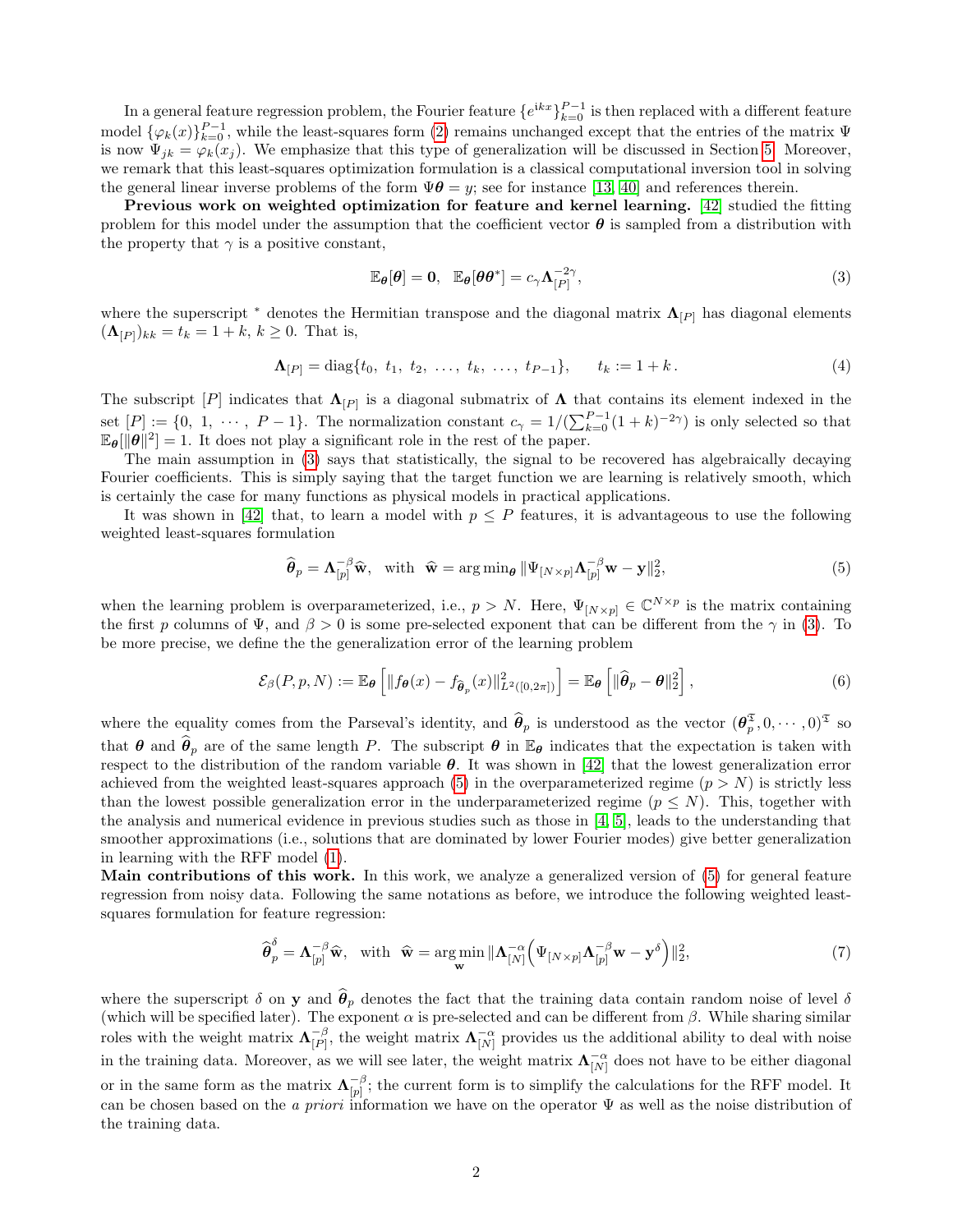The highlight and also one of the main contributions of our work is that we introduce a new weight matrix  $\Lambda_{[N]}^{-\alpha}$  that emphasizes the data mismatch in terms of its various modes, in addition to  $\Lambda_{[p]}^{-\beta}$  $\begin{bmatrix} -\rho \\ p \end{bmatrix}$ , the weight matrix imposed on the unknown feature coefficient vector  $\theta$ . This type of generalization has appeared in different forms in many computational approaches for solving inverse and learning problems where the standard 2-norm (or  $\ell^2$ in the infinite-dimensional setting) is replaced with a weighted norm that is either weaker or stronger than the unweighted 2-norm.

In this paper, we characterize the impact of the new weighted optimization framework [\(7\)](#page-1-2) on the generalization capability of various feature regression and kernel regression models. The new contributions of this work are threefold. First, we discuss in detail the generalized weighted least-squares framework [\(7\)](#page-1-2) in Section [2](#page-2-0) and summarize the main results for training with *noise-free* data in Section [3](#page-3-0) for the RFF model in both the overparameterized and the underparameterized regimes. This is the setup considered in [\[42\]](#page-11-0), but our analysis is based on the proposed weighted model [\(7\)](#page-1-2) instead of [\(5\)](#page-1-1) as in their work. Second, we provide the generalization error in both two regimes for the case of training with *noisy* data; see Section [4.](#page-5-0) This setup was not considered in [\[42\]](#page-11-0), but we demonstrate here that it is a significant advantage of the weighted optimization when data contains noise since the weighting could effectively minimize the influence of the noise and thus improve the stability of feature regression. Third, we extend the same type of results to more general models in feature regression and kernel regression that are beyond the RFF model, given that the operator Ψ satisfies certain properties. In the general setup presented in Section [5,](#page-7-0) we derive error bounds in the asymptotic limit when  $P$ ,  $N$ , and p all become very large. Our analysis provides some guidelines on selecting weighting schemes through either the parameter domain weighting or the data domain weighting, or both, to emphasize the features of the unknowns to be learned based on a priori knowledge.

# <span id="page-2-0"></span>2 Generalized weighted least-squares formulation

There are four essential elements in the least-squares formulation of the learning problem: (i) the parameter to be learned  $(\theta)$ , (ii) the dataset used in the training process  $(\mathbf{y})$ , (iii) the feature matrix  $(\Psi)$ , and (iv) the metric chosen to measure the data mismatch between  $\Psi \theta$  and y.

Element (i) of the problem is determined not only by the data but also by a priori information we have. The information encoded in [\(3\)](#page-1-0) reveals that the size (i.e., the variance) of the Fourier modes in the RFF model decays as fast as  $(1 + k)^{-2\gamma}$ . Therefore, the low-frequency modes in [\(1\)](#page-0-0) dominate high-frequency modes, which implies that in the learning process, we should search for the solution vectors that have more low-frequency components than the high-frequency components. The motivation behind introducing the weight matrix  $\Lambda_{\text{in}}^{-\beta}$  $[p]$ in [\(5\)](#page-1-1) is exactly to force the optimization algorithm to focus on admissible solutions that are consistent with the a priori knowledge given in [\(3\)](#page-1-0), which is to seek  $\theta$  whose components  $|\theta_k|^2$  statistically decay like  $(1 + k)^{-2\beta}$ .

When the problem is formally determined (i.e.,  $p = N$ ), the operator  $\Psi$  is invertible, and the training data are noise-free, similar to the weight matrix  $\Lambda_{\scriptscriptstyle\text{inj}}^{-\beta}$  $\begin{bmatrix} -\beta \\ p \end{bmatrix}$ , the weight matrix  $\mathbf{\Lambda}_{[N]}^{-\alpha}$  does not change the solution of the learning problem. However, as we will see later, these two weight matrices do impact the solutions in various ways under the practical setups that we are interested in, for instance, when the problem is over-parameterized or when the training data contain random noise.

The weight matrix  $\Lambda_{[N]}^{-\alpha}$  is introduced to handle elements (ii)-(iv) of the learning problem. First, since  $\Lambda_{[N]}^{-\alpha}$ is directly applied to the data  $y^{\delta}$ , it allows us to suppress (when  $\alpha > 0$ ) or promote (when  $\alpha < 0$ ) high-frequency components in the data during the training process. In particular, when transformed back to the physical space, the weight matrix  $\Lambda_{[N]}^{-\alpha}$  with  $\alpha > 0$  corresponds to a smoothing convolutional operator whose kernel has Fourier coefficients decaying at the rate  $k^{-\alpha}$ . This operator suppresses high-frequency information in the data. Second,  $\Lambda_{[N]}^{-\alpha}$  is also directly applied to  $\Psi\theta$ . This allows us to precondition the learning problem by making  $\Lambda_{[N]}^{-\alpha}\Psi$  a better-conditioned operator (in an appropriate sense) than  $\Psi$ , for some applications where the feature matrix  $\Psi$  has certain undesired properties. Finally, since  $\Lambda_{[N]}^{-\alpha}$  is applied to the residual  $\Psi\theta - \mathbf{y}$ , we can regard the new weighted optimization formulation [\(7\)](#page-1-2) as the generalization of the classic least-squares formulation with a new loss function (a weighted norm) measuring the data mismatch.

Weighting optimization schemes such as [\(7\)](#page-1-2) have been studied, implicitly or explicitly, in different settings [\[32,](#page-10-9) [8,](#page-9-4) [14,](#page-9-5) [21,](#page-10-10) [44\]](#page-11-3). For instance, if we take  $\beta = 0$ , then we have a case where we rescale the classical least-squares loss function with the weight  $\Lambda_{[N]}^{-\alpha}$ . If we take  $\alpha = 1$ , then this least-squares functional is equivalent to the loss function based on the  $\mathcal{H}^{-1}$  norm, instead of the usual  $L^2$  norm, of the mismatch between the target function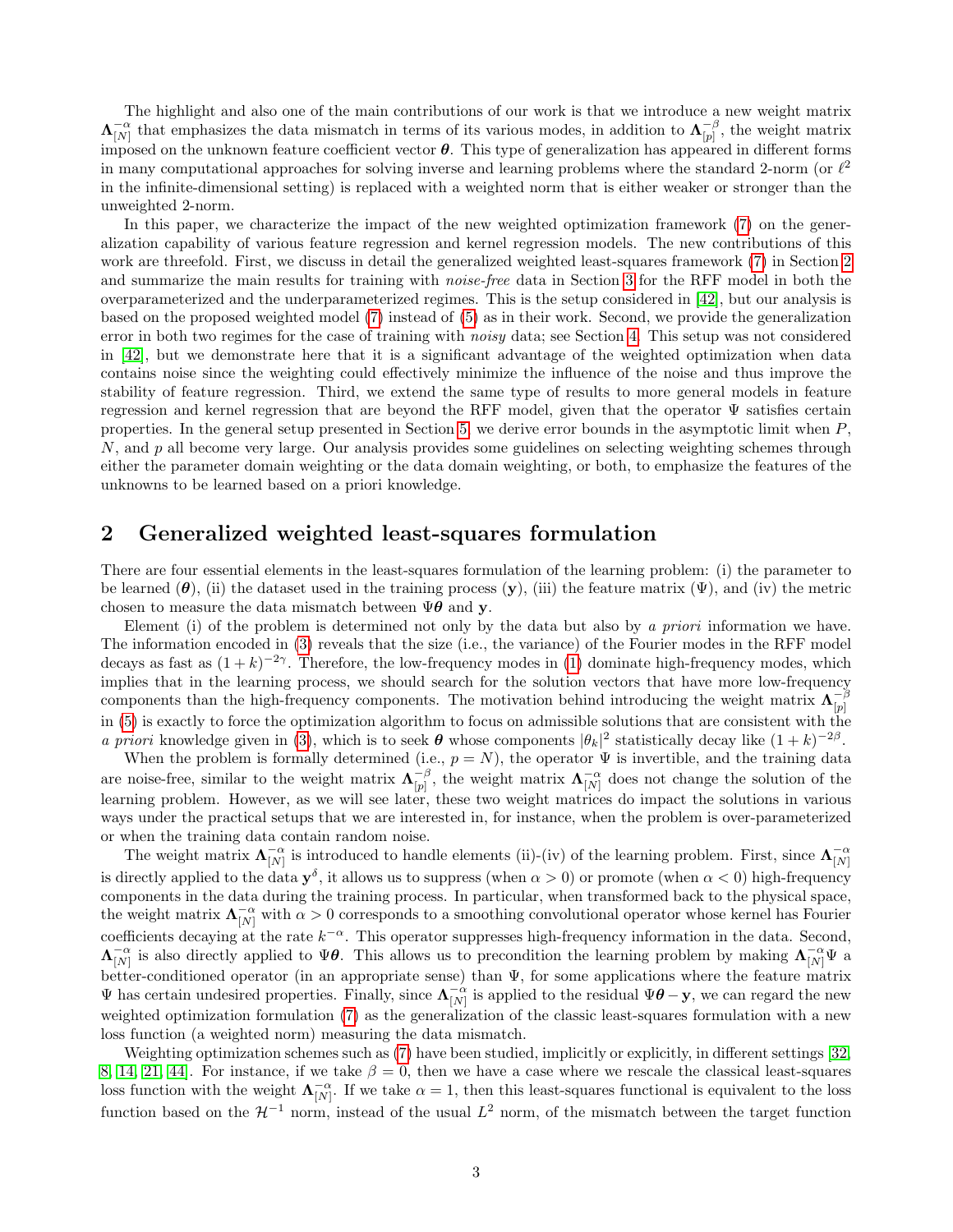$f_{\theta}(x)$  and the learned model  $f_{\hat{\theta}}(x)$ . Based on the asymptotic equivalence between the quadratic Wasserstein metric and the  $\mathcal{H}^{-1}$  semi-norm (on an appropriate functional space), this training problem is asymptotically equivalent to the same training problem based on a quadratic Wasserstein loss function; see for instance [\[14\]](#page-9-5) for more detailed illustration on the connection. In the classical statistical inversion setting,  $\Lambda^{2\alpha}$  plays the role of the covariance matrix of the additive Gaussian random noise in the data [\[18\]](#page-9-6). When the noise is sampled from mean-zero Gaussian distribution with covariance matrix  $\Lambda^{2\alpha}$ , a standard maximum likelihood estimator (MLE) is often constructed as the minimizer of  $(\Psi \theta - \mathbf{y})^* \Lambda_{[N]}^{-2\alpha} (\Psi \theta - \mathbf{y}) = ||\Lambda_{[N]}^{-\alpha} (\Psi \theta - \mathbf{y})||_2^2$ .

The exact solution to [\(7\)](#page-1-2), with  $X^+$  denoting the Moore–Penrose inverse of operator X, is given by

$$
\widehat{\boldsymbol{\theta}}_p^{\delta} = \boldsymbol{\Lambda}_{[p]}^{-\beta} \left( \boldsymbol{\Lambda}_{[N]}^{-\alpha} \Psi_{[N \times p]} \boldsymbol{\Lambda}_{[p]}^{-\beta} \right)^+ \boldsymbol{\Lambda}_{[N]}^{-\alpha} \mathbf{y}^{\delta} . \tag{8}
$$

In the rest of this paper, we analyze this training result and highlight the impact of the weight matrices  $\Lambda_{[N]}^{-\alpha}$ and  $\boldsymbol{\Lambda}_{\text{\tiny{[N]}}}^{-\beta}$  $\frac{-\rho}{[N]}$  in different regimes of the learning problem. We reproduce the classical bias-variance trade-off analysis in the weighted optimization framework. For that purpose, we utilize the linearity of the problem to decompose  $\widehat{\boldsymbol \theta}_p^\delta$  as

$$
\widehat{\boldsymbol{\theta}}_p^{\delta} = \boldsymbol{\Lambda}_{[p]}^{-\beta} (\boldsymbol{\Lambda}_{[N]}^{-\alpha} \boldsymbol{\Psi}_{[N \times p]} \boldsymbol{\Lambda}_{[p]}^{-\beta})^+ \boldsymbol{\Lambda}_{[N]}^{-\alpha} \mathbf{y} + \boldsymbol{\Lambda}_{[p]}^{-\beta} (\boldsymbol{\Lambda}_{[N]}^{-\alpha} \boldsymbol{\Psi}_{[N \times p]} \boldsymbol{\Lambda}_{[p]}^{-\beta})^+ \boldsymbol{\Lambda}_{[N]}^{-\alpha} (\mathbf{y}^{\delta} - \mathbf{y}), \tag{9}
$$

where the first part is simply  $\hat{\theta}_p$ , the result of learning with noise-free data, while the second part is the contribution from the additive noise. We define the generalization error in this case as

$$
\mathcal{E}_{\alpha,\beta}^{\delta}(P,p,N) = \mathbb{E}_{\theta,\delta}\left[\|f_{\theta}(x) - f_{\widehat{\theta}_{p}^{\delta}}(x)\|_{L^{2}([0,2\pi])}^{2}\right] = \mathbb{E}_{\theta,\delta}\left[\|\widehat{\theta}_{p}^{\delta} - \widehat{\theta}_{p} + \widehat{\theta}_{p} - \theta\|_{2}^{2}\right],\tag{10}
$$

where the expectation is taken over the joint distribution of  $\theta$  and the random noise  $\delta$ . By the standard triangle inequality, this generalization error is bounded by sum of the generalization error from training with noise-free data and the error caused by the noise. We will use this simple observation to bound the generalization errors when no exact formulas can be derived. We also look at the variance of the generalization error with respect to the random noise, which is

$$
\text{Var}_{\delta}(\mathbb{E}_{\theta}[\|\widehat{\boldsymbol{\theta}}^{\delta} - \boldsymbol{\theta}\|_{2}^{2}]) := \mathbb{E}_{\delta}[(\mathbb{E}_{\theta}[\|\widehat{\boldsymbol{\theta}}^{\delta} - \boldsymbol{\theta}\|_{2}^{2}] - \mathbb{E}_{\theta,\delta}[\|\widehat{\boldsymbol{\theta}}^{\delta} - \boldsymbol{\theta}\|_{2}^{2}])^{2}].
$$
\n(11)

In the rest of the work, we consider two parameter regimes of learning:

(i) In the overparameterized regime, we have the following setup of the parameters:

$$
N < p \le P, \quad \text{and}, \quad P = \mu N, \quad p = \nu N \quad \text{for some} \quad \mu, \nu \in \mathbb{N} \quad \text{s.t.} \quad \mu \ge \nu \gg 1 \,. \tag{12}
$$

(ii) In the underparameterized regime, we have the following scaling relations:

<span id="page-3-2"></span><span id="page-3-1"></span>
$$
p \le N \le P, \text{ and, } P = \mu N \text{ for some } \mu \in \mathbb{N}.
$$
 (13)

The formally-determined case of  $p = N \leq P$  is included in both the overparameterized and the underparameterized regimes. We make the following assumptions throughout the work:

(A-I) The random noise  $\delta$  in the training data is additive in the sense that  $y^{\delta} = y + \delta$ .

(A-II) The random vectors  $\delta$  and  $\theta$  are independent.

(A-III) The random noise  $\delta \sim \mathcal{N}(0, \sigma I_{[p]})$  for some constant  $\sigma > 0$ .

While assumptions (A-I) and (A-II) are essential, assumption (A-III) is only needed to simplify the calculations. Most of the results we obtain in this paper can be reproduced straightforwardly for the random noise  $\delta$ with any well-defined covariance matrix.

### <span id="page-3-0"></span>3 Generalization error for training with noise-free data

We start with the problem of training with noise-free data. In this case, we utilize tools developed in [\[5\]](#page-9-1) and [\[42\]](#page-11-0) to derive exact generalization errors. Our main objective is to compare the difference and similarity of the roles of the weight matrices  $\mathbf{\Lambda}_{[N]}^{-\alpha}$  and  $\mathbf{\Lambda}_{[p]}^{-\beta}$  $\frac{-\beta}{[p]}$ .

<span id="page-3-3"></span>We have the following results on the generalization error. The proof is in Appendix [A.1](#page-12-0) and [A.2.](#page-16-0)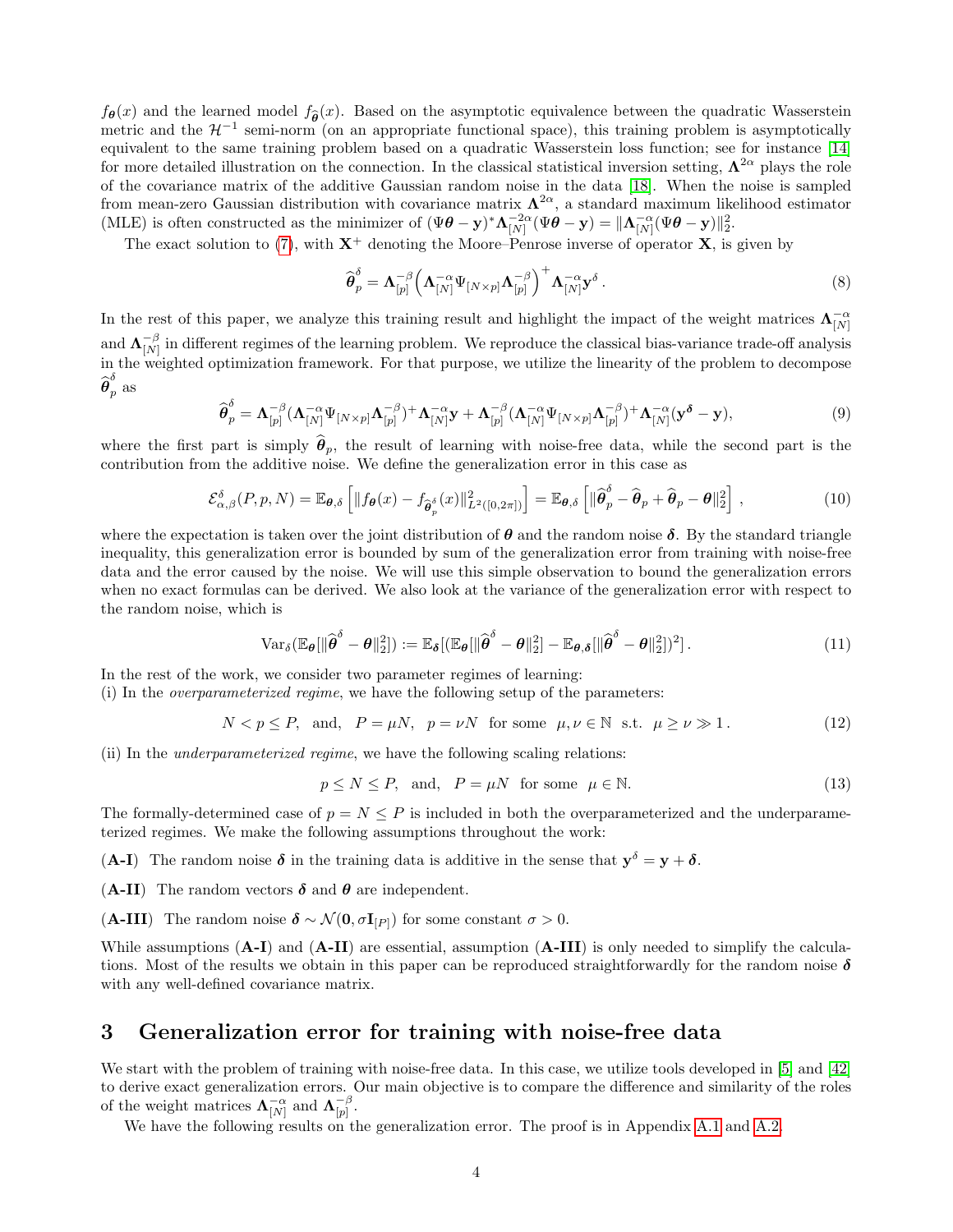**Theorem 3.1** (Training with noise-free data). Let  $\delta = 0$ , and  $\theta$  be sampled with the properties in [\(3\)](#page-1-0). Then the generalization error in the overparameterized regime  $(12)$  is:

$$
\mathcal{E}_{\alpha,\beta}^{0}(P,p,N) = 1 + c_{\gamma} \sum_{j=0}^{p-1} t_j^{-2\gamma} - 2c_{\gamma} \sum_{k=0}^{N-1} \frac{\sum_{\eta=0}^{\nu-1} t_{k+N\eta}^{-2\beta-2\gamma}}{\sum_{\eta=0}^{\nu-1} t_{k+N\eta}^{-2\beta}} + c_{\gamma} \sum_{k=0}^{N-1} \frac{(\sum_{\eta=0}^{\nu-1} t_{k+N\eta}^{-4\beta})(\sum_{\eta=\nu}^{\mu-1} t_{k+N\eta}^{-2\gamma})}{(\sum_{\eta=0}^{\nu-1} t_{k+N\eta}^{-2\beta})},
$$
(14)

and the generalization error in the underparameterized regime  $(13)$  is:

$$
\mathcal{E}_{\alpha,\beta}^{0}(P,p,N) = c_{\gamma} \sum_{j=N}^{P-1} t_j^{-2\gamma} + c_{\gamma} \sum_{k=0}^{p-1} \sum_{\eta=1}^{\mu-1} t_{k+N\eta}^{-2\gamma} - c_{\gamma} \sum_{k=p}^{N-1} \sum_{\eta=1}^{\mu-1} t_{k+N\eta}^{-2\gamma} + N \sum_{i,j=0}^{N-p-1} \frac{\hat{e}_{ij}^{(N)} \hat{e}_{ji}^{(N)}}{\sum_{ii} \sum_{jj}} , \quad (15)
$$

where  $\{t_j\}_{j=0}^{P-1}$  and  $c_\gamma$  are those introduced in [\(3\)](#page-1-0) and [\(4\)](#page-1-3), while

$$
\widetilde{e}_{ij}^{(N)} = \sum_{k=0}^{N-1} t_k^{2\alpha} \overline{U}_{ki} U_{kj}, \qquad \widehat{e}_{ij}^{(N)} = \sum_{k'=0}^{N-p-1} (c_{\gamma} t_{p+k'}^{-2\gamma} + \chi_{p+k'}) \overline{V}_{ik'} V_{jk'}, \quad 0 \le i, j \le N-p-1,
$$

with  $U\Sigma V^*$  being the singular value decomposition of  $\Lambda_{[N]}^{\alpha} \Psi_{[N]\setminus [p]}$  and  $\{\chi_m\}_{m=0}^{N-1}$  defined as

<span id="page-4-0"></span>
$$
\chi_m = \sum_{k=0}^{N-1} \left( \sum_{\eta=1}^{\mu-1} t_{k+N\eta}^{-2\gamma} \right) \left( \frac{1}{N} \sum_{j=0}^{N-1} \omega_N^{(m-k)j} \right), \quad 0 \le m \le N-1.
$$

We want to emphasize that the generalization errors we obtained in Theorem [3.1](#page-3-3) are for the weighted optimization formulation [\(7\)](#page-1-2) where we have an additional weight matrix  $\Lambda_{[N]}^{-\alpha}$  compared to the formulation in [\[42\]](#page-11-0), even though our results look similar to the previous results of [\[5\]](#page-9-1) and [\[42\]](#page-11-0). Moreover, we kept the weight matrix  $\mathbf{\Lambda}_{\text{inl}}^{-\beta}$  $\frac{-\beta}{|p|}$  in the underparameterized regime, which is different from the setup in [\[42\]](#page-11-0) where the same weight matrix was removed in this regime. The reason for keeping  $\Lambda_{\scriptscriptstyle{[n]}}^{-\beta}$  $\frac{-\beta}{|p|}$  in the underparameterized regime will become more obvious in the case of training with noisy data, as we will see in the next section.

Here are some key observations from the above results, which, we emphasize again, are obtained in the setting where the optimization problems are solved exactly, and the data involved contain no random noise. The conclusion will differ when data contain random noise or when optimization problems cannot be solved exactly.

First, the the weight matrix  $\Lambda_{\text{int}}^{-\beta}$  $\bigcap_{p=0}^{\infty}$  only matters in the overparameterized regime while  $\Lambda_{[N]}^{-\alpha}$  only matters in the underparameterized regime. In the overparameterized regime, the weight  $\Lambda_{\scriptscriptstyle{[n]}}^{-\beta}$  $\begin{bmatrix} -\beta \\ p \end{bmatrix}$  forces the inversion procedure to focus on solutions that are biased toward the low-frequency modes. In the underparameterized regime, the matrix  $\Lambda_{[N]}^{-\alpha}$  re-weights the frequency content of the "residual" (data mismatch) before it is backprojected into the learned parameter  $\hat{\theta}$ . Using the scaling  $P = \mu N$  and  $p = \nu N$  in the overparameterized regime, and the definition of  $c_{\gamma}$ , we can verify that when  $\alpha = \beta = 0$ , the generalization error reduces to

$$
\mathcal{E}_{0,0}^0(P,p,N) = 1 - \frac{N}{p} + \frac{2N}{p} c_\gamma \sum_{j=p}^{P-1} t_j^{-2\gamma} = 1 + \frac{N}{p} - \frac{2N}{p} c_\gamma \sum_{j=0}^{p-1} t_j^{-2\gamma}.
$$
 (16)

This is given in [\[42,](#page-11-0) Theorem 1]. We mention, however, even in the case of  $\alpha = 0$ , when  $\beta \neq 0$ , our result in [\(14\)](#page-4-0) offered a minor correction to its equivalence in [\[42\]](#page-11-0).

Second, when the learning problem is formally determined, i.e., when  $p = N$ , neither weight matrices play a role when the training data are generated from the true model with no additional random noise and the minimizer can be found exactly. The generalization error simplifies to

<span id="page-4-2"></span><span id="page-4-1"></span>
$$
\mathcal{E}^{0}_{\alpha,\beta}(P,p,N) = 2c_{\gamma} \sum_{j=p}^{P-1} t_{j}^{-2\gamma}.
$$
 (17)

This is not surprising as, in this case,  $\Psi$  is invertible (because it is a unitary matrix scaled by the constant N). The true solution to  $\Psi \theta = y$  is simply  $\theta = \Psi^{-1}y$ . The weight matrices in the optimization problem are invertible and therefore do not change the true solution of the problem. The generalization error, in this case, is therefore only due to the Fourier modes that are not learned from the training data, i.e., modes p to  $P-1$ .

While it is obvious from the formulas for the generalization error that the weight matrix  $\Lambda_{[N]}^{-\alpha}$  indeed plays a role in the underparameterized regime, we show in Figure [1a](#page-5-1) the numerical calculation of the singular value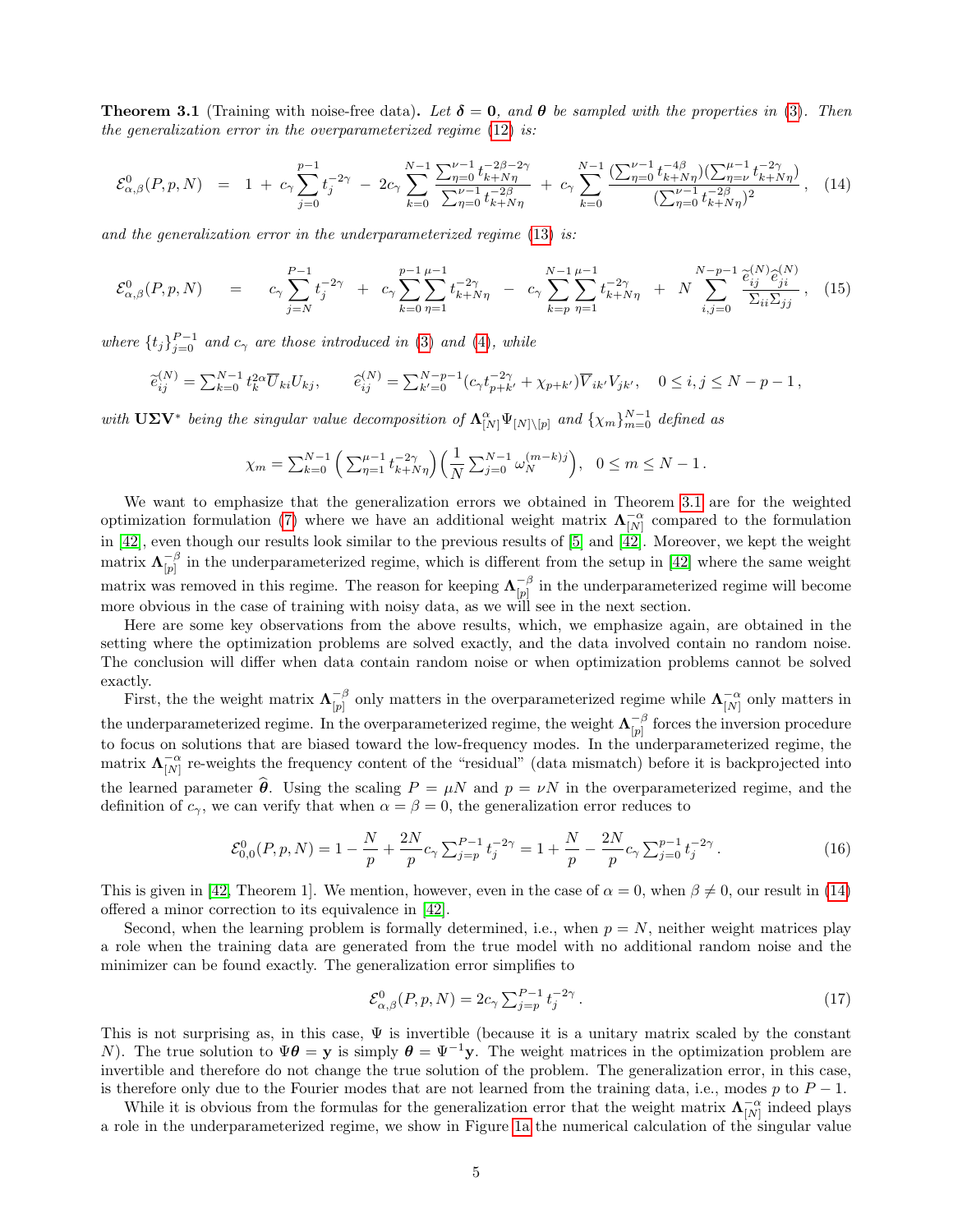<span id="page-5-1"></span>

<span id="page-5-2"></span>Figure 1: Left: singular values of  $\Lambda_{[N]}^{-\alpha} \Psi_{[N]\setminus [p]}$  for a system with  $N = 1024$  and  $p = 512$ . Shown are singular values for  $\alpha = 0$ ,  $\alpha = 0.4$ ,  $\alpha = 0.6$ ,  $\alpha = 0.8$ , and  $\alpha = 1.0$ ; Right: double-descent curves for the generalization error  $\mathcal{E}^0_{\alpha,\beta}$  for the cases of  $N = 64$ ,  $\gamma = 0.3$ ,  $\beta = 0.3$ , and  $\alpha = 0$ , 0.3, 0.8.

decomposition of the matrix  $\Lambda_{[N]}^{\alpha} \Psi_{[N]\setminus [p]}$  for the case of  $(N, p) = (1024, 512)$ . The impact of  $\alpha$  can be seen by comparing the singular values to their correspondence in the  $\alpha = 0$  case (where all the singular values are the comparing the singular values to their correspondence in the  $\alpha = 0$  case (where all the singular values are the same and equal to  $\sqrt{N}$ ). When the system size is large (in this case  $N = 1024$ ), even a small  $\alpha$  (e.g., can significantly impact the result. In Figure [1b,](#page-5-2) we plot the theoretical prediction of  $\mathcal{E}^0_{\alpha,\beta}$  in Theorem [3.1](#page-3-3) to demonstrate the double-descent phenomenon observed in the literature on the RFF model. We emphasize again that in this particular noise-free setup with perfectly solved minimization problem by the pseudoinverse,  $\Lambda_{[N]}^{-\alpha}$ only plays a role in the underparameterization regime as can be seen from the double-descent curves.

Selecting p to minimize generalization error. It is clear (and also expected) from [\(16\)](#page-4-1) and [\(17\)](#page-4-2) that, in the cases of  $p = N$  or  $\alpha = \beta = \gamma = 0$ , the generalization error decreases monotonically with respect to the number of modes learned in the training process. One should then learn as many Fourier coefficients as possible. When  $p \neq N$  or  $\alpha, \beta \neq 0$ ,  $\mathcal{E}^0_{\alpha,\beta}(P,p,N)$ , for fixed P and N, does not change monotonically with respect to p anymore. In such a situation, we can choose the  $p$  values that minimize the generalization error and perform learning with these p values.

## <span id="page-5-0"></span>4 Error bounds for training with noisy data

In this section, we study the more realistic setting of training with noisy data. The common practice is that when we solve the minimization problem in such a case, we should avoid overfitting the model to the data by stopping the optimization algorithm early at an appropriate level of values depending on the noise level in the data, but see [\[3,](#page-9-7) [23\]](#page-10-11) for some analysis in the direction of "benign overfitting". When training with noisy data, the impact of the weight matrices  $\mathbf{\Lambda}_{[N]}^{-\alpha}$  and  $\mathbf{\Lambda}_{[p]}^{-\beta}$  $\begin{bmatrix} -\rho \\ p \end{bmatrix}$  on the generalization error becomes more obvious. In fact, both weight matrices play non-negligible roles in the overparameterized and the underparameterized regimes, respectively.

We start with the circumstance where we still match the data perfectly for each realization of the noise in the data. The result is summarized as follows.

<span id="page-5-3"></span>**Lemma 4.1** (Training with noisy data: exact error). Under the assumptions  $(A-I)$ - $(A-III)$ , the generalization error  $\mathcal{E}_{\alpha,\beta}^{\delta}(P,p,N)$  is given as

$$
\mathcal{E}_{\alpha,\beta}^{\delta}(P,p,N) = \mathcal{E}_{\alpha,\beta}^{0}(P,p,N) + \mathcal{E}_{\text{noise}}(P,p,N),
$$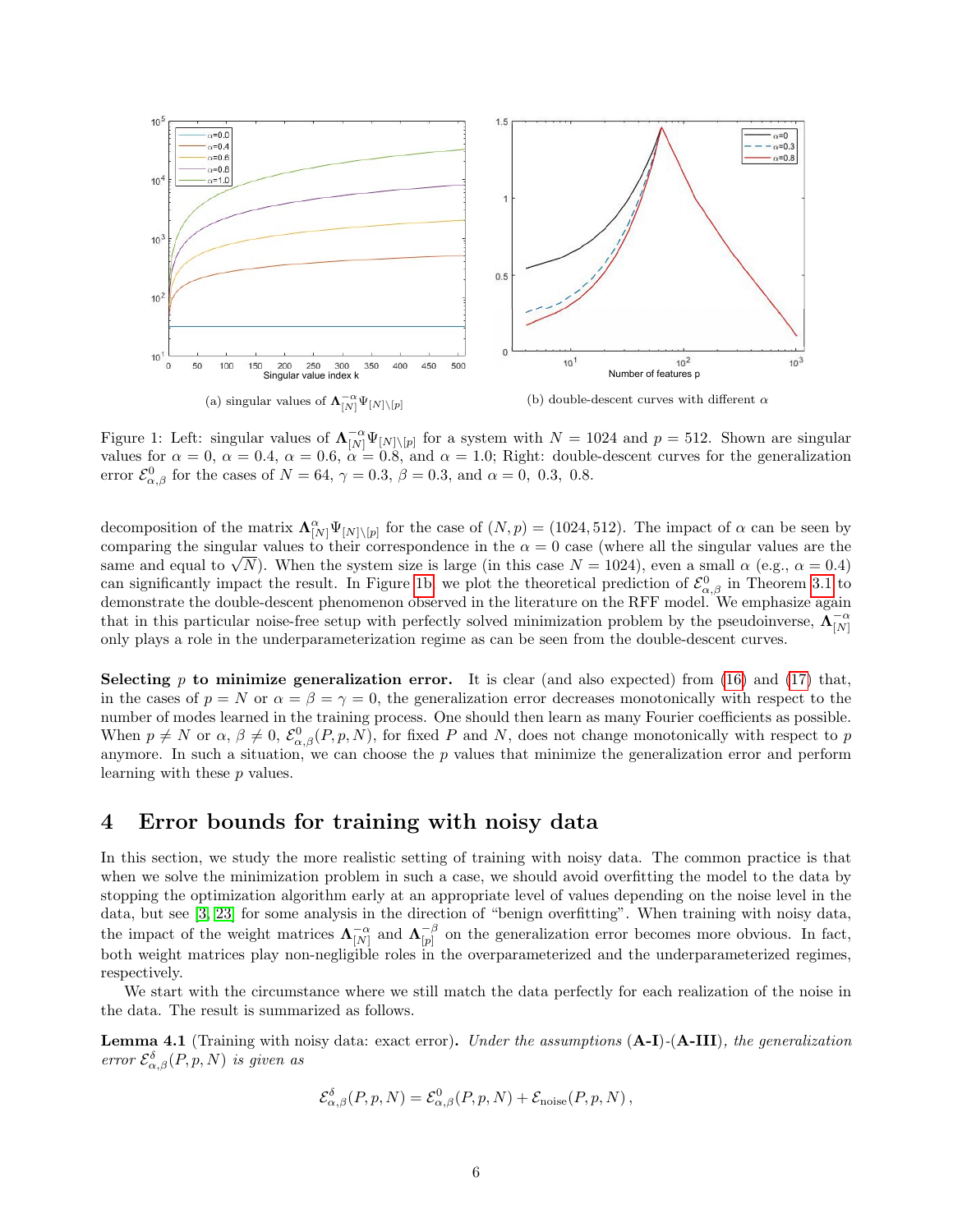where  $\mathcal{E}^0_{\alpha,\beta}(P,p,N)$  is the generalization error from training with noise-free data given in Theorem [3.1](#page-3-3) and  $\mathcal{E}_{\text{noise}}(P, \hat{p}, N)$  is the error due to noise. The error due to noise and the variance of the generalization error with respect to noise are respectively

<span id="page-6-3"></span>
$$
\mathcal{E}_{\text{noise}}(P, p, N) = \sigma^2 \sum_{k=0}^{N-1} \frac{\sum_{\eta=0}^{\nu-1} t_{k+N\eta}^{-4\beta}}{\left[\sum_{\eta=0}^{\nu-1} t_{k+N\eta}^{-2\beta}\right]^2}, \text{ Var}_{\delta}\left(\mathbb{E}_{\theta}[\|\theta^{\delta} - \theta\|_2^2]\right) = \frac{2\sigma^4}{N^2} \sum_{k=0}^{N-1} \frac{\left[\sum_{\eta=0}^{\nu-1} t_{k+N\eta}^{-4\beta}\right]^2}{\left[\sum_{\eta=0}^{\nu-1} t_{k+N\eta}^{-2\beta}\right]^4}.
$$
 (18)

in the overparameterized regime [\(12\)](#page-3-1), and

<span id="page-6-4"></span>
$$
\mathcal{E}_{\text{noise}}(P, p, N) = \sigma^2 \Big( \frac{2p - N}{N} + \sum_{j=0}^{N-p-1} \frac{\tilde{e}_{jj}^{(N)}}{\Sigma_{jj}^2} \Big), \quad p > N/2,
$$
  

$$
\text{Var}_{\delta} \Big( \mathbb{E}_{\theta} [\|\theta^{\delta} - \theta\|_2^2] \Big) = 2\sigma^4 \Big( \frac{2p - N}{N^2} + \sum_{i,j=0}^{N-p-1} \frac{\tilde{e}_{ij}^{(N)} \tilde{e}_{ji}^{(N)}}{\Sigma_{ii}^2 \Sigma_{jj}^2} \Big), \tag{19}
$$

in the underparameterized regime [\(13\)](#page-3-2).

The proof of this lemma is documented in Appendix [A.3.](#page-18-0) Note that due to the assumption that the noise  $\delta$ and the coefficient  $\theta$  are independent, the noise-averaged generalization errors are split exactly into two separate parts: the part due to  $\theta$  and the part due to  $\delta$ . The coupling between them disappears. This also leads to the fact that the variance of the generalization error with respect to noise only depends on the noise distribution (instead of both the noise variance and the  $\theta$  variance).

For the impact of noise on the generalization error, we see again that the impact of  $\Lambda_{\scriptscriptstyle\text{PD}}^{-\beta}$  $\frac{-\beta}{|P|}$  is only seen in the overparameterized regime while that of  $\Lambda_{[N]}^{-\alpha}$  is only seen in the underparameterized regime. This happens because we assume that we can solve the optimization problem exactly for each realization of the noisy data. In the overparameterized regime, when  $\beta = 0$ , we have that  $\mathcal{E}_{\text{noise}} = N\sigma^2/p$  as expected. In such a case, the variance reduces to  $\text{Var}_{\delta}(\mathbb{E}_{\theta}[\|\theta^{\delta} - \theta\|_2^2]) = 2N\sigma^4/p^2$ . In the underparameterized regime, when  $\alpha = 0$ , we have that  $\mathcal{E}_{\text{noise}} = p\sigma^2/N$ . The corresponding variance reduces to  $\text{Var}_{\delta}(\mathbb{E}_{\theta}[\|\theta^{\delta} - \theta\|_2^2]) = 2p\sigma^4/N^2$ .

In the limit when  $p \to N$ , that is, in the formally determined regime, the mean generalization error due to random noise (resp. the variance of the generalization error with respect to noise) converges to the same value  $\mathcal{E}_{\text{noise}}(P, p, N) = \sigma^2$  (resp.  $\text{Var}_{\delta}(\mathbb{E}_{\theta}[\|\theta^{\delta} - \theta\|_2^2]) = 2\sigma^4/N$ ) from both the overparameterized and the underparameterized regimes. This is the classical result in statistical learning theory [\[18\]](#page-9-6).

The explicit error characterization above is based on the assumption that we solve the optimization exactly by minimizing the mismatch to 0 in the learning process. In practical applications, it is often the case that we stop the minimization process when the value of the loss function reaches a level that is comparable to the size of the noise in the data (normalized by the size of the target function, for instance). We now present the generalization error bounds for such a case.

<span id="page-6-2"></span>**Theorem 4.2** (Training with noisy data: error bounds). In the same setup as Lemma  $4.1$ , under the scaling  $p = N \ll P \rightarrow \infty$ , we have the following general bound on the generalization error:

<span id="page-6-0"></span>
$$
\mathcal{E}_{\alpha,\beta}^{\delta}(P,p,N)\lesssim p^{-2\alpha-1}\mathbb{E}_{\pmb\delta}[\|\pmb\delta\|_{2,\pmb\Lambda_{[N]}^{-\alpha}}^2]+p^{-2\beta}(1-p^{-2\gamma+1})\mathbb{E}_{\pmb\theta}[\|\pmb\theta\|_{2,\pmb\Lambda_{[p]}^{-\beta}}^2].
$$

When  $\alpha \ge -1/2$ , the error decreases monotonically with respect to p. When  $\alpha < -1/2$ , the bound is minimized by selecting

$$
p \sim \left(\mathbb{E}_{\boldsymbol{\delta}}[\|\boldsymbol{\delta}\|_{2,\boldsymbol{\Lambda}_{[N]}^{-\alpha}}^2]^{-1} \mathbb{E}_{\boldsymbol{\theta}}[\|\boldsymbol{\theta}\|_{2,\boldsymbol{\Lambda}_{[p]}^{-\beta}}^2]\right)^{\frac{1}{2(\alpha-\beta)}},\tag{20}
$$

in which case we have

<span id="page-6-1"></span>
$$
\mathcal{E}_{\alpha,\beta}^{\delta}(P,p,N) \lesssim \mathbb{E}_{\theta}[\|\theta\|_{2,\Lambda_{[p]}^{-\beta}}^{2}]^{\frac{-2\alpha+1}{2(\alpha-\beta)}} \mathbb{E}_{\delta}[\|\delta\|_{2,\Lambda_{[N]}^{-\alpha}}^{2}]^{\frac{2\beta+1}{2(\alpha-\beta)}}.
$$
\n(21)

Note that the calculations in [\(20\)](#page-6-0) and [\(21\)](#page-6-1) are only to the leading order. We neglected the contribution from the term involving  $\gamma$ . Also, the quantities in expectations can be simplified. We avoided doing so to make these quantities easily recognizable as they are the main quantities of interests.

In the underparameterized regime, that is, the regime of reconstruction, classical statistical inversion theory shows that it is statistically beneficial to introduce the weight matrix  $\Lambda_{[N]}^{-\alpha}$  that is related to the covariance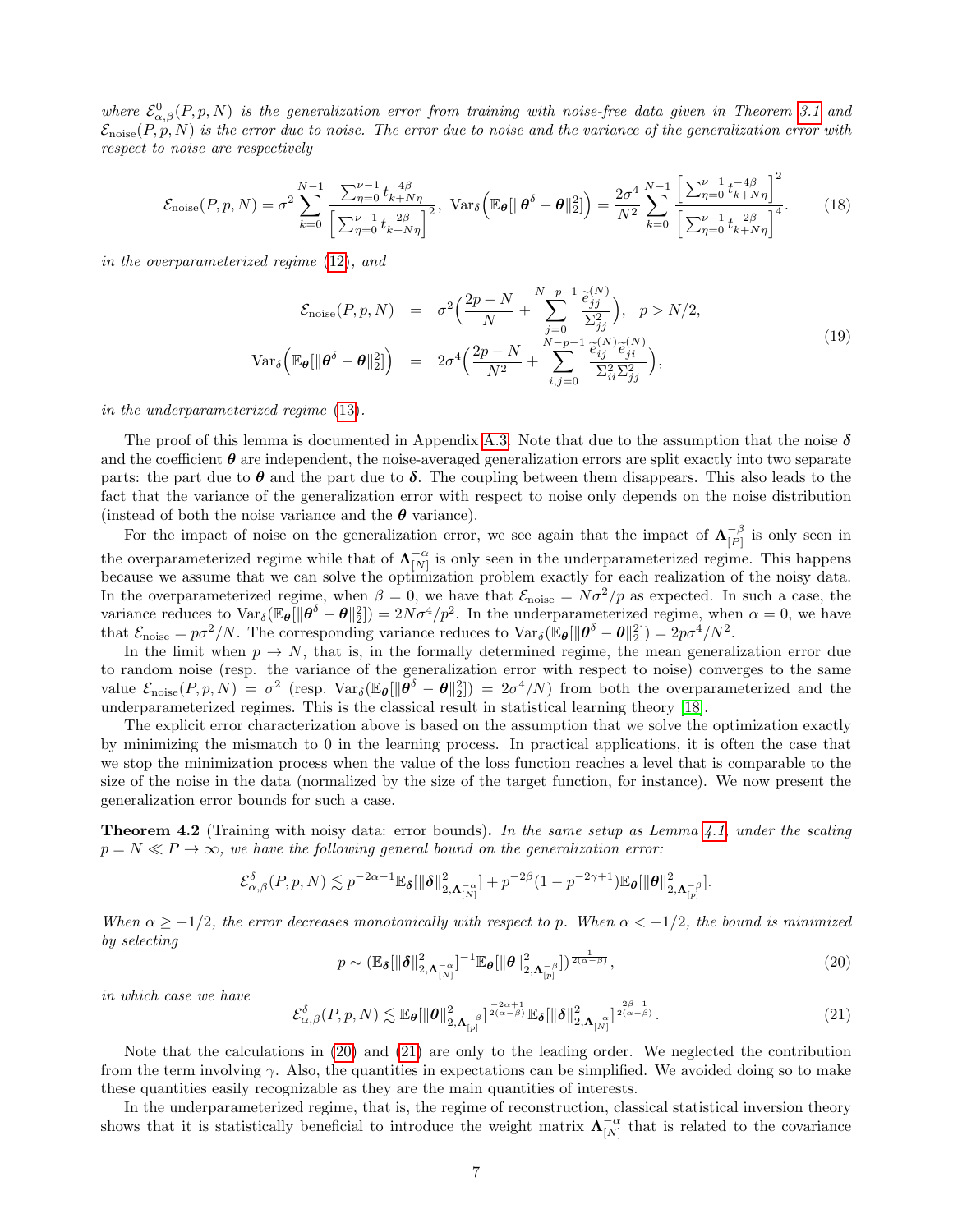matrix of the noise in the data [\[18\]](#page-9-6) (see also [\[2\]](#page-9-8) for an adaptive way of adjusting the weight matrix for some specific applications). Our result here is consistent with the classical result as we could see that if we take  $\Lambda_{[N]}^{-\alpha}$ to be the inverse of the covariance matrix for the noise distribution, the size of the noise contribution in the generalization error is minimized.

Theorem [4.2](#page-6-2) shows that, in the case of training with noisy data, the  $\alpha$  parameter can be tuned to reduce the generalization error of the learning process just as the  $\beta$  parameter in the weight matrix  $\Lambda_{\scriptscriptstyle{PD}}^{-\beta}$  $\frac{-\rho}{|P|}$ . Moreover, this result can serve as a guidance on the selection of the number of features to be pursued in the training process to minimize the generalization error, depending on the level of random noise in the training data as well as the regime of the problem.

### <span id="page-7-0"></span>5 Extension to general feature regression

The results in the previous sections, even though are obtained for the specific form of Fourier feature regression, also hold in more general settings. Let  $f_{\theta}$  be a general random feature model of the form

$$
f_{\theta}(x) = \sum_{k=0}^{P-1} \theta_k \varphi_k(x), \quad x \in X,
$$
\n(22)

constructed from a family of orthonormal features  $\{\varphi_k\}_{k=0}^P$  in  $L^2(X)$ . Let  $\Psi$  be the feature matrix constructed from the dataset  ${x_j, y_j}_{j=0}^{N-1}$ :

$$
(\Psi)_{jk} = \varphi_k(x_j), \quad 0 \le j, k \le P - 1.
$$

We can then apply the same weighted optimization framework [\(7\)](#page-1-2) to this general model. As in the case of RFF model, the data in the learning process allows decomposition

$$
\mathbf{y}^{\boldsymbol{\delta}} = \Psi_{[N] \times [p]} \boldsymbol{\theta}_{[p]} + \Psi_{[N] \times ([P] \setminus [p])} \boldsymbol{\theta}_{[P] \setminus [p]} + \boldsymbol{\delta} \, .
$$

The learning process only aims to learn the first p modes, i.e.,  $\theta_{[p]}$ , indicating that the effective noise that we backpropagate into  $\theta_{[p]}$  in the learning process is  $\Psi_{[N] \times ([P] \setminus [p])} \theta_{[P] \setminus [p]} + \delta$ . The frequency contents of this effective noise can come from the true noise  $\delta$ , the part of Fourier modes that we are not learning (i.e.,  $\theta_{[P]\setminus[p]}$ ), or even the feature matrix  $\Psi_{[N] \times ([P] \setminus [p])}$ . For the RFF model, the feature matrix  $\Psi_{[N] \times [N]}$  is unitary after being or even the leature matrix  $\mathcal{L}_{[N] \times ([P] \setminus [p])}$ . For the Terr model, the leature matrix  $\mathcal{L}_{[N] \times [N]}$  is unitary after being<br>normalized by  $1/\sqrt{N}$ . Therefore, all its singular values are homogeneously  $\sqrt{N}$ . For features in practical applications, we could have feature matrices  $\Psi_{[N] \times [N]}$  with fast-decaying singular values. This, on one hand, means that  $\Psi_{[N]\times([P]\setminus[p]})\theta_{[P]\setminus[p]}$  will decay even faster than  $\theta_{[P]\setminus[p]}$ , making its impact on the learning process smaller. On the other hand,  $\Psi_{[N] \times [N]}$  having fast-decaying singular values will make learning  $\boldsymbol{\theta}_{[p]}$  harder (since it is less stable).

The impact of the weighting scheme on the generalization error as an expectation over  $\theta$  and  $\delta$  (defined in Lemma [4.1\)](#page-5-3) is summarized in Theorem [5.1.](#page-7-1) Its proof is in Appendix [A.4.](#page-21-0) Note that here we do not assume any specific structure on the distributions of  $\theta$  and  $\delta$  except there independence.

<span id="page-7-1"></span>**Theorem 5.1.** Let  $\Psi = U\Sigma V^*$  be the singular value decomposition of  $\Psi$ . Under the assumptions (A-I)-(A-**III**), assume further that  $\Sigma_{kk} \sim t_k^{-\zeta}$  for some  $\zeta > 0$ . Then the generalization error of training, using the weighted optimization scheme [\(7\)](#page-1-2) with  $\Lambda_{[N]}^{-\alpha}$  replaced with  $\Lambda_{[N]}^{-\alpha}U^*$  and  $\Lambda_{[P]}^{-\beta}$  $\mathsf{P}_{\left[ P\right]}^{-\beta}$  replaced with  $\mathbf{VA}_{\left[ P\right]}^{-\beta},$  satisfies

$$
\mathcal{E}_{\alpha,\beta}^{\delta}(P,p,N) \lesssim p^{2(\zeta-\alpha)} \mathbb{E}_{\pmb \delta}[\|\pmb \delta\|_{2,\pmb \Lambda_{[N]}^{-\alpha}}^2] + p^{-2\beta} \mathbb{E}_{\pmb \theta}[\|\pmb \theta\|_{2,\pmb \Lambda_{[p]}^{-\beta}}^2]\,,
$$

in the asymptotic limit  $p = N = P \rightarrow \infty$ . The bound is minimized, as a function of p, when

<span id="page-7-2"></span>
$$
p \sim \left(\mathbb{E}_{\boldsymbol{\delta}}[\|\boldsymbol{\delta}\|_{2,\boldsymbol{\Lambda}_{[N]}^{-\alpha}}^2]^{-1} \mathbb{E}_{\boldsymbol{\theta}}[\|\boldsymbol{\theta}\|_{2,\boldsymbol{\Lambda}_{[p]}^{-\beta}}]^2\right)^{\frac{1}{2(\zeta+\beta-\alpha)}},\tag{23}
$$

in which case we have that

$$
\mathcal{E}_{\alpha,\beta}^{\delta}(P,p,N) \lesssim \mathbb{E}_{\theta}[\|\theta\|_{2,\Lambda_{[p]}^{-\beta}}^{2}]^{\frac{\zeta-\alpha}{(\zeta+\beta-\alpha)}} \mathbb{E}_{\delta}[\|\delta\|_{2,\Lambda_{[N]}^{-\alpha}}^{2}]^{\frac{\beta}{(\zeta+\beta-\alpha)}}.
$$
\n(24)

On the philosophical level, the result says that when the learning model is smoothing, that is, when the singular values of  $\Psi$  decays fast, we can select the appropriate weight matrix to compensate the smoothing effect so that the generalization error is optimized. The assumption that we have access to the exact form of the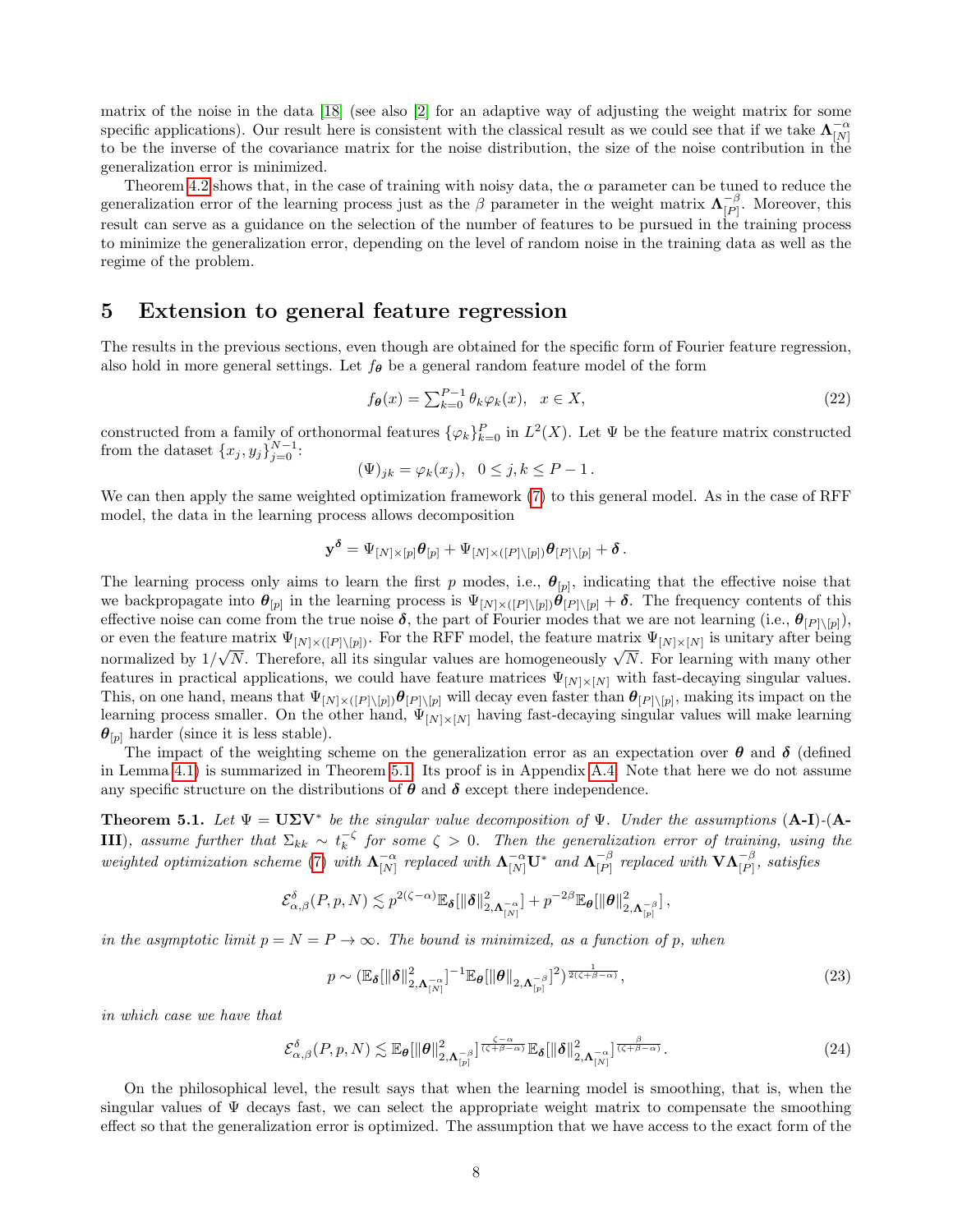singular value decomposition of the feature matrix is only made trivialize the calculations, and is by no means essential. When the optimization algorithm is stopped before perfect matching can be achieve, the fitting from the weighted optimization scheme generated a smoother approximation (with a smaller  $p$ , according to [\(23\)](#page-7-2), than what we would obtain with a regular least-squares minimization).

Feature matrices with fast-decaying singular values are ubiquitous in applications. In Appendix [B,](#page-22-0) we provide some discussions on the applicability of this result in understanding general kernel learning [\[1,](#page-9-9) [19,](#page-9-10) [17,](#page-9-11) [33,](#page-10-12) [7,](#page-9-12) [9\]](#page-9-13) and learning with simplified neural networks.

## 6 Concluding remarks

In this work, we analyzed the impact of weighted optimization on the generalization capability of feature regression with noisy data for the RFF model and generalized the result to the case of feature regression and kernel regression. For the RFF model, we show that the proposed weighting scheme [\(7\)](#page-1-2) allows us to minimize the impact of noise in the training data while emphasizing the corresponding features according to the a priori knowledge we have on the distribution of the features. In general, emphasizing low-frequency features (i.e., searching for smoother functions) provide better generalization ability.

While what we analyze in this paper is mainly motivated by the machine learning literature, the problem of fitting models such as the RFF model [\(1\)](#page-0-0) to the observed data is a standard inverse problem that has been extensively studied [\[13,](#page-9-2) [40\]](#page-11-2). The main focus of classical inversion theory is on the case when  $\Psi_{[N\times p]}$  is at least rank p so that there is a unique least-squares solution to the equation  $\Psi \theta = y$  for any given dataset y. This corresponds to the learning problem we described above in the underparameterized regime.

In general, weighting the least-squares allows us to have an optimization algorithm that prioritize the modes that we are interested in during the iteration process. This can be seen as a preconditioning strategy from the computational optimization perspective.

It would be of great interest to derive a rigorous theory for the weighted optimization [\(7\)](#page-1-2) for general nonconvex problems (note that while the RFF model itself is nonlinear from input x to output  $f_{\theta}(x)$ , the regression problem is linear). Take a general nonlinear model of the form

$$
F(\mathbf{x};\boldsymbol{\theta})=\mathbf{y},
$$

where F is nonlinear with respect to  $\theta$ . For instance, F could be a deep neural network with  $\theta$  representing the parameters of the network (for instance, the weight matrices and bias vectors at different layers). We formulate the learning problem with a weighted least-squares as

$$
\widehat{\boldsymbol{\theta}} = \mathbf{\Lambda}_{[p]}^{-\beta} \widehat{\mathbf{w}}, \text{ with } \widehat{\mathbf{w}} = \underset{\mathbf{w}}{\text{arg min}} \|\mathbf{\Lambda}_{[N]}^{-\alpha} \left( F(\mathbf{x}; \mathbf{\Lambda}_{[p]}^{-\beta} \mathbf{w}) - \mathbf{y} \right)\|_2^2,
$$

where the weight matrices are used to control the smoothness of the gradient of the optimization procedure. The linearized problem for the learning of **w** gives a problem of the form  $\Psi \theta = \tilde{y}$  with

$$
\Psi=(\mathbf{\Lambda}^s_{[N]}F(\mathbf{x};\mathbf{\Lambda}^{\beta}_{[p]}\mathbf{w}))^*(\mathbf{\Lambda}^{\beta}_{[p]})^*(F')^*(\mathbf{x};\mathbf{\Lambda}^{\beta}_{[p]}\mathbf{w})(\mathbf{\Lambda}^{\beta}_{[N]})^*,\,\widetilde{\mathbf{y}}=(\mathbf{\Lambda}^{\beta}_{[p]})^*(F')^*(\mathbf{x};\mathbf{\Lambda}^{\beta}_{[p]}\mathbf{w})(\mathbf{\Lambda}^s_{[N]})^*\mathbf{y}.
$$

For many practical applications in computational learning and inversion,  $F'$  (with respect to  $\theta$ ) has the properties we need for Theorem [5.1](#page-7-1) to hold. Therefore, a local theory could be obtained. The question is, can we show that the accumulation of the results through an iterative optimization procedure (e.g., a stochastic gradient descent algorithm) does not destroy the local theory so that the conclusions we have in this work would hold globally? We believe a thorough analysis along the lines of the recent work of [\[29\]](#page-10-13) is possible with reasonable assumptions on the convergence properties of the iterative process.

#### Acknowledgments

This work is partially supported by the National Science Foundation through grants DMS-1620396, DMS-1620473, DMS-1913129, and DMS-1913309. YY acknowledges supports from Dr. Max Rössler, the Walter Haefner Foundation and the ETH Zürich Foundation. This work was done in part while YY was visiting the Simons Institute for the Theory of Computing in Fall 2021.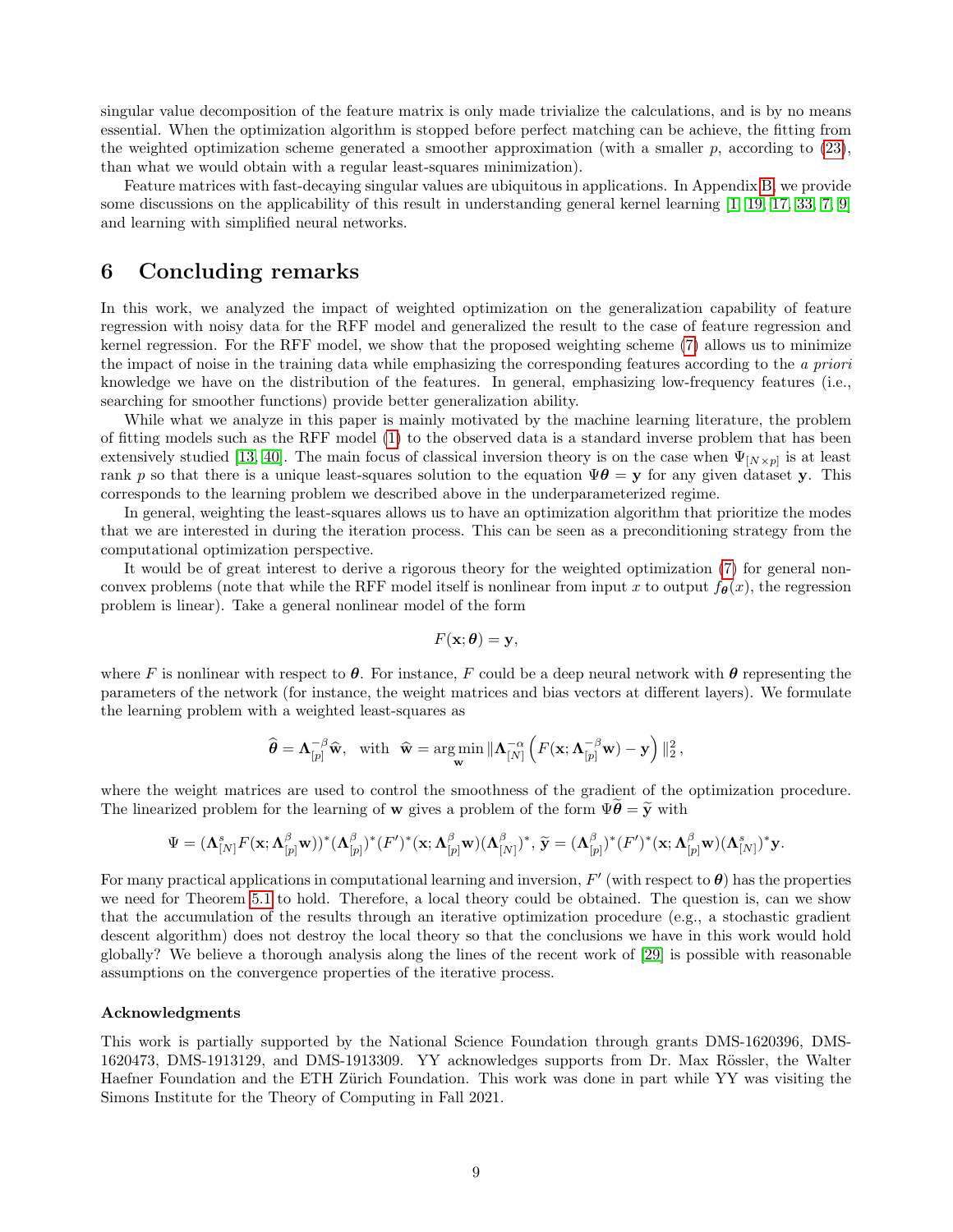# References

- <span id="page-9-9"></span>[1] S. Amari and S. Wu. Improving support vector machine classifiers by modifying kernel functions. Neural Networks, 12:783–789, 1999.
- <span id="page-9-8"></span>[2] G. Bal and K. Ren. Physics-based models for measurement correlations. application to an inverse Sturm-Liouville problem. Inverse Problems, 25, 2009. 055006.
- <span id="page-9-7"></span>[3] Peter L Bartlett, Philip M Long, Gábor Lugosi, and Alexander Tsigler. Benign overfitting in linear regression. Proceedings of the National Academy of Sciences, 117(48):30063–30070, 2020.
- <span id="page-9-3"></span>[4] Mikhail Belkin, Daniel Hsu, Siyuan Ma, and Soumik Mandal. Reconciling modern machine learning practice and the bias-variance trade-off. Proceedings of the National Academy of Sciences, 116:15849–15854, 2019.
- <span id="page-9-1"></span>[5] Mikhail Belkin, Daniel Hsu, and Ji Xu. Two models of double descent for weak features. SIAM Journal on Mathematics of Data Science, 2(4):1167–1180, 2020.
- <span id="page-9-17"></span>[6] A. Bietti and J. Mairal. On the inductive bias of neural tangent kernels. Advances in Neural Information Processing Systems, pages 12893–12904, 2019.
- <span id="page-9-12"></span>[7] Blake Bordelon, Abdulkadir Canatar, and Cengiz Pehlevan. Spectrum dependent learning curves in kernel regression and wide neural networks. In International Conference on Machine Learning, pages 1024–1034. PMLR, 2020.
- <span id="page-9-4"></span>[8] Jonathon Byrd and Zachary Lipton. What is the effect of importance weighting in deep learning. International Conference on Machine Learning, pages 872–881, 2019.
- <span id="page-9-13"></span>[9] Abdulkadir Canatar, Blake Bordelon, and Cengiz Pehlevan. Spectral bias and task-model alignment explain generalization in kernel regression and infinitely wide neural networks. Nature communications, 12(1):1–12, 2021.
- <span id="page-9-16"></span>[10] Lin Chen and Sheng Xu. Deep neural tangent kernel and Lsaplace kernel have the same rkhs.  $arXiv$ preprint arXiv:2009.10683, 2020.
- <span id="page-9-15"></span>[11] A. Daniely, R. Frostig, and Y. Singer. Toward deeper understanding of neural networks: The power of initialization and a dual view on expressivity. Neural Information Processing Systems (NIPS), pages 2253–2261, 2016.
- <span id="page-9-0"></span>[12] Stéphane d'Ascoli, Levent Sagun, and Giulio Biroli. Triple descent and the two kinds of overfitting: Where & why do they appear?  $arXiv$  preprint  $arXiv:2006.03509$ , 2020.
- <span id="page-9-2"></span>[13] H. W. Engl, M. Hanke, and A. Neubauer. Regularization of Inverse Problems. Kluwer Academic Publishers, Dordrecht, The Netherlands, 1996.
- <span id="page-9-5"></span>[14] B. Engquist, K. Ren, and Y. Yang. The quadratic Wasserstein metric for inverse data matching. *Inverse* Problems, 36:055001, 2020. arXiv:1911.06911.
- <span id="page-9-18"></span>[15] A. Geifman, A. Yadav, Y. Kasten, M. Galun, D. Jacobs, and R. Basri. On the similarity between the Laplace and neural tangent kernels.  $arXiv:2007.01580$ , 2020.
- <span id="page-9-14"></span>[16] V. Isakov. *Inverse Problems for Partial Differential Equations*. Springer-Verlag, New York, second edition, 2006.
- <span id="page-9-11"></span>[17] N. Jean, S. M. Xie, and S. Ermon. Semi-supervised deep kernel learning: Regression with unlabeled data by minimizing predictive variance. NIPS, 2018.
- <span id="page-9-6"></span>[18] J. Kaipio and E. Somersalo. Statistical and Computational Inverse Problems. Applied Mathematical Sciences. Springer, New York, 2005.
- <span id="page-9-10"></span>[19] Konstantinos Kamnitsas, Daniel Castro, Loic Le Folgoc, Ian Walker, Ryutaro Tanno, Daniel Rueckert, Ben Glocker, Antonio Criminisi, and Aditya Nori. Semi-supervised learning via compact latent space clustering. In International Conference on Machine Learning, pages 2459–2468. PMLR, 2018.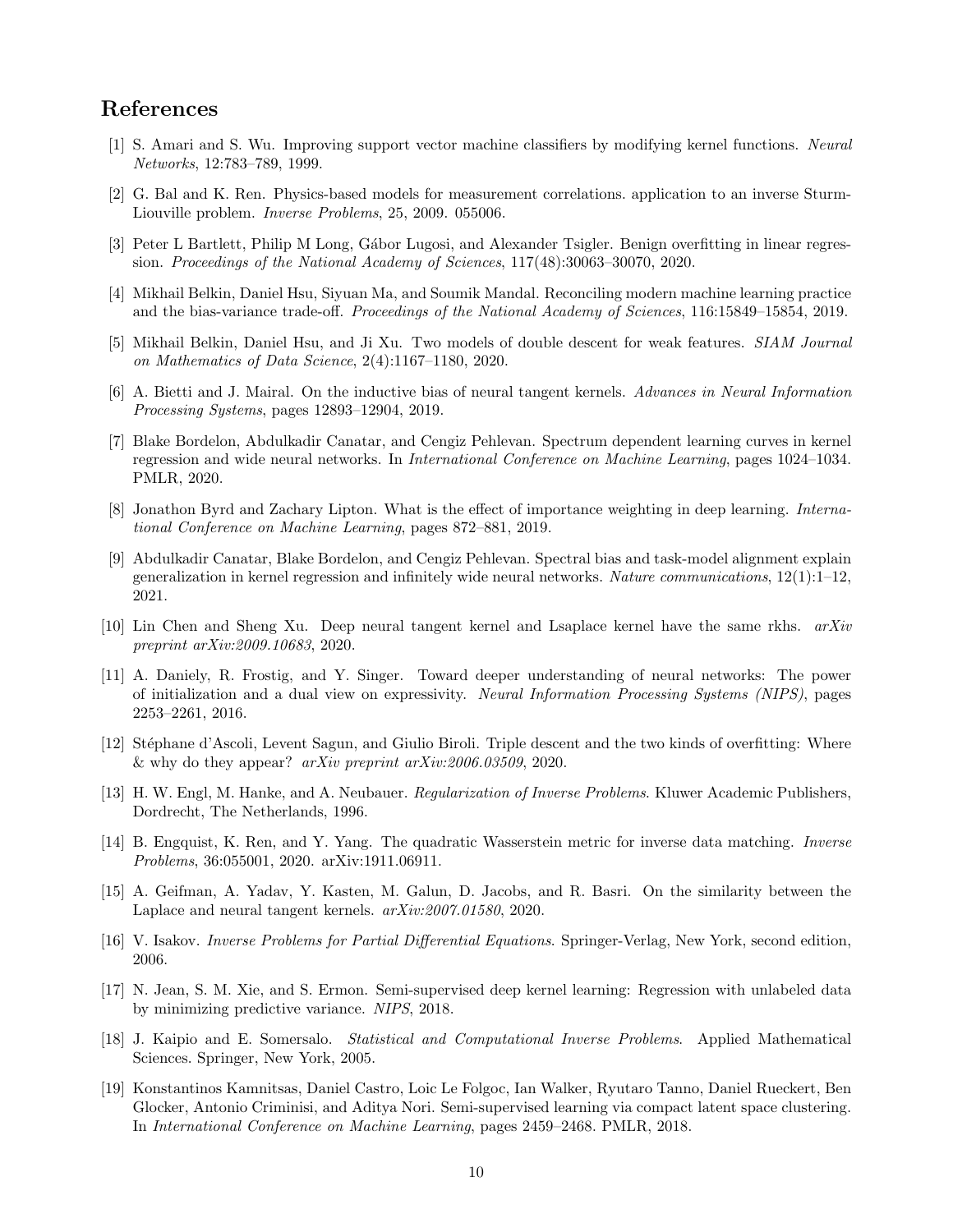- <span id="page-10-14"></span>[20] A. Kirsch. An Introduction to the Mathematical Theory of Inverse Problems. Springer-Verlag, New York, second edition, 2011.
- <span id="page-10-10"></span>[21] Weilin Li. Generalization error of minimum weighted norm and kernel interpolation. SIAM Journal on Mathematics of Data Science, 3(1):414-438, 2021.
- <span id="page-10-8"></span>[22] Zhu Li, Jean-Francois Ton, Dino Oglic, and Dino Sejdinovic. Towards a unified analysis of random Fourier features. Journal of Machine Learning Research, 22:1–51, 2021.
- <span id="page-10-11"></span>[23] Zhu Li, Zhi-Hua Zhou, and Arthur Gretton. Towards an understanding of benign overfitting in neural networks. arXiv preprint arXiv:2106.03212, 2021.
- <span id="page-10-4"></span>[24] Zongyi Li, Nikola Kovachki, Kamyar Azizzadenesheli, Burigede Liu, Kaushik Bhattacharya, Andrew Stuart, and Anima Anandkumar. Fourier neural operator for parametric partial differential equations.  $arXiv$ preprint arXiv:2010.08895, 2020.
- <span id="page-10-2"></span>[25] Zhenyu Liao and Romain Couillet. On the spectrum of random features maps of high dimensional data. Proceedings of the 35th International Conference on Machine Learning, 80:3063–3071, 2018.
- <span id="page-10-1"></span>[26] Zhenyu Liao, Romain Couillet, and Michael W Mahoney. A random matrix analysis of random fourier features: beyond the gaussian kernel, a precise phase transition, and the corresponding double descent. arXiv preprint arXiv:2006.05013, 2020.
- <span id="page-10-6"></span>[27] Fanghui Liu, Xiaolin Huang, Yudong Chen, and Johan A. K. Suykens. Random features for kernel approximation: A survey on algorithms, theory, and beyond.  $arXiv:2004.11154$ , 2020.
- <span id="page-10-7"></span>[28] Fanghui Liu, Zhenyu Liao, and Johan Suykens. Kernel regression in high dimensions: Refined analysis beyond double descent. Proceedings of The 24th International Conference on Artificial Intelligence and Statistics (PMLR), 130:649–657, 2021.
- <span id="page-10-13"></span>[29] Chao Ma and Lexing Ying. The Sobolev regularization effect of stochastic gradient descent. arXiv:2105.13462v1, 2021.
- <span id="page-10-17"></span>[30] Charles H. Martin and Michael W. Mahoney. Implicit self-regularization in deep neural networks: Evidence from random matrix theory and implications for learning. arXiv:1810.01075v1, 2018.
- <span id="page-10-18"></span>[31] H. Q. Minh, P. Niyogi, and Y. Yao. Mercer's theorem, feature maps, and smoothing. In G. Lugosi and H. U. Simon, editors, Learning Theory, Lecture Notes in Computer Science, Berlin, Heidelberg, 2006. Springer.
- <span id="page-10-9"></span>[32] Deanna Needell, Rachel Ward, and Nati Srebro. Stochastic gradient descent, weighted sampling, and the randomized Kaczmarz algorithm. Advances in neural information processing systems, 27:1017–1025, 2014.
- <span id="page-10-12"></span>[33] Houman Owhadi and Gene Ryan Yoo. Kernel flows: From learning kernels from data into the abyss. Journal of Computational Physics, 389:22–47, 2019.
- <span id="page-10-5"></span>[34] A. Ozcelikkale. Sparse recovery with non-linear Fourier features. 2020 IEEE International Conference on Acoustics, Speech and Signal Processing (ICASSP), 2020:5715–5719, 2020.
- <span id="page-10-0"></span>[35] Ali Rahimi and Benjamin Recht. Random features for large-scale kernel machines. In Advances in Neural Information Processing Systems, pages 1177–1184, 2008.
- <span id="page-10-15"></span>[36] C. E. Rasmussen and C. K. I. Williams. Gaussian Processes for Machine Learning. MIT Press, Cambridge, MA, 2006.
- <span id="page-10-16"></span>[37] Basri Ronen, David Jacobs, Yoni Kasten, and Shira Kritchman. The convergence rate of neural networks for learned functions of different frequencies. Advances in Neural Information Processing Systems, 32:4761– 4771, 2019.
- <span id="page-10-3"></span>[38] Shahin Shahrampour and Soheil Kolouri. On sampling random features from empirical leverage scores: Implementation and theoretical guarantees. arXiv:1903.08329, 2019.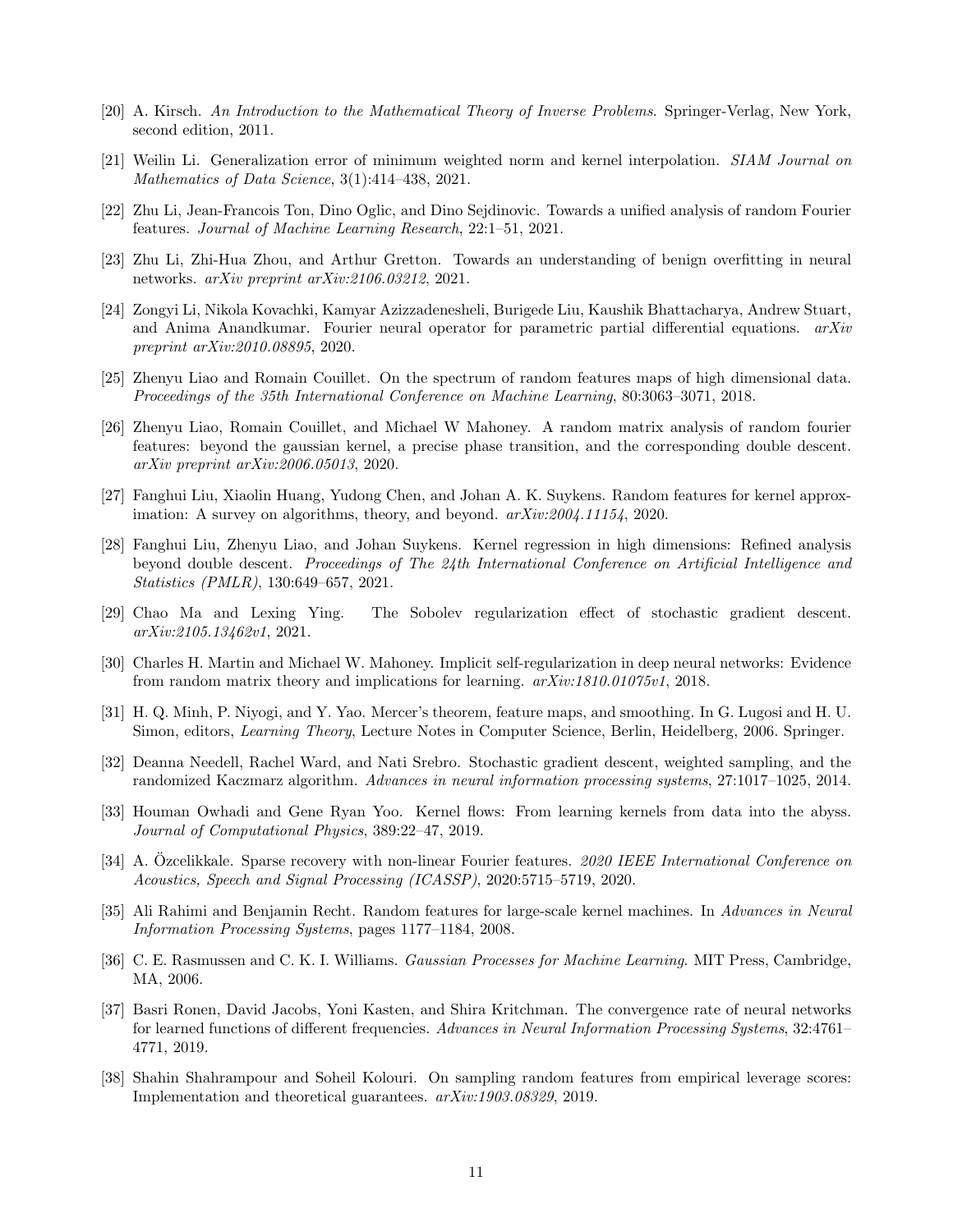- <span id="page-11-1"></span>[39] Bharath Sriperumbudur and Zoltan Szabo. Optimal rates for random Fourier features. Proceedings of the 28th International Conference on Neural Information Processing Systems, 1:1144–1152, 2015.
- <span id="page-11-2"></span>[40] A. Tarantola. Inverse Problem Theory and Methods for Model Parameter Estimation. SIAM, Philadelphia, 2005.
- <span id="page-11-5"></span>[41] Haohan Wang, Xindi Wu, Zeyi Huang, and Eric P. Xing. High-frequency component helps explain the generalization of convolutional neural networks. CVPR, 2020.
- <span id="page-11-0"></span>[42] Yuege Xie, Hung-Hsu Chou, Holger Rauhut, and Rachel Ward. Weighted optimization: better generalization by smoother interpolation. arXiv preprint arXiv:2006.08495v1, 2020.
- <span id="page-11-6"></span>[43] Greg Yang and Hadi Salman. A fine-grained spectral perspective on neural networks.  $arXiv:1907.10599v/4$ , 2019.
- <span id="page-11-3"></span>[44] Yunan Yang, Jingwei Hu, and Yifei Lou. Implicit regularization effects of the Sobolev norms in image processing. arXiv:2109.06255, 2021.

# Supplementary Material

Supplementary material for the paper "A Generalized Weighted Optimization Method for Computational Learning and Inversion" is organized as follows.

# A Proof of main results

We provide here the proofs for all the results that we summarized in the main part of the paper. To simplify the presentation, we introduce the following notations. For the feature matrix  $\Psi \in \mathbb{C}^{N \times P}$ , we denote by

$$
\Psi_{\mathbb{T}} \in \mathbb{C}^{N \times p} \quad \text{and} \quad \Psi_{\mathbb{T}^c} \in \mathbb{C}^{N \times (P - p)}
$$

the submatrices of  $\Psi$  corresponding to the first p columns and the last  $P - p$  columns respectively. In the overparameterized regime [\(12\)](#page-3-1), we will also use the following submatrices

$$
\Psi_{[N]} \in \mathbb{C}^{N \times N}
$$
 and  $\Psi_{[N] \setminus \mathbb{T}} \in \mathbb{C}^{N \times (N-p)},$ 

corresponding to the first N columns of  $\Psi$  and the last  $N-p$  columns of  $\Psi_{[N]}$ , respectively. We will use  $\Psi^*$  to denote the Hermitian transpose of  $\Psi$ . For a  $P \times P$  diagonal matrix  $\Lambda$ ,  $\Lambda_{\mathbb{T}} \ (equiv \Lambda_{[p]})$  and  $\Lambda_{\mathbb{T}^c}$  denote respectively the diagonal matrices of sizes  $p \times p$  and  $(P - p) \times (P - p)$  that contain the first p and the last  $P - p$  diagonal elements of  $\Lambda$ . Matrix  $\Lambda_{[N]}$  is of size  $N \times N$  and used to denote the first N diagonal elements of  $\Lambda$ . For any column vector  $\boldsymbol{\theta} \in \mathbb{C}^{P \times 1}$ ,  $\boldsymbol{\theta}_{\mathbb{T}}$  and  $\boldsymbol{\theta}_{\mathbb{T}^c}$  denote respectively the column vectors that contain the first p elements and the last  $P - p$  elements of  $\theta$ .

To study the impact of the weight matrices  $\Lambda_{[N]}^{-\alpha}$  and  $\Lambda_{[p]}^{-\beta}$  $\frac{-\beta}{|p|}$ , we introduce the re-scaled version of the feature matrix  $\Psi$ , denoted by  $\Phi$ , as

<span id="page-11-4"></span>
$$
\Phi := \Lambda_{[N]}^{-\alpha} \Psi \Lambda_{[P]}^{-\beta} \,. \tag{25}
$$

In terms of the notations above, we have that

$$
\Phi_{\mathbb{T}} := \mathbf{\Lambda}_{[N]}^{-\alpha} \Psi_{\mathbb{T}} \mathbf{\Lambda}_{\mathbb{T}}^{-\beta}, \quad \text{and} \quad \Phi_{\mathbb{T}^c} := \mathbf{\Lambda}_{[N]}^{-\alpha} \Psi_{\mathbb{T}^c} \mathbf{\Lambda}_{\mathbb{T}^c}^{-\beta}.
$$
 (26)

For a given column vector  $\boldsymbol{\theta} \in \mathbb{C}^d$  and a real-valued square-matrix  $\mathbf{X} \in \mathbb{R}^{d \times d}$ , we denote by

$$
\|\boldsymbol{\theta}\|_{2,\mathbf{X}}:=\|\mathbf{X}\boldsymbol{\theta}\|_2=\sqrt{(\mathbf{X}\boldsymbol{\theta})^*\mathbf{X}\boldsymbol{\theta}}
$$

the X-weighted 2-norm of  $\theta$ . We will not differentiate between finite- and infinite-dimensional vectors. In the infinite-dimensional case, we simply understand the 2-norm as the usual  $\ell^2$ -norm.

We first derive a general form for the generalization error for training with  $\theta$  sampled from a distribution with given diagonal covariance matrix. It is the starting point for most of the calculations in this paper. The calculation procedure is similar to that of Lemma 1 of [\[42\]](#page-11-0). However, our result is for the case with the additional weight matrix  $\mathbf{\Lambda}_{[N]}^{-\alpha}$ .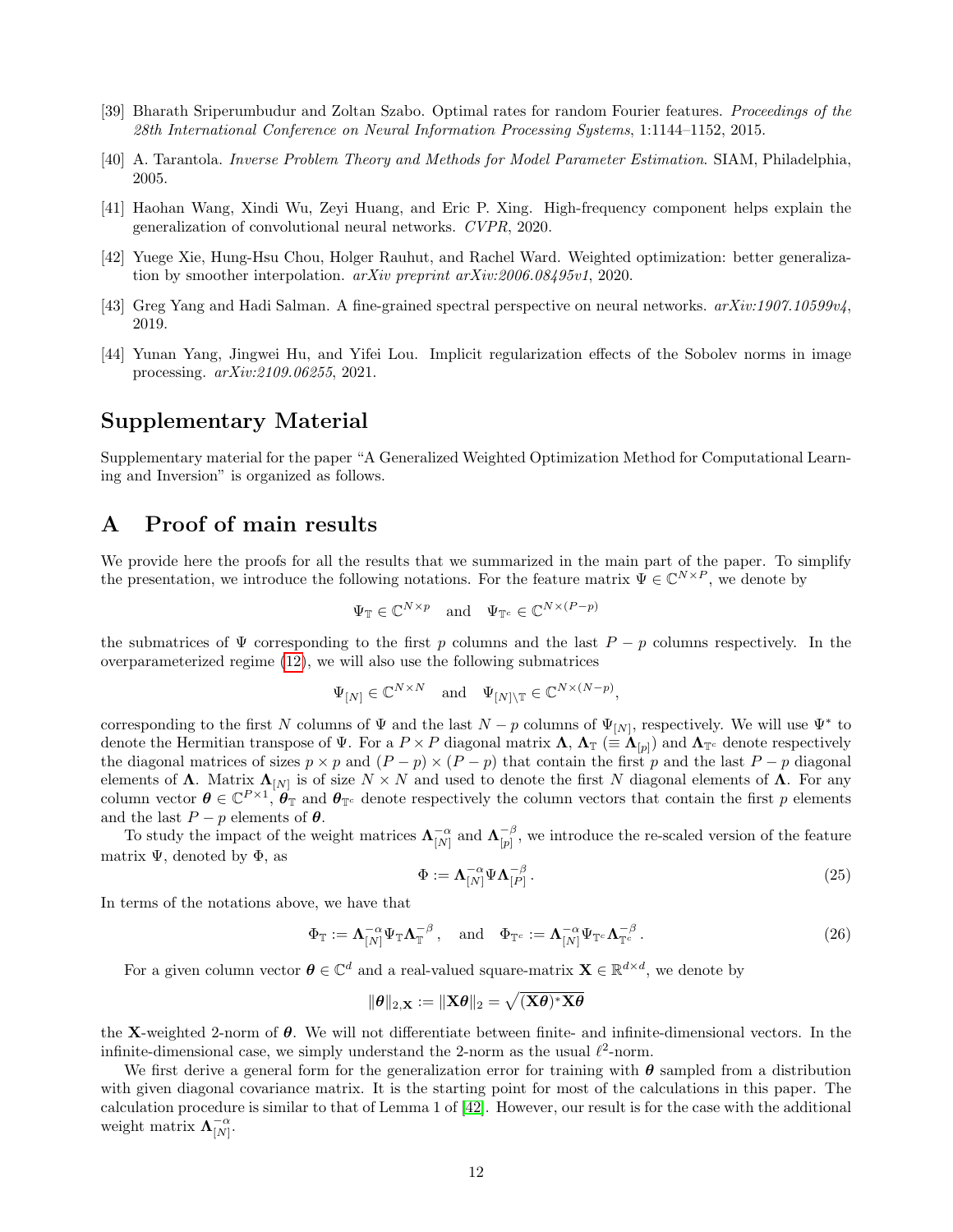### <span id="page-12-0"></span>A.1 Proofs of Lemma [A.1-](#page-12-1)Lemma [A.3](#page-14-0)

<span id="page-12-1"></span>**Lemma A.1** (General form of  $\mathcal{E}^0_{\alpha,\beta}(P,p,N)$ ). Let  $\mathbf{K} \in \mathbb{C}^{P \times P}$  be a diagonal matrix, and  $\boldsymbol{\theta}$  be drawn from a distribution such that

<span id="page-12-6"></span><span id="page-12-3"></span>
$$
\mathbb{E}_{\theta}[\theta] = \mathbf{0}, \qquad \mathbb{E}_{\theta}[\theta \theta^*] = \mathbf{K} \,. \tag{27}
$$

Then the generalization error for training with weighted optimization [\(7\)](#page-1-2) can be written as

$$
\mathcal{E}^{0}_{\alpha,\beta}(P,p,N) = \text{tr}(\mathbf{K}) + \mathcal{P}_{\alpha,\beta} + \mathcal{Q}_{\alpha,\beta},
$$
\n(28)

where

$$
\mathcal{P}_{\alpha,\beta} = \text{tr} \left( \Phi_{\mathbb{T}}^+ \Phi_{\mathbb{T}} \Lambda_{\mathbb{T}}^{-2\beta} \Phi_{\mathbb{T}}^+ \Phi_{\mathbb{T}} \Lambda_{\mathbb{T}}^{\beta} \mathbf{K}_{\mathbb{T}} \Lambda_{\mathbb{T}}^{\beta} \right) - 2 \text{tr} \left( \mathbf{K}_{\mathbb{T}} \Phi_{\mathbb{T}}^+ \Phi_{\mathbb{T}} \right),
$$

and

$$
\mathcal{Q}_{\alpha,\beta} = \text{tr}\big((\Phi_{\mathbb{T}}^{+})^*\Lambda_{\mathbb{T}}^{-2\beta}\Phi_{\mathbb{T}}^{+}\Phi_{\mathbb{T}^c}\Lambda_{\mathbb{T}^c}^{\beta}\mathbf{K}_{\mathbb{T}^c}\Lambda_{\mathbb{T}^c}^{\beta}\Phi_{\mathbb{T}^c}^{*}\big)\,,
$$

with  $\Phi_{\mathbb{T}}$  and  $\Phi_{\mathbb{T}^c}$  given in [\(26\)](#page-11-4).

Proof. We introduce the new variables

$$
\mathbf{w} = \mathbf{\Lambda}_{[P]}^{\beta} \boldsymbol{\theta}, \text{ and } \mathbf{z} = \mathbf{\Lambda}_{[N]}^{-\alpha} \mathbf{y}.
$$

We can then write the solution to the weighted least-square problem [\(7\)](#page-1-2) as

<span id="page-12-2"></span>
$$
\widehat{\mathbf{w}}_{\mathbb{T}} = \Phi_{\mathbb{T}}^+ \mathbf{z}, \text{ and } \widehat{\mathbf{w}}_{\mathbb{T}^c} = \mathbf{0},
$$

where  $\Phi_{\mathbb{T}}^+$  is the Moore–Penrose inverse of  $\Phi_{\mathbb{T}}$ . Using the fact that the data y contain no random noise, we write

$$
\mathbf{y} = \Psi_{\mathbb{T}} \mathbf{\Lambda}_{\mathbb{T}}^{-\beta} \mathbf{w}_{\mathbb{T}} + \Psi_{\mathbb{T}^c} \mathbf{\Lambda}_{\mathbb{T}^c}^{-\beta} \mathbf{w}_{\mathbb{T}^c}, \quad \text{and} \quad \mathbf{z} = \mathbf{\Lambda}_{[N]}^{-\alpha} \mathbf{y} = \Phi_{\mathbb{T}} \mathbf{w}_{\mathbb{T}} + \Phi_{\mathbb{T}^c} \mathbf{w}_{\mathbb{T}^c}.
$$

Therefore, we have, following simple linear algebra, that

$$
\|\widehat{\boldsymbol{\theta}} - \boldsymbol{\theta}\|_{2}^{2} = \|\mathbf{\Lambda}_{\mathbb{T}}^{-\beta}(\widehat{\mathbf{w}}_{\mathbb{T}} - \mathbf{w}_{\mathbb{T}})\|_{2}^{2} + \|\mathbf{\Lambda}_{\mathbb{T}^{c}}^{-\beta}(\widehat{\mathbf{w}}_{\mathbb{T}^{c}} - \mathbf{w}_{\mathbb{T}^{c}})\|_{2}^{2}
$$
  
\n
$$
= \|\mathbf{\Lambda}_{\mathbb{T}}^{-\beta}\Phi_{\mathbb{T}}^{+}(\Phi_{\mathbb{T}}\mathbf{w}_{\mathbb{T}} + \Phi_{\mathbb{T}^{c}}\mathbf{w}_{\mathbb{T}^{c}}) - \mathbf{\Lambda}_{\mathbb{T}}^{-\beta}\mathbf{w}_{\mathbb{T}}\|_{2}^{2} + \|\mathbf{\Lambda}_{\mathbb{T}^{c}}^{-\beta}\mathbf{w}_{\mathbb{T}^{c}}\|_{2}^{2}
$$
  
\n
$$
= \|\mathbf{\Lambda}_{\mathbb{T}}^{-\beta}\Phi_{\mathbb{T}}^{+}\Phi_{\mathbb{T}^{c}}\mathbf{w}_{\mathbb{T}^{c}} - \mathbf{\Lambda}_{\mathbb{T}}^{-\beta}(\mathbf{I}_{\mathbb{T}} - \Phi_{\mathbb{T}}^{+}\Phi_{\mathbb{T}})\mathbf{w}_{\mathbb{T}}\|_{2}^{2} + \|\mathbf{\Lambda}_{\mathbb{T}^{c}}^{-\beta}\mathbf{w}_{\mathbb{T}^{c}}\|_{2}^{2}. \quad (29)
$$

Next, we make the following expansions:

$$
\begin{array}{rcl}\n\|\mathbf{\Lambda}_\mathbb{T}^{-\beta}\Phi_\mathbb{T}^+\Phi_{\mathbb{T}^c}\mathbf{w}_{\mathbb{T}^c}-\mathbf{\Lambda}_\mathbb{T}^{-\beta}(\mathbf{I}-\Phi_\mathbb{T}^+\Phi_\mathbb{T})\mathbf{w}_\mathbb{T}\|_2^2 &=& \|\mathbf{\Lambda}_\mathbb{T}^{-\beta}\Phi_\mathbb{T}^+\Phi_{\mathbb{T}^c}\mathbf{w}_{\mathbb{T}^c}\|_2^2+\|\mathbf{\Lambda}_\mathbb{T}^{-\beta}(\mathbf{I}-\Phi_\mathbb{T}^+\Phi_\mathbb{T})\mathbf{w}_\mathbb{T}\|_2^2-\mathcal{T}_1, \\
& & \|\mathbf{\Lambda}_\mathbb{T}^{-\beta}(\mathbf{I}-\Phi_\mathbb{T}^+\Phi_\mathbb{T})\mathbf{w}_\mathbb{T}\|_2^2 &=& \|\mathbf{\Lambda}_\mathbb{T}^{-\beta}\mathbf{w}_\mathbb{T}\|_2^2+\|\mathbf{\Lambda}_\mathbb{T}^{-\beta}\Phi_\mathbb{T}^+\Phi_\mathbb{T}\mathbf{w}_\mathbb{T}\|_2^2-\mathcal{T}_2\n\end{array}
$$

with  $\mathcal{T}_1$  and  $\mathcal{T}_2$  given respectively as

$$
\mathcal{T}_1:=2\Re\Big(\big(\mathbf{\Lambda}^{-\beta}_\mathbb{T}\Phi_\mathbb{T}^+\Phi_{\mathbb{T}^c}\mathbf{w}_{\mathbb{T}^c}\big)^*\mathbf{\Lambda}^{-\beta}_\mathbb{T}\big(\mathbf{I}-\Phi_\mathbb{T}^+\Phi_\mathbb{T}\big)\mathbf{w}_\mathbb{T}\Big)\,,
$$

and

<span id="page-12-5"></span><span id="page-12-4"></span>
$$
\mathcal{T}_2:=2\Re\Big(\mathbf{w}_\mathbb{T}^*\boldsymbol{\Lambda}_\mathbb{T}^{-\beta}\boldsymbol{\Lambda}_\mathbb{T}^{-\beta}\Phi_\mathbb{T}^+\Phi_\mathbb{T}\mathbf{w}_\mathbb{T}\Big)\,.
$$

We therefore conclude from these expansions and [\(29\)](#page-12-2), using the linearity property of the expectation over  $\theta$ , that

$$
\mathbb{E}_{\theta}[\|\widehat{\theta}-\theta\|_{2}^{2}] = \mathbb{E}_{\theta}[\|\mathbf{\Lambda}_{\mathbb{T}}^{-\beta} \mathbf{w}_{\mathbb{T}}\|_{2}^{2}] + \mathbb{E}_{\theta}[\|\mathbf{\Lambda}_{\mathbb{T}^{c}}^{-\beta} \mathbf{w}_{\mathbb{T}^{c}}\|_{2}^{2}] + \mathbb{E}_{\theta}[\|\mathbf{\Lambda}_{\mathbb{T}}^{-\beta} \Phi_{\mathbb{T}}^{+} \Phi_{\mathbb{T}} \mathbf{w}_{\mathbb{T}}\|_{2}^{2}] + \mathbb{E}_{\theta}[\|\mathbf{\Lambda}_{\mathbb{T}}^{-\beta} \Phi_{\mathbb{T}}^{+} \Phi_{\mathbb{T}^{c}} \mathbf{w}_{\mathbb{T}^{c}}\|_{2}^{2}] - \mathbb{E}_{\theta}[\mathcal{T}_{1}] - \mathbb{E}_{\theta}[\mathcal{T}_{2}].
$$
 (30)

We first observe that the first two terms in the error are simply  $tr(K)$ ; that is,

$$
\mathbb{E}_{\theta}[\|\mathbf{\Lambda}_{\mathbb{T}}^{-\beta}\mathbf{w}_{\mathbb{T}}\|_{2}^{2}] + \mathbb{E}_{\theta}[\|\mathbf{\Lambda}_{\mathbb{T}^{c}}^{-\beta}\mathbf{w}_{\mathbb{T}^{c}}\|_{2}^{2}] = \text{tr}(\mathbf{K}). \qquad (31)
$$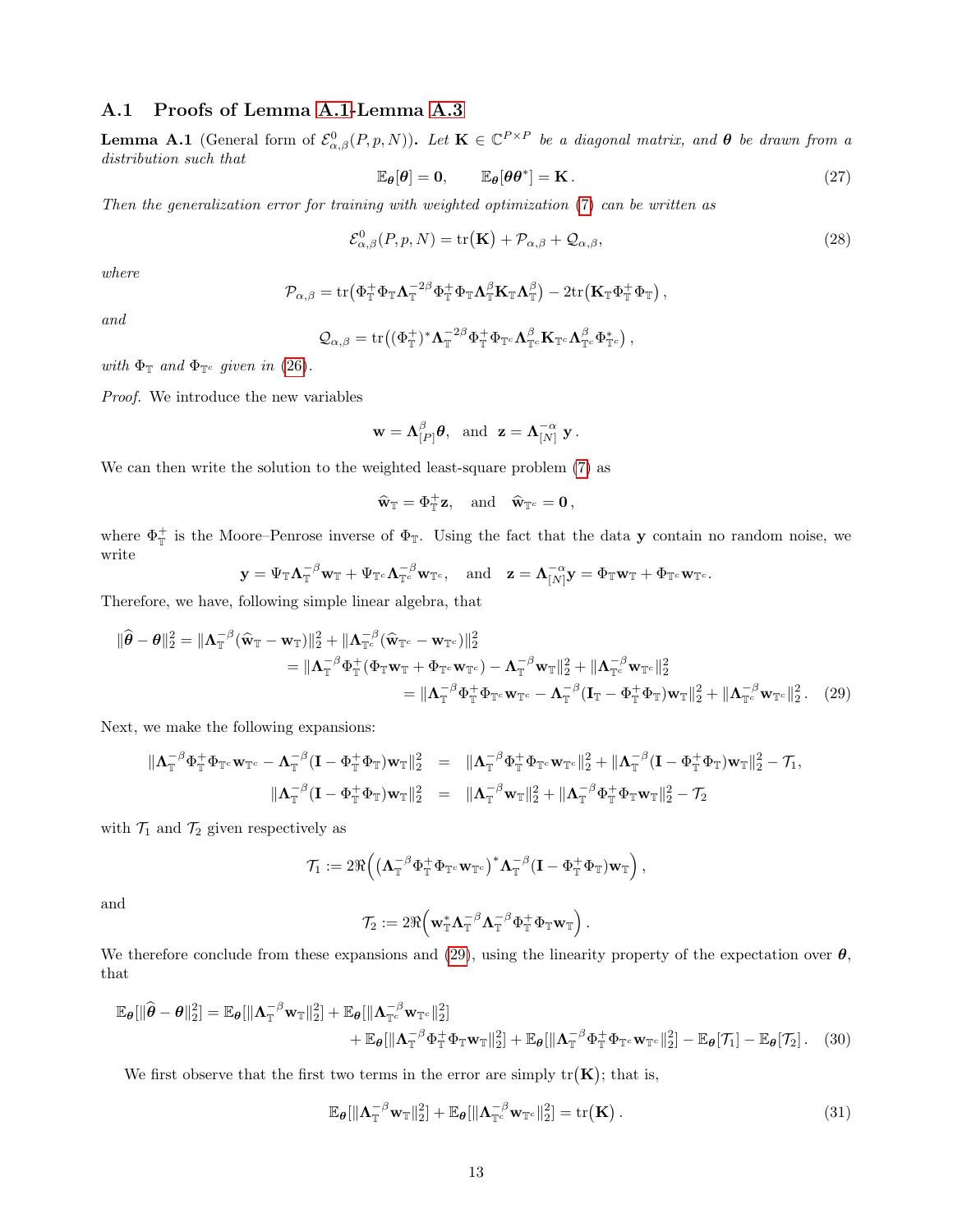By the assumption [\(27\)](#page-12-3), we also have that  $\mathbb{E}_{\theta}[\theta_{\mathbb{T}^c} \mathbf{X} \theta_{\mathbb{T}}^*]=\mathbf{0}$  for any matrix **X** such that the product is welldefined. Using the relation between  $\theta$  and w, we conclude that

<span id="page-13-1"></span><span id="page-13-0"></span>
$$
\mathbb{E}_{\theta}[\mathcal{T}_1] = \mathbf{0} \tag{32}
$$

We then verify, using simple trace tricks, that

$$
\mathbb{E}_{\theta}[\mathcal{T}_2] = 2\mathbb{E}_{\theta}\Big[\Re\Big(\mathrm{tr}\big(\mathbf{w}_\mathbb{T}^*\Lambda_\mathbb{T}^{-\beta}\Lambda_\mathbb{T}^{-\beta}\Phi_\mathbb{T}^+\Phi_\mathbb{T}\mathbf{w}_\mathbb{T}\big)\Big)\Big] = 2\Re\Big(\mathrm{tr}\big(\mathbf{K}_\mathbb{T}\Phi_\mathbb{T}^+\Phi_\mathbb{T}\big)\Big) = 2\mathrm{tr}\big(\mathbf{K}_\mathbb{T}\Phi_\mathbb{T}^+\Phi_\mathbb{T}\big)\,,\tag{33}
$$

where we have also used the fact that  $K_{\mathbb{T}} \Lambda_{\mathbb{T}}^{-\beta} = \Lambda_{\mathbb{T}}^{-\beta} K_{\mathbb{T}}$  since both matrices are diagonal, and the last step comes from the fact that  $\Phi_{\mathbb{T}}^+\Phi_{\mathbb{T}}$  is Hermitian.

Next, we observe, using standard trace tricks and the fact that  $\Phi_{\mathbb{T}}^{\dagger} \Phi_{\mathbb{T}}$  is Hermitian, that

$$
\mathbb{E}_{\theta}[\|\mathbf{\Lambda}_{\mathbb{T}}^{-\beta}\Phi_{\mathbb{T}}^{+}\Phi_{\mathbb{T}}\mathbf{w}_{\mathbb{T}}\|_{2}^{2}] = \mathbb{E}_{\theta}[\text{tr}(\mathbf{w}_{\mathbb{T}}^{*}\Phi_{\mathbb{T}}^{+}\Phi_{\mathbb{T}}\mathbf{\Lambda}_{\mathbb{T}}^{-2\beta}\Phi_{\mathbb{T}}^{+}\Phi_{\mathbb{T}}\mathbf{w}_{\mathbb{T}})] \n= \text{tr}(\Phi_{\mathbb{T}}^{+}\Phi_{\mathbb{T}}\mathbf{\Lambda}_{\mathbb{T}}^{-2\beta}\Phi_{\mathbb{T}}^{+}\Phi_{\mathbb{T}}\mathbf{E}_{\theta}[\mathbf{w}_{\mathbb{T}}\mathbf{w}_{\mathbb{T}}^{*}]) = \text{tr}(\Phi_{\mathbb{T}}^{+}\Phi_{\mathbb{T}}\mathbf{\Lambda}_{\mathbb{T}}^{-2\beta}\Phi_{\mathbb{T}}^{+}\Phi_{\mathbb{T}}\mathbf{\Lambda}_{\mathbb{T}}^{\beta}\mathbf{K}_{\mathbb{T}}\mathbf{\Lambda}_{\mathbb{T}}^{\beta}),
$$
\n(34)

and

$$
\mathbb{E}_{\theta}[\|\mathbf{\Lambda}_{\mathbb{T}}^{-\beta}\Phi_{\mathbb{T}}^{+}\Phi_{\mathbb{T}^{c}}\mathbf{w}_{\mathbb{T}^{c}}\|_{2}^{2}] = \mathbb{E}_{\theta}[\text{tr}(\mathbf{w}_{\mathbb{T}^{c}}^{*}\Phi_{\mathbb{T}^{c}}^{*}(\Phi_{\mathbb{T}}^{+})^{*}\mathbf{\Lambda}_{\mathbb{T}}^{-2\beta}\Phi_{\mathbb{T}}^{+}\Phi_{\mathbb{T}^{c}}\mathbf{w}_{\mathbb{T}^{c}})]
$$
\n
$$
= \text{tr}(\Phi_{\mathbb{T}^{c}}^{*}(\Phi_{\mathbb{T}}^{+})^{*}\mathbf{\Lambda}_{\mathbb{T}}^{-2\beta}\Phi_{\mathbb{T}}^{+}\Phi_{\mathbb{T}^{c}}\mathbb{E}_{\theta}[\mathbf{w}_{\mathbb{T}^{c}}\mathbf{w}_{\mathbb{T}^{c}}^{*}]) = \text{tr}(\Phi_{\mathbb{T}^{c}}^{*}(\Phi_{\mathbb{T}}^{+})^{*}\mathbf{\Lambda}_{\mathbb{T}}^{-2\beta}\Phi_{\mathbb{T}}^{+}\Phi_{\mathbb{T}^{c}}\mathbf{\Lambda}_{\mathbb{T}^{c}}^{\beta}\mathbf{K}_{\mathbb{T}^{c}}\mathbf{\Lambda}_{\mathbb{T}^{c}}^{\beta})
$$
\n
$$
= \text{tr}((\Phi_{\mathbb{T}}^{+})^{*}\mathbf{\Lambda}_{\mathbb{T}}^{-2\beta}\Phi_{\mathbb{T}}^{+}\Phi_{\mathbb{T}^{c}}\mathbf{\Lambda}_{\mathbb{T}^{c}}^{\beta}\mathbf{K}_{\mathbb{T}^{c}}\mathbf{\Lambda}_{\mathbb{T}^{c}}^{\beta}\mathbf{K}_{\mathbb{T}^{c}}\mathbf{\Lambda}_{\mathbb{T}^{c}}^{\beta}\Phi_{\mathbb{T}^{c}}^{*}). \quad (35)
$$

The proof is complete when we put  $(31)$ ,  $(32)$ ,  $(33)$ ,  $(34)$  and  $(35)$  into  $(30)$ .

<span id="page-13-8"></span><span id="page-13-3"></span><span id="page-13-2"></span>
$$
\Box
$$

Next we derive the general formula for the generalization error for training with noisy data.

<span id="page-13-7"></span><span id="page-13-6"></span>**Lemma A.2** (General form of  $\mathcal{E}_{\alpha,\beta}^{\delta}(P,p,N)$ ). Let  $\theta$  be given as in Lemma [A.1.](#page-12-1) Then, under the assumptions  $(A-I)$ - $(A-II)$ , the generalization error for training with weighted optimization [\(7\)](#page-1-2) from noisy data  $y^{\delta}$  can be written as

$$
\mathcal{E}_{\alpha,\beta}^{\delta}(P,p,N) = \mathcal{E}_{\alpha,\beta}^{0}(P,p,N) + \mathcal{E}_{\text{noise}}(P,p,N)
$$
\n(36)

where  $\mathcal{E}^0_{\alpha,\beta}(P,p,N)$  is given as in [\(28\)](#page-12-6) and  $\mathcal{E}_{\text{noise}}(P,p,N)$  is given as

$$
\mathcal{E}_{\text{noise}}(P, p, N) = \text{tr}\left(\mathbf{\Lambda}_{[N]}^{-\alpha}(\Phi_{\mathbb{T}}^{+})^{*}\mathbf{\Lambda}_{\mathbb{T}}^{-2\beta}\Phi_{\mathbb{T}}^{+}\mathbf{\Lambda}_{[N]}^{-\alpha}\mathbb{E}_{\delta}[\delta\delta^{*}]\right).
$$

The variance of the generalization error with respect to the random noise is

$$
\operatorname{Var}_{\delta}\left(\mathbb{E}_{\theta}[\|\widehat{\boldsymbol{\theta}}^{\delta} - \boldsymbol{\theta}\|_{2}^{2}]\right) = \mathbb{E}_{\delta}[\operatorname{tr}(\boldsymbol{\delta}^{*}\Lambda_{[N]}^{-\alpha}(\Phi_{\mathbb{T}}^{+})^{*}\Lambda_{\mathbb{T}}^{-2\beta}\Phi_{\mathbb{T}}^{+}\Lambda_{[N]}^{-\alpha}\boldsymbol{\delta}\boldsymbol{\delta}^{*}\Lambda_{[N]}^{-\alpha}(\Phi_{\mathbb{T}}^{+})^{*}\Lambda_{\mathbb{T}}^{-2\beta}\Phi_{\mathbb{T}}^{+}\Lambda_{[N]}^{-\alpha}\boldsymbol{\delta})] - \left(\mathcal{E}_{\text{noise}}(P, p, N)\right)^{2}.
$$
 (37)

Proof. We start with the following standard error decomposition

$$
\|\widehat{\boldsymbol{\theta}}^{\delta}-\boldsymbol{\theta}\|_2^2 = \|\widehat{\boldsymbol{\theta}}^{\delta}-\widehat{\boldsymbol{\theta}}+\widehat{\boldsymbol{\theta}}-\boldsymbol{\theta}\|_2^2 = \|\widehat{\boldsymbol{\theta}}-\boldsymbol{\theta}\|_2^2 + \|\widehat{\boldsymbol{\theta}}^{\delta}-\widehat{\boldsymbol{\theta}}\|_2^2 + 2\Re\left((\widehat{\boldsymbol{\theta}}^{\delta}-\widehat{\boldsymbol{\theta}})^*(\widehat{\boldsymbol{\theta}}-\boldsymbol{\theta})\right).
$$

Using the fact that

<span id="page-13-5"></span>
$$
\widehat{\boldsymbol{\theta}}_{\mathbb{T}^c}^{\delta} = \widehat{\boldsymbol{\theta}}_{\mathbb{T}^c} = \mathbf{0},
$$

the error can be simplified to

<span id="page-13-4"></span>
$$
\|\widehat{\boldsymbol{\theta}}^{\delta} - \boldsymbol{\theta}\|_{2}^{2} = \|\widehat{\boldsymbol{\theta}} - \boldsymbol{\theta}\|_{2}^{2} + \|\widehat{\boldsymbol{\theta}}_{\mathbb{T}}^{\delta} - \widehat{\boldsymbol{\theta}}_{\mathbb{T}}\|_{2}^{2} + \mathcal{T}_{3},
$$
\n(38)

where

$$
\mathcal{T}_3 = 2\Re\Big( (\widehat{\boldsymbol{\theta}}_{\mathbb{T}}^{\delta} - \widehat{\boldsymbol{\theta}}_{\mathbb{T}})^* (\widehat{\boldsymbol{\theta}}_{\mathbb{T}} - \boldsymbol{\theta}_{\mathbb{T}}) \Big).
$$

Taking expectation with respect to  $\theta$  and then the noise  $\delta$ , we have that

$$
\mathbb{E}_{\delta,\theta}[\|\widehat{\boldsymbol{\theta}}^{\delta} - \boldsymbol{\theta}\|_{2}^{2}] = \mathbb{E}_{\boldsymbol{\theta}}[\|\widehat{\boldsymbol{\theta}} - \boldsymbol{\theta}\|_{2}^{2}] + \mathbb{E}_{\delta}[\|\widehat{\boldsymbol{\theta}}_{\mathbb{T}}^{\delta} - \widehat{\boldsymbol{\theta}}_{\mathbb{T}}\|_{2}^{2}] + \mathbb{E}_{\delta,\theta}[\mathcal{T}_{3}].
$$
\n(39)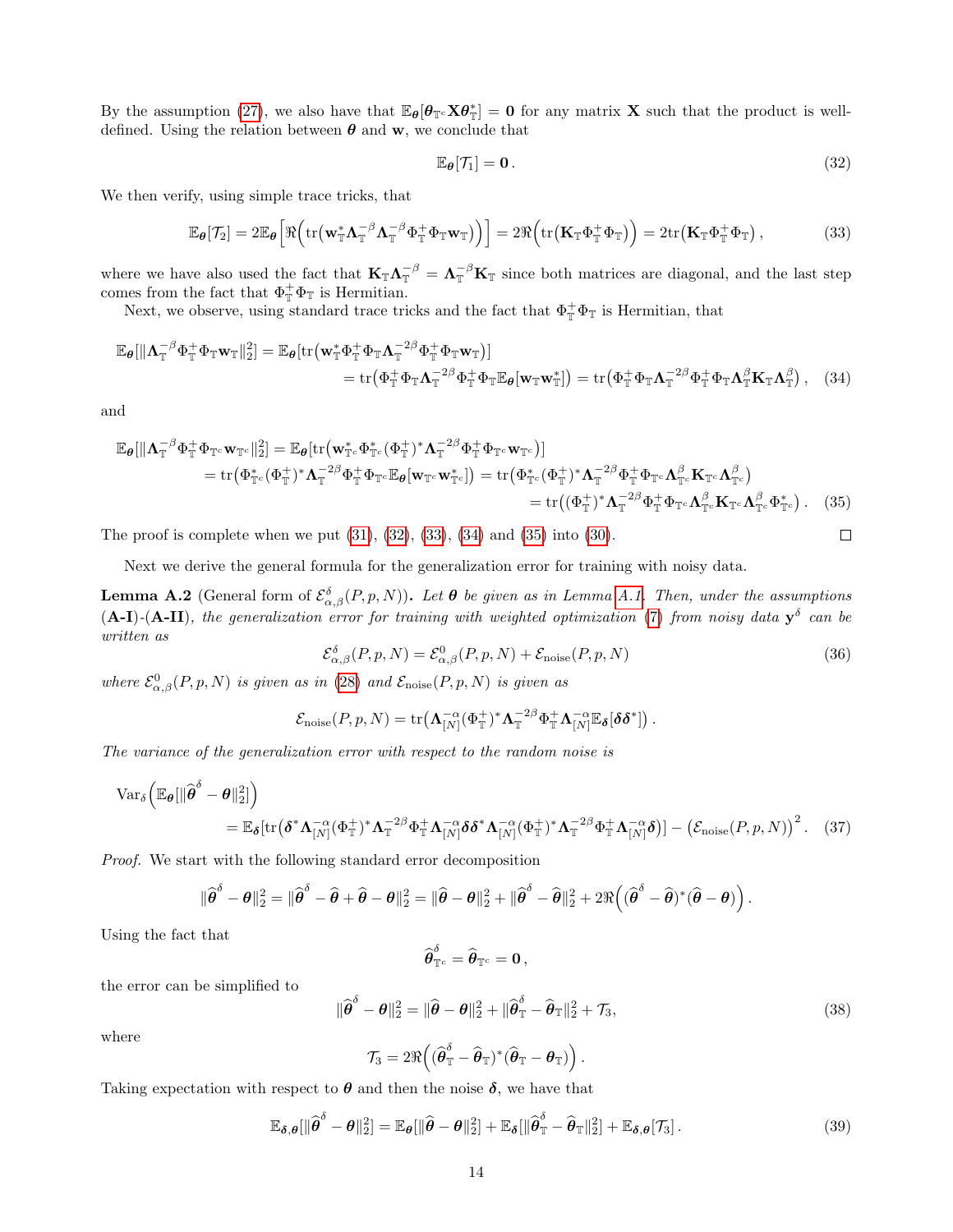The first term on the right-hand side is simply  $\mathcal{E}^0_{\alpha,\beta}(P,p,N)$  and does not depend on  $\delta$ . To evaluate the second term which does not depend on  $\theta$ , we use the fact that

$$
\widehat{\boldsymbol{\theta}}_{\mathbb{T}}^{\delta} - \widehat{\boldsymbol{\theta}}_{\mathbb{T}} = \boldsymbol{\Lambda}_{\mathbb{T}}^{-\beta} \Phi_{\mathbb{T}}^{+} (\mathbf{z}^{\delta} - \mathbf{z}) = \boldsymbol{\Lambda}_{\mathbb{T}}^{-\beta} \Phi_{\mathbb{T}}^{+} \boldsymbol{\Lambda}_{[N]}^{-\alpha} (\mathbf{y}^{\delta} - \mathbf{y}) = \boldsymbol{\Lambda}_{\mathbb{T}}^{-\beta} \Phi_{\mathbb{T}}^{+} \boldsymbol{\Lambda}_{[N]}^{-\alpha} \delta.
$$

This leads to

$$
\mathbb{E}_{\boldsymbol{\delta}}[\|\widehat{\boldsymbol{\theta}}^{\delta}_{\mathbb{T}}-\widehat{\boldsymbol{\theta}}_{\mathbb{T}}\|_2^2] = \mathbb{E}_{\boldsymbol{\delta}}[\|\boldsymbol{\Lambda}_{\mathbb{T}}^{-\beta}\Phi_{\mathbb{T}}^+\boldsymbol{\Lambda}_{[N]}^{-\alpha}\boldsymbol{\delta}\|_2^2] = \mathbb{E}_{\boldsymbol{\delta}}[\text{tr}\big(\boldsymbol{\delta}^*\boldsymbol{\Lambda}_{[N]}^{-\alpha}(\Phi_{\mathbb{T}}^+)^*\boldsymbol{\Lambda}_{\mathbb{T}}^{-2\beta}\Phi_{\mathbb{T}}^+\boldsymbol{\Lambda}_{[N]}^{-\alpha}\boldsymbol{\delta}\big)]\n\n= \text{tr}\big(\boldsymbol{\Lambda}_{[N]}^{-\alpha}(\Phi_{\mathbb{T}}^+)^*\boldsymbol{\Lambda}_{\mathbb{T}}^{-2\beta}\Phi_{\mathbb{T}}^+\boldsymbol{\Lambda}_{[N]}^{-\alpha}\mathbb{E}_{\boldsymbol{\delta}}[\boldsymbol{\delta}\boldsymbol{\delta}^*]\big).
$$

The last step is to realize that

$$
\mathbb{E}_{\boldsymbol{\delta},\boldsymbol{\theta}}[\mathcal{T}_3] = 2 \Re \Big( \mathbb{E}_{\boldsymbol{\delta},\boldsymbol{\theta}} \Big[ \big( \boldsymbol{\Lambda}_\mathbb{T}^{-\beta} \Phi_\mathbb{T}^+ \boldsymbol{\Lambda}_{[N]}^{-\alpha} \boldsymbol{\delta} \big)^* ( \widehat{\boldsymbol{\theta}}_\mathbb{T} - \boldsymbol{\theta}_\mathbb{T} ) \Big] \Big) = 0
$$

due to the assumption that  $\delta$  and  $\theta$  are independent.

Utilizing the formulas in [\(38\)](#page-13-4) and [\(39\)](#page-13-5), and the fact that  $\mathbb{E}_{\theta}[\mathcal{T}_3] = 0$ , we can write down the variance of the generalization error with respect to the random noise as

$$
\begin{aligned} \text{Var}_{\delta}\Big(\mathbb{E}_{\boldsymbol{\theta}}[ \| \widehat{\boldsymbol{\theta}}^{\delta} - \boldsymbol{\theta} \|_2^2] \Big) & = \mathbb{E}_{\boldsymbol{\delta}}[ \| \widehat{\boldsymbol{\theta}}^{\delta}_{\mathbb{T}} - \widehat{\boldsymbol{\theta}}_{\mathbb{T}} \|_2^4] - \left( \mathbb{E}_{\boldsymbol{\delta}}[ \| \widehat{\boldsymbol{\theta}}^{\delta}_{\mathbb{T}} - \widehat{\boldsymbol{\theta}}_{\mathbb{T}} \|_2^2] \right)^2 \\ & = \mathbb{E}_{\boldsymbol{\delta}}[ \text{tr} \big( \boldsymbol{\delta}^* \boldsymbol{\Lambda}_{[N]}^{-\alpha} (\Phi^+_{\mathbb{T}})^* \boldsymbol{\Lambda}_{\mathbb{T}}^{-2\beta} \Phi^+_{\mathbb{T}} \boldsymbol{\Lambda}_{[N]}^{-\alpha} \delta \delta^* \boldsymbol{\Lambda}_{[N]}^{-\alpha} (\Phi^+_{\mathbb{T}})^* \boldsymbol{\Lambda}_{\mathbb{T}}^{-2\beta} \Phi^+_{\mathbb{T}} \boldsymbol{\Lambda}_{[N]}^{-\alpha} \delta \big)] - \big( \mathcal{E}_{\text{noise}}(P, p, N) \big)^2 \, . \end{aligned}
$$

The proof is complete.

We also need the following properties on the the feature matrix  $\Psi$  of the random Fourier model.

<span id="page-14-0"></span>**Lemma A.3.** (i) For any  $\zeta \geq 0$ , we define, in the overparameterized regime [\(12\)](#page-3-1), the matrices  $\Pi_1 \in \mathbb{C}^{N \times N}$ and  $\Pi_2 \in \mathbb{C}^{N \times N}$  respectively as

$$
\Pi_1 := \Psi_{\mathbb{T}} \Lambda_{\mathbb{T}}^{-\zeta} \Psi_{\mathbb{T}}^* \quad and \quad \Pi_2 = \Psi_{\mathbb{T}^c} \Lambda_{\mathbb{T}^c}^{-\zeta} \Psi_{\mathbb{T}^c}^*.
$$

Then  $\Pi_1$  and  $\Pi_2$  admit the decomposition  $\Pi_1 = \Psi_{[N]}\Lambda_{\Pi_1,\zeta}\Psi_{[N]}^*$  and  $\Pi_2 = \Psi_{[N]}\Lambda_{\Pi_2,\zeta}\Psi_{[N]}^*$  respectively with  $\Lambda_{\Pi_1,\zeta}$  and  $\Lambda_{\Pi_2,\zeta}$  diagonal matrices whose m-th diagonal elements are respectively

$$
\lambda_{\Pi_1,\zeta}^{(m)} = \sum_{k=0}^{N-1} \left( \sum_{\eta=0}^{\nu-1} t_{k+N\eta}^{-\zeta} \right) e_{m,k}^{(N)}, \quad 0 \le m \le N-1,
$$

and

$$
\lambda_{\Pi_2,\zeta}^{(m)} = \sum_{k=0}^{N-1} \left( \sum_{\eta=\nu}^{\mu-1} t_{k+N\eta}^{-\zeta} \right) e_{m,k}^{(N)}, \quad 0 \le m \le N-1,
$$

where  $e_{m,k}^{(N)}$  is defined as, denoting  $\omega_N := e^{\frac{2\pi i}{N}}$ ,

$$
e_{m,k}^{(N)}:=\frac{1}{N}\sum_{j=0}^{N-1}\omega_N^{(m-k)j}=\begin{cases} 1, & k=m\\ 0, & k\neq m \end{cases},\qquad 0\leq m,k\leq N-1\,.
$$

(ii) For any  $\alpha \geq 0$ , we define, in the underparameterized regime [\(13\)](#page-3-2) with  $p < N$ , the matrix  $\Xi \in \mathbb{C}^{p \times (N-p)}$  as

$$
\boldsymbol{\Xi} := \big(\Psi_\mathbb{T}^*\boldsymbol{\Lambda}_{[N]}^{-2\alpha}\Psi_\mathbb{T}\big)^{-1}\Psi_\mathbb{T}^*\boldsymbol{\Lambda}_{[N]}^{-2\alpha}\Psi_{[N]\setminus\mathbb{T}}\,.
$$

Then  $\Xi^* \Xi$  has the following representation:

$$
\Xi^*\Xi=N(\Psi_{[N]\backslash\mathbb{T}}^*\Sigma_{[N]}^{2\alpha}\Psi_{[N]\backslash\mathbb{T}})^{-*}\Psi_{[N]\backslash\mathbb{T}}^*\Lambda^{4\alpha}\Psi_{[N]\backslash\mathbb{T}}(\Psi_{[N]\backslash\mathbb{T}}^*\Sigma_{[N]}^{2\alpha}\Psi_{[N]\backslash\mathbb{T}})^{-1}-\mathbf{I}_{[N-p]}
$$

.

 $\Box$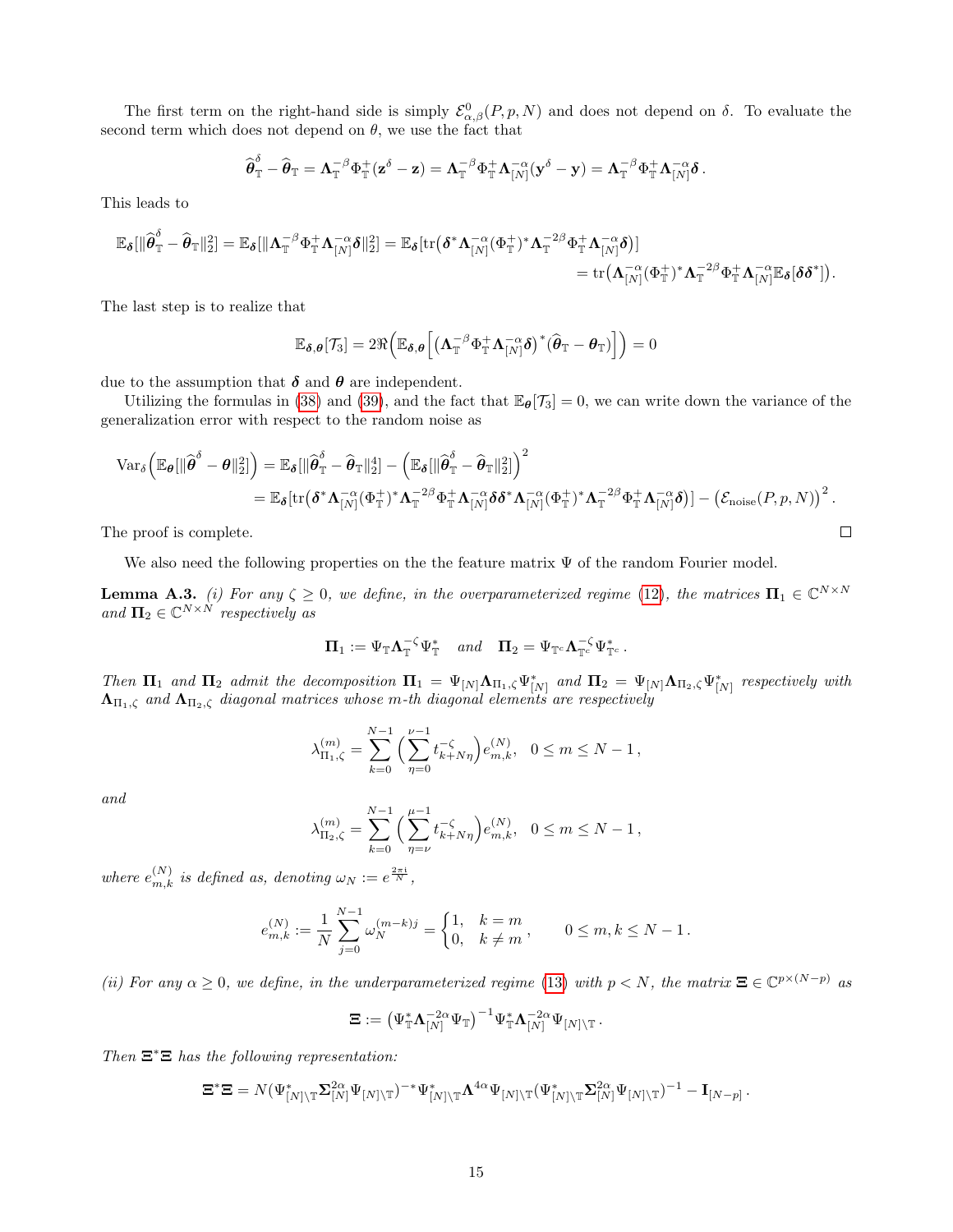*Proof.* Part (i) is simply Lemma 2 of [\[42\]](#page-11-0). It was proved by verifying that  $\Pi_1$  and  $\Pi_2$  are both circulant matrices whose eigendecompositions are standard results in linear algebra.

To prove part (ii), let us introduce the matrices  $P$ ,  $Q$ ,  $R$  through the relation

$$
\Psi_{[N]}^*\mathbf{\Lambda}_{[N]}^{-2\alpha}\Psi_{[N]} = \begin{pmatrix} \Psi_\mathbb{T}^*\mathbf{\Lambda}_{[N]}^{-2\alpha}\Psi_\mathbb{T} & \Psi_\mathbb{T}^*\mathbf{\Lambda}_{[N]}^{-2\alpha}\Psi_{[N]\backslash\mathbb{T}} \\ \Psi_{[N]\backslash\mathbb{T}}^*\mathbf{\Lambda}_{[N]}^{-2\alpha}\Psi_\mathbb{T} & \Psi_{[N]\backslash\mathbb{T}}^*\mathbf{\Lambda}_{[N]}^{-2\alpha}\Psi_{[N]\backslash\mathbb{T}} \end{pmatrix} \equiv \begin{pmatrix} \mathbf{P} & \mathbf{R} \\ \mathbf{R}^* & \mathbf{Q} \end{pmatrix} \, .
$$

Then by standard linear algebra, we have that

$$
\begin{pmatrix} \Psi_{[N]}^*\Lambda_{[N]}^{-2\alpha}\Psi_{[N]} \end{pmatrix}^{-1} = \begin{pmatrix} \mathbf{P}^{-1} + \mathbf{P}^{-1}\mathbf{R}(\mathbf{Q} - \mathbf{R}^*\mathbf{P}^{-1}\mathbf{R})^{-1}\mathbf{R}^*\mathbf{P}^{-1} & -\mathbf{P}^{-1}\mathbf{R}(\mathbf{Q} - \mathbf{R}^*\mathbf{P}^{-1}\mathbf{R})^{-1} \\ -(\mathbf{Q} - \mathbf{R}^*\mathbf{P}^{-1}\mathbf{R})^{-1}\mathbf{R}^*\mathbf{P}^{-1} & (\mathbf{Q} - \mathbf{R}^*\mathbf{P}^{-1}\mathbf{R})^{-1} \end{pmatrix}
$$

since  $\mathbf{P} = \Psi_{\mathbb{T}}^* \mathbf{\Lambda}_{[N]}^{-2\alpha} \Psi_{\mathbb{T}}$  is invertible.

Meanwhile, since  $\frac{1}{\sqrt{2}}$  $\frac{1}{\overline{N}}\Psi_{[N]}$  is unitary, we have that

$$
\begin{aligned} \left( \Psi_{[N]}^*\mathbf{\Lambda}_{[N]}^{-2\alpha}\Psi_{[N]} \right)^{-1} &= \frac{1}{N^2} \Psi_{[N]}^*\mathbf{\Lambda}_{[N]}^{2\alpha}\Psi_{[N]} \\ &= \frac{1}{N^2} \begin{pmatrix} \Psi_{\mathbb{T}}^*\mathbf{\Lambda}_{[N]}^{2\alpha}\Psi_{\mathbb{T}} & \Psi_{\mathbb{T}}^*\mathbf{\Lambda}_{[N]}^{2\alpha}\Psi_{[N]\backslash\mathbb{T}} \\ \Psi_{[N]\backslash\mathbb{T}}^*\mathbf{\Lambda}_{[N]}^{2\alpha}\Psi_{\mathbb{T}} & \Psi_{[N]\backslash\mathbb{T}}^*\mathbf{\Lambda}_{[N]}^{2\alpha}\Psi_{[N]\backslash\mathbb{T}} \end{pmatrix} \equiv \begin{pmatrix} \widetilde{\mathbf{P}} & \widetilde{\mathbf{R}} \\ \widetilde{\mathbf{R}}^* & \widetilde{\mathbf{Q}} \end{pmatrix} \end{aligned}
$$

Comparing the two inverse matrices lead us to the following identity

$$
\mathbf{P}^{-1}-\mathbf{P}^{-1}\mathbf{R}\widetilde{\mathbf{R}}^*=\widetilde{\mathbf{P}}.
$$

This gives us that

$$
\mathbf{P}^{-1}\mathbf{R} = \widetilde{\mathbf{P}}\mathbf{R}(\mathbf{I}_{[N-p]} - \widetilde{\mathbf{R}}^*\mathbf{R})^{-1}.
$$

Therefore, we have

$$
\mathbf{R}^* \mathbf{P}^{-*} \mathbf{P}^{-1} \mathbf{R} = (\mathbf{I}_{[N-p]} - \widetilde{\mathbf{R}}^* \mathbf{R})^{-*} \mathbf{R}^* \widetilde{\mathbf{P}}^* \widetilde{\mathbf{P}} \mathbf{R} (\mathbf{I}_{[N-p]} - \widetilde{\mathbf{R}}^* \mathbf{R})^{-1}
$$

Utilizing the fact that

$$
\begin{aligned} \widetilde{\mathbf{R}}^* \mathbf{R} &= \frac{1}{N^2} \Psi_{[N] \backslash \mathbb{T}}^* \mathbf{\Lambda}_{[N]}^{2\alpha} \Psi_\mathbb{T} \mathbf{\Lambda}_{[N]}^{-2\alpha} \Psi_{[N] \backslash \mathbb{T}} \\ &= \frac{1}{N^2} \Psi_{[N] \backslash \mathbb{T}}^* \mathbf{\Lambda}_{[N]}^{2\alpha} \Big( N \mathbf{I}_{[N]} - \Psi_{[N] \backslash \mathbb{T}} \Psi_{[N] \backslash \mathbb{T}}^* \Big) \mathbf{\Lambda}_{[N]}^{-2\alpha} \Psi_{[N] \backslash \mathbb{T}} = \mathbf{I}_{[N-p]} - \widetilde{\mathbf{Q}} \mathbf{Q} \,, \end{aligned}
$$

we can now have the following identity

$$
\mathbf{R}^* \mathbf{P}^{-*} \mathbf{P}^{-1} \mathbf{R} = (\widetilde{\mathbf{Q}} \mathbf{Q})^{-*} \mathbf{R}^* \widetilde{\mathbf{P}}^* \widetilde{\mathbf{P}} \mathbf{R} (\widetilde{\mathbf{Q}} \mathbf{Q})^{-1}.
$$

Using the formulas for  $\widetilde{\mathbf{P}}$  and  $\mathbf{R}$ , as well as  $\Psi_{\mathbb{T}}\Psi_{\mathbb{T}}^* = N\mathbf{I}_{[N]} - \Psi_{[N]\setminus\mathbb{T}}\Psi_{[N]\setminus\mathbb{T}}^*$ , we have

$$
\begin{aligned} \mathbf{R}^*\widetilde{\mathbf{P}}^*\widetilde{\mathbf{P}}\mathbf{R} &= \frac{1}{N^4}\Psi_{[N]\backslash\mathbb{T}}^*\mathbf{\Lambda}_{[N]}^{-2\alpha}\Psi_{\mathbb{T}}\Psi_{\mathbb{T}}^*\mathbf{\Lambda}_{[N]}^{2\alpha}\Psi_{\mathbb{T}}\Psi_{\mathbb{T}}^*\mathbf{\Lambda}_{[N]}^{2\alpha}\Psi_{\mathbb{T}}\mathbf{\Lambda}_{[N]}^{-2\alpha}\Psi_{[N]\backslash\mathbb{T}} \\ &= \frac{1}{N^3}\mathbf{Q}\Psi_{[N]\backslash\mathbb{T}}^*\mathbf{\Lambda}_{[N]}^{4\alpha}\Psi_{[N]\backslash\mathbb{T}}\mathbf{Q} - \mathbf{Q}\widetilde{\mathbf{Q}}\widetilde{\mathbf{Q}}\mathbf{Q}\,. \end{aligned}
$$

This finally gives us

$$
\mathbf{R}^* \mathbf{P}^{-*} \mathbf{P}^{-1} \mathbf{R} = \frac{1}{N^3} \widetilde{\mathbf{Q}}^{-*} \Psi_{[N] \setminus \mathbb{T}}^* \mathbf{\Lambda}_{[N]}^{4\alpha} \Psi_{[N] \setminus \mathbb{T}} \widetilde{\mathbf{Q}}^{-1} - \mathbf{I}_{[N-p]}.
$$

The proof is complete when we insert the definion of  $\widetilde{Q}$  into the result.

16

 $\Box$ 

.

.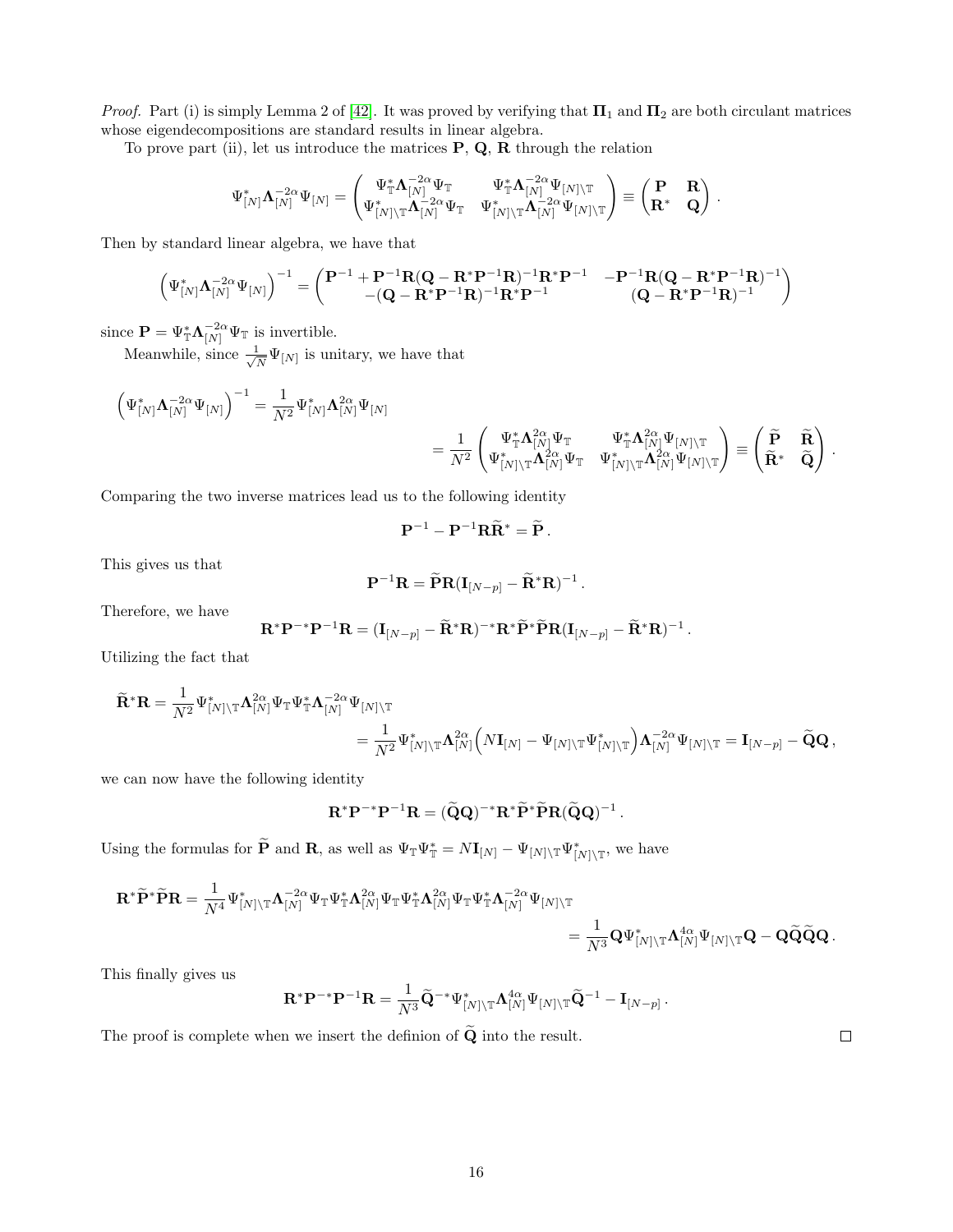### <span id="page-16-0"></span>A.2 Proof of Theorem [3.1](#page-3-3)

We provide the proof of Theorem [3.1](#page-3-3) here. We split the proof into the overparameterized and the underparameterized regimes.

Proof of Theorem [3.1](#page-3-3) (Overparameterized Regime). In the overparameterized regime [\(12\)](#page-3-1), we have that the Moore–Penrose inverse  $\Phi_{\mathbb{T}}^+ = \Phi_{\mathbb{T}}^*(\Phi_{\mathbb{T}} \Phi_{\mathbb{T}}^*)^{-1}$ . Using the definitions of  $\Phi_{\mathbb{T}}$  in [\(26\)](#page-11-4), we can verify that

$$
\begin{aligned} \Phi_\mathbb{T}^+ \Phi_\mathbb{T} \boldsymbol{\Lambda}_\mathbb{T}^{-\beta} &= \boldsymbol{\Lambda}_\mathbb{T}^{-\beta} \Psi_\mathbb{T}^* (\Psi_\mathbb{T} \boldsymbol{\Lambda}_\mathbb{T}^{-2\beta} \Psi^*)^{-1} \Psi_\mathbb{T} \boldsymbol{\Lambda}_\mathbb{T}^{-2\beta} \,, \\[2mm] \boldsymbol{\Lambda}_\mathbb{T}^{-\beta} \Phi_\mathbb{T}^+ \Phi_\mathbb{T} &= \boldsymbol{\Lambda}_\mathbb{T}^{-2\beta} \Psi_\mathbb{T}^* (\Psi_\mathbb{T} \boldsymbol{\Lambda}_\mathbb{T}^{-2\beta} \Psi^*)^{-1} \Psi_\mathbb{T} \boldsymbol{\Lambda}_\mathbb{T}^{-\beta} \,, \end{aligned}
$$

and

$$
\Phi_\mathbb{T}^+\Phi_\mathbb{T}\Lambda_\mathbb{T}^{-2\beta}\Phi_\mathbb{T}^+\Phi_\mathbb{T}=\Phi_\mathbb{T}^+\Phi_\mathbb{T}\Lambda_\mathbb{T}^{-\beta}\frac{\Psi_\mathbb{T}^*\Psi_\mathbb{T}}{N}\Lambda_\mathbb{T}^{-\beta}\Phi_\mathbb{T}^+\Phi_\mathbb{T}=\Lambda_\mathbb{T}^{-2\beta}
$$

We therefore have

$$
\text{tr}\left(\Phi_{\mathbb{T}}^{+}\Phi_{\mathbb{T}}\Lambda_{\mathbb{T}}^{-2\beta}\Phi_{\mathbb{T}}^{+}\Phi_{\mathbb{T}}\Lambda_{\mathbb{T}}^{\beta}\mathbf{K}_{\mathbb{T}}\Lambda_{\mathbb{T}}^{\beta}\right)=\text{tr}\left(\mathbf{K}_{\mathbb{T}}\right).
$$
\n(40)

.

Meanwhile, a trace trick leads to

tr
$$
\begin{split} tr\left(\mathbf{K}_{\mathbb{T}}\Phi_{\mathbb{T}}^{+}\Phi_{\mathbb{T}}\right) &= tr\left(\mathbf{K}_{\mathbb{T}}\Phi_{\mathbb{T}}^{*}(\Phi_{\mathbb{T}}\Phi_{\mathbb{T}}^{*})^{-1}\Phi_{\mathbb{T}}\right) = tr\left((\Phi_{\mathbb{T}}\Phi_{\mathbb{T}}^{*})^{-1}\Phi_{\mathbb{T}}\mathbf{K}_{\mathbb{T}}\Phi_{\mathbb{T}}^{*}\right) \\ &= tr\left((\mathbf{\Lambda}_{[N]}^{-\alpha}\Psi_{\mathbb{T}}\mathbf{\Lambda}_{\mathbb{T}}^{-2\beta}\Psi_{\mathbb{T}}^{*}\mathbf{\Lambda}_{[N]}^{-\alpha})^{-1}\mathbf{\Lambda}_{[N]}^{-\alpha}\Psi_{\mathbb{T}}\mathbf{\Lambda}_{\mathbb{T}}^{-\beta}\mathbf{K}_{\mathbb{T}}\mathbf{\Lambda}_{\mathbb{T}}^{-\beta}\Psi_{\mathbb{T}}^{*}\mathbf{\Lambda}_{[N]}^{-\alpha}\right) \\ &= tr\left((\Psi_{\mathbb{T}}\mathbf{\Lambda}_{\mathbb{T}}^{-2\beta}\Psi_{\mathbb{T}}^{*})^{-1}\Psi_{\mathbb{T}}\mathbf{\Lambda}_{\mathbb{T}}^{-\beta}\mathbf{K}_{\mathbb{T}}\mathbf{\Lambda}_{\mathbb{T}}^{-\beta}\mathbf{K}_{\mathbb{T}}\mathbf{\Lambda}_{\mathbb{T}}^{-\beta}\Psi_{\mathbb{T}}^{*}\right). \end{split} \tag{41}
$$

Therefore, based on Lemma [A.1,](#page-12-1) we have finally that

$$
\mathcal{P}_{\alpha,\beta} = \text{tr}\left(\mathbf{K}_{\mathbb{T}}\right) - 2\text{tr}\left((\Psi_{\mathbb{T}}\boldsymbol{\Lambda}_{\mathbb{T}}^{-2\beta}\Psi_{\mathbb{T}}^{*})^{-1}\Psi_{\mathbb{T}}\boldsymbol{\Lambda}_{\mathbb{T}}^{-\beta}\mathbf{K}_{\mathbb{T}}\boldsymbol{\Lambda}_{\mathbb{T}}^{-\beta}\Psi_{\mathbb{T}}^{*}\right).
$$
\n(42)

In a similar manner, we can check that

$$
Q_{\alpha,\beta} = \text{tr} \left( (\Phi_{\mathbb{T}}^{+})^* \Lambda_{\mathbb{T}}^{-2\beta} \Phi_{\mathbb{T}}^{+} \Phi_{\mathbb{T}^c} \Lambda_{\mathbb{T}^c}^{\beta} \mathbf{K}_{\mathbb{T}^c} \Lambda_{\mathbb{T}^c}^{\beta} \Phi_{\mathbb{T}^c}^{*} \right) = \text{tr} \left( (\Phi_{\mathbb{T}} \Phi_{\mathbb{T}}^{*})^{-*} \Phi_{\mathbb{T}} \Lambda_{\mathbb{T}}^{-2\beta} \Phi_{\mathbb{T}}^{*} (\Phi_{\mathbb{T}} \Phi_{\mathbb{T}}^{*})^{-1} \Phi_{\mathbb{T}^c} \Lambda_{\mathbb{T}^c}^{\beta} \mathbf{K}_{\mathbb{T}^c} \Lambda_{\mathbb{T}^c}^{\beta} \Phi_{\mathbb{T}^c}^{*} \right) = \text{tr} \left( (\Psi_{\mathbb{T}} \Lambda_{\mathbb{T}}^{-2\beta} \Psi_{\mathbb{T}}^{*})^{-*} \Psi_{\mathbb{T}} \Lambda_{\mathbb{T}}^{-4\beta} \Psi_{\mathbb{T}}^{*} (\Psi_{\mathbb{T}} \Lambda_{\mathbb{T}}^{-2\beta} \Psi_{\mathbb{T}}^{*})^{-1} \Psi_{\mathbb{T}^c} \mathbf{K}_{\mathbb{T}^c} \Psi_{\mathbb{T}^c}^{*} \right).
$$
(43)

We are now ready to evaluate the terms in the generalization error. First, we have that since  $\mathbf{K} = c_{\gamma} \Lambda_{[P]}^{-2\gamma}$  $\frac{-2\gamma}{|P|},$ we have, using the definition of  $c_{\gamma}$ , that

<span id="page-16-1"></span>
$$
\text{tr}(\mathbf{K}) = c_{\gamma} \sum_{j=0}^{P-1} t_j^{-2\gamma} = 1.
$$
 (44)

Second, using the results in part (i) of Lemma [A.3](#page-14-0) and the fact that  $\frac{1}{\sqrt{2}}$  $\frac{1}{N}\Psi_{[N]}$  is unitary, we have

$$
\begin{split} \text{tr}\big( (\Psi_{\mathbb{T}} {\bm \Lambda}_{\mathbb{T}}^{-2\beta} \Psi_{\mathbb{T}}^*)^{-1} \Psi_{\mathbb{T}} {\bm \Lambda}_{\mathbb{T}}^{-\beta} {\bf K}_{\mathbb{T}} {\bm \Lambda}_{\mathbb{T}}^{-\beta} \Psi_{\mathbb{T}}^* \big) & = c_{\gamma} \text{tr} \big( \frac{1}{N^2} \Psi_{[N]} \Lambda_{\Pi_1,2\beta}^{-1} \Psi_{[N]}^* \Psi_{[N]} \Lambda_{\Pi_1,2\beta+2\gamma} \Psi_{[N]}^* \big) \\ & = c_{\gamma} \text{tr} \big( \frac{1}{N} \Psi_{[N]} \Lambda_{\Pi_1,2\beta}^{-1} \Lambda_{\Pi_1,2\beta+2\gamma} \Psi_{[N]}^* \big) = c_{\gamma} \text{tr} \big( \Lambda_{\Pi_1,2\beta}^{-1} \Lambda_{\Pi_1,2\beta+2\gamma} \big) \\ & = c_{\gamma} \sum_{m=0}^{N-1} \frac{\sum_{k=0}^{N-1} \left( \sum_{\eta=0}^{\nu-1} t_{k+N\eta}^{-2\beta-2\gamma} \right) e_{m,k}^{(N)}}{\sum_{\eta=0}^{N-1} \left( \sum_{\eta=0}^{\nu-1} t_{k+N\eta}^{-2\beta} \right) e_{m,k}^{(N)}} = c_{\gamma} \sum_{k=0}^{N-1} \frac{\sum_{\eta=0}^{\nu-1} t_{k+N\eta}^{-2\beta-2\gamma}}{\sum_{\eta=0}^{\nu-1} t_{k+N\eta}^{-2\beta}} \,. \end{split}
$$

Therefore,  $\mathcal{P}_{\alpha,\beta}$  can be computed as

<span id="page-16-2"></span>
$$
\mathcal{P}_{\alpha,\beta} = c_{\gamma} \sum_{j=0}^{p-1} t_j^{-2\gamma} - 2c_{\gamma} \sum_{k=0}^{N-1} \frac{\sum_{\eta=0}^{\nu-1} t_{k+N\eta}^{-2\beta - 2\gamma}}{\sum_{\eta=0}^{\nu-1} t_{k+N\eta}^{-2\beta}}.
$$
\n(45)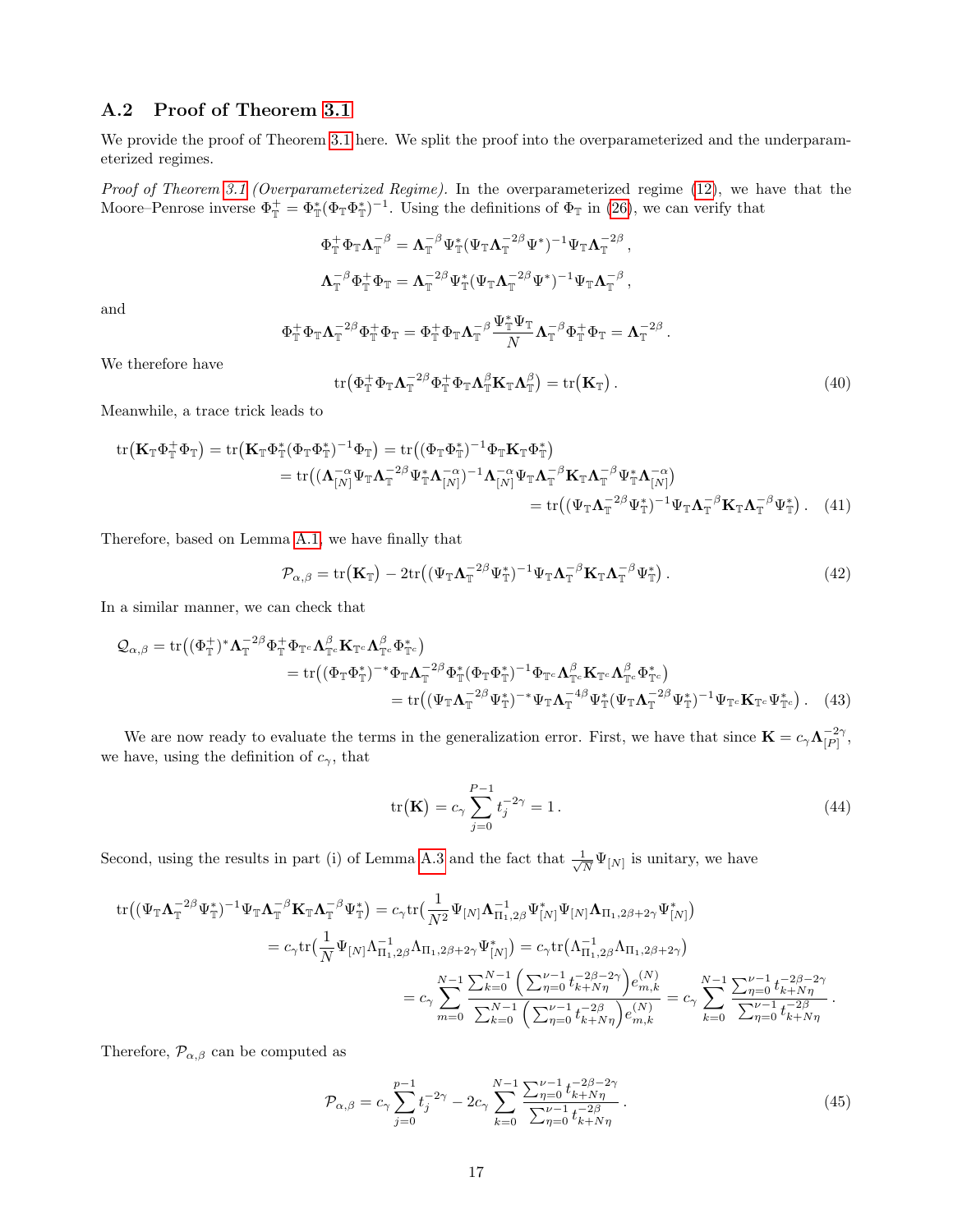The results in Lemma [A.3](#page-14-0) also give that

$$
\begin{aligned} \mathcal{Q}_{\alpha,\beta} = \text{tr}\big(\frac{1}{N^2}\Psi_{[N]}\bm{\Lambda}_{\Pi_1,2\beta}^{-1}\Psi_{[N]}^*\Psi_{[N]}\bm{\Lambda}_{\Pi_1,4\beta}\Psi_{[N]}^*\frac{1}{N^2}\Psi_{[N]}\bm{\Lambda}_{\Pi_1,2\beta}\Psi_{[N]}^*\Psi_{[N]}\bm{\Lambda}_{\Pi_2,2\gamma}\Psi_{[N]}^*\big) \\ = \text{tr}\big(\bm{\Lambda}_{\Pi_1,2\beta}^{-1}\bm{\Lambda}_{\Pi_1,4\beta}\bm{\Lambda}_{\Pi_1,2\beta}^{-1}\bm{\Lambda}_{\Pi_2,2\gamma}\big)\,, \end{aligned}
$$

which means

$$
Q_{\alpha,\beta} = \sum_{m=0}^{N-1} \frac{\left[\sum_{k=0}^{N-1} \left(\sum_{\eta=0}^{\nu-1} t_{k+N\eta}^{-4\beta}\right) e_{m,k}^{(N)}\right] \left[\sum_{k=0}^{N-1} \left(\sum_{\eta=0}^{\mu-1} t_{k+N\eta}^{-2\gamma}\right) e_{m,k}^{(N)}\right]}{\left[\sum_{k=0}^{N-1} \left(\sum_{\eta=0}^{\nu-1} t_{k+N\eta}^{-2\beta}\right) e_{m,k}^{(N)}\right]^2} = \sum_{k=0}^{N-1} \frac{\left(\sum_{\eta=0}^{\nu-1} t_{k+N\eta}^{-4\beta}\right) \left(\sum_{\eta=\nu}^{\mu-1} t_{k+N\eta}^{-2\gamma}\right)}{\left[\sum_{\eta=0}^{\nu-1} t_{k+N\eta}^{-2\beta}\right]^2}.
$$
 (46)

We can now put [\(44\)](#page-16-1), [\(45\)](#page-16-2) and [\(46\)](#page-17-0) together into the general error formula [\(28\)](#page-12-6) to get the result [\(14\)](#page-4-0) in Theorem [3.1.](#page-3-3) The proof is complete.  $\Box$ 

Proof of Theorem [3.1](#page-3-3) (Underparameterized Regime). In the underparameterized regime [\(13\)](#page-3-2), we have that the Moore–Penrose inverse  $\Phi_{\mathbb{T}}^+ = (\Phi_{\mathbb{T}}^* \Phi_{\mathbb{T}})^{-1} \Phi_{\mathbb{T}}^*$ . This leads to

$$
\Phi_{\mathbb{T}}^+ \Phi_{\mathbb{T}} = \mathbf{I}_{\mathbb{T}} \quad \text{and} \quad (\Phi_{\mathbb{T}}^+)^* \Lambda_{\mathbb{T}}^{-2\beta} \Phi_{\mathbb{T}}^+ = \Phi_{\mathbb{T}} (\Phi_{\mathbb{T}}^* \Phi_{\mathbb{T}})^{-*} \Lambda_{\mathbb{T}}^{-2\beta} (\Phi_{\mathbb{T}}^* \Phi_{\mathbb{T}})^{-1} \Phi_{\mathbb{T}}^*.
$$

Therefore, using notations in Lemma [A.1,](#page-12-1) we have that  $\mathcal{P}_{\alpha,\beta}$  is simplified to

<span id="page-17-0"></span>
$$
\mathcal{P}_{\alpha,\beta} = -\mathrm{tr}(\mathbf{K}_{\mathbb{T}}),
$$

while  $\mathcal{Q}_{\alpha,\beta}$  is simplified to

$$
\mathcal{Q}_{\alpha,\beta} = \text{tr}\left(\Phi_{\mathbb{T}}(\Phi_{\mathbb{T}}^*\Phi_{\mathbb{T}})^{-*}\Lambda_{\mathbb{T}}^{-2\beta}(\Phi_{\mathbb{T}}^*\Phi_{\mathbb{T}})^{-1}\Phi_{\mathbb{T}}^*\Lambda_{[N]}^{-\alpha}\Psi_{\mathbb{T}^c}\mathbf{K}_{\mathbb{T}^c}\Psi_{\mathbb{T}^c}\Lambda_{[N]}^{-\alpha}\right) \n= \text{tr}\left(\Lambda_{[N]}^{-2\alpha}\Psi_{\mathbb{T}}(\Psi_{\mathbb{T}}^*\Lambda_{[N]}^{-2\alpha}\Psi_{\mathbb{T}})^{-*}(\Psi_{\mathbb{T}}^*\Lambda_{[N]}^{-2\alpha}\Psi_{\mathbb{T}})^{-1}\Psi_{\mathbb{T}}^*\Lambda_{[N]}^{-2\alpha}\Psi_{\mathbb{T}^c}\mathbf{K}_{\mathbb{T}^c}\Psi_{\mathbb{T}^c}^*\right).
$$
\n(47)

In this regime,  $p \le N \le P$ . We therefore have  $\mathbb{T}^c = ([N] \setminus \mathbb{T}) \cup [N]^c$   $([N]^c := [P] \setminus [N])$ . Using the fact that K is diagonal, we obtain

$$
\Psi_{\mathbb{T}^c}\mathbf{K}_{\mathbb{T}^c}\Psi_{\mathbb{T}^c}^*=\Psi_{[N]\backslash\mathbb{T}}\mathbf{K}_{[N]\backslash\mathbb{T}}\Psi_{[N]\backslash\mathbb{T}}^*+\Psi_{[N]^c}\mathbf{K}_{[N]^c}\Psi_{[N]^c}^*
$$

Following the result of Lemma [A.3,](#page-14-0) the second part of decomposition is simply the matrix  $\Pi_2$  with  $\nu = 1$ . To avoid confusion, we denote it by  $\Pi_3$  and use the result of Lemma [A.3](#page-14-0) to get

<span id="page-17-1"></span>
$$
\Psi_{[N]^c}\mathbf{K}_{[N]^c}\Psi_{[N]^c}^*=\Psi_{[N]}\mathbf{\Lambda}_{\Pi_3,2\gamma}\Psi_{[N]}^*
$$

where the diagonal elements of  $\Lambda_{\Pi_3,2\gamma}$  are

$$
\lambda_{\Pi_3,2\gamma}^{(m)} = \sum_{k=0}^{N-1} \left( \sum_{\eta=1}^{\mu-1} t_{k+N\eta}^{-2\gamma} \right) \left( \frac{1}{N} \sum_{j=0}^{N-1} \omega_N^{(m-k)j} \right), \quad 0 \le m \le N-1.
$$
\n(48)

.

Next we perform the decomposition

$$
\Psi_{[N]}\mathbf{\Lambda}_{\Pi_3,2\gamma}\Psi_{[N]}^*=\Psi_{\mathbb{T}}\mathbf{\Lambda}_{\Pi_3,2\gamma\mathbb{T}}\Psi_{\mathbb{T}}^*+\Psi_{[N]\backslash\mathbb{T}}\mathbf{\Lambda}_{\Pi_3,2\gamma_{[N]\backslash\mathbb{T}}}\Psi_{[N]\backslash\mathbb{T}}^*,
$$

and define the diagonal matrices

$$
\hat{\mathbf{K}}_1 := \boldsymbol{\Lambda}_{\Pi_3,2\gamma_{\mathbb{T}}} \quad \text{and} \quad \hat{\mathbf{K}}_2 := \mathbf{K}_{[N] \setminus \mathbb{T}} + \boldsymbol{\Lambda}_{\Pi_3,2\gamma_{\mathbb{T}}[N] \setminus \mathbb{T}} \,.
$$

We can then have

$$
\Psi_{\mathbb{T}^c}\mathbf{K}_{\mathbb{T}^c}\Psi_{\mathbb{T}^c}^*=\Psi_{\mathbb{T}}\widehat{\mathbf{K}}_1\Psi_{\mathbb{T}}^*+\Psi_{[N]\setminus\mathbb{T}}\widehat{\mathbf{K}}_2\Psi_{[N]\setminus\mathbb{T}}^*
$$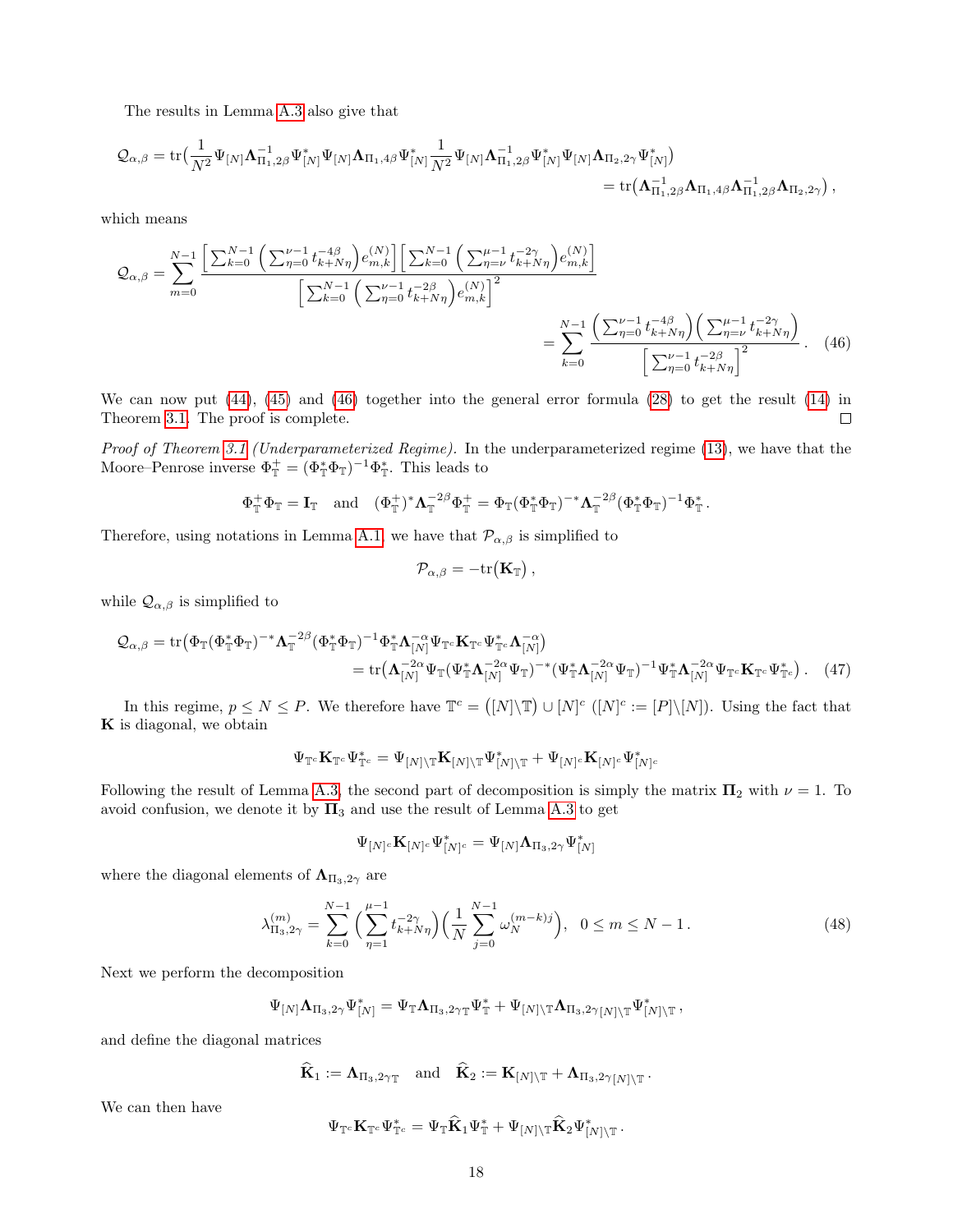Plugging this into the expression for  $\mathcal{Q}_{\alpha,\beta}$ , we have

$$
\mathcal{Q}_{\alpha,\beta} = \text{tr}\big(\mathbf{\Lambda}_{[N]}^{-2\alpha}\Psi_{\mathbb{T}}(\Psi_{\mathbb{T}}^*\mathbf{\Lambda}_{[N]}^{-2\alpha}\Psi_{\mathbb{T}})^{-*}(\Psi_{\mathbb{T}}^*\mathbf{\Lambda}_{[N]}^{-2\alpha}\Psi_{\mathbb{T}})^{-1}\Psi_{\mathbb{T}}^*\mathbf{\Lambda}_{[N]}^{-2\alpha}\Psi_{\mathbb{T}}\hat{\mathbf{K}}_1\Psi_{\mathbb{T}}^*\big) + \text{tr}\big(\mathbf{\Lambda}_{[N]}^{-2\alpha}\Psi_{\mathbb{T}}(\Psi_{\mathbb{T}}^*\mathbf{\Lambda}_{[N]}^{-2\alpha}\Psi_{\mathbb{T}})^{-*}(\Psi_{\mathbb{T}}^*\mathbf{\Lambda}_{[N]}^{-2\alpha}\Psi_{\mathbb{T}})^{-1}\Psi_{\mathbb{T}}^*\mathbf{\Lambda}_{[N]}^{-2\alpha}\Psi_{[N]\backslash\mathbb{T}}\hat{\mathbf{K}}_2\Psi_{[N]\backslash\mathbb{T}}^*\big).
$$
(49)

The first term simplifies to tr $(\hat{\mathbf{K}}_1)$ . The second term vanishes in the case of  $\alpha = 0$  and in the case when the problem is formally determined; that is, when  $p = N$ , but is in general nonzero when  $p \lt N$ . Using the result in part (ii) of Lemma [A.3,](#page-14-0) we have that

$$
\begin{aligned} \text{tr}\big(\mathbf{\Lambda}_{[N]}^{-2\alpha}\Psi_{\mathbb{T}}(\Psi_{\mathbb{T}}^*\mathbf{\Lambda}_{[N]}^{-2\alpha}\Psi_{\mathbb{T}})^{-*}(\Psi_{\mathbb{T}}^*\mathbf{\Lambda}_{[N]}^{-2\alpha}\Psi_{\mathbb{T}})^{-1}\Psi_{\mathbb{T}}^*\mathbf{\Lambda}_{[N]}^{-2\alpha}\Psi_{[N]\backslash\mathbb{T}}\widehat{\mathbf{K}}_2\Psi_{[N]\backslash\mathbb{T}}^*\big)\\ =\text{tr}\big(\Psi_{[N]\backslash\mathbb{T}}^*\mathbf{\Lambda}_{[N]}^{-2\alpha}\Psi_{\mathbb{T}}(\Psi_{\mathbb{T}}^*\mathbf{\Lambda}_{[N]}^{-2\alpha}\Psi_{\mathbb{T}})^{-*}(\Psi_{\mathbb{T}}^*\mathbf{\Lambda}_{[N]}^{-2\alpha}\Psi_{\mathbb{T}})^{-1}\Psi_{\mathbb{T}}^*\mathbf{\Lambda}_{[N]}^{-2\alpha}\Psi_{[N]\backslash\mathbb{T}}\widehat{\mathbf{K}}_2\big)\\ =N\text{tr}\big(\mathbf{X}^{-*}\Psi_{[N]\backslash\mathbb{T}}^*\mathbf{\Lambda}_{[N]}^{4\alpha}\Psi_{[N]\backslash\mathbb{T}}\mathbf{X}^{-1}\widehat{\mathbf{K}}_2\big)-\text{tr}\big(\widehat{\mathbf{K}}_2\big),\ \ \, \mathbf{X}:=\Psi_{[N]\backslash\mathbb{T}}^*\mathbf{\Lambda}_{[N]}^{2\alpha}\Psi_{[N]\backslash\mathbb{T}}\,. \end{aligned}
$$

Using this result and the singular value decomposition

$$
\mathbf{\Sigma}_{[N]}^{\alpha}\Psi_{[N]\setminus\mathbb{T}}=\mathbf{U}\mathrm{diag}([\Sigma_{00},\cdots,\Sigma_{(N-p-1)(N-p-1)}])\mathbf{V}^*
$$

introduced in Theorem [3.1,](#page-3-3) we have

$$
Q_{\alpha,\beta} = \text{tr}(\widehat{\mathbf{K}}_1 - \widehat{\mathbf{K}}_2) + N \text{tr}(\boldsymbol{\Sigma}^{-1} \mathbf{U}^* \boldsymbol{\Lambda}_{[N]}^{2\alpha} \mathbf{U} \boldsymbol{\Sigma}^{-1} \mathbf{V} \widehat{\mathbf{K}}_2 \mathbf{V}^*)
$$
  
= tr( $\mathbf{\Lambda}_{\Pi_3,2\gamma}\mathbf{I} - \mathbf{K}_{[N]\setminus\mathbf{I}} - \mathbf{\Lambda}_{\Pi_3,2\gamma}[N]\setminus\mathbf{I}$ ) + N  $\sum_{i=0}^{N-p-1} \sum_{j=0}^{N-p-1} \frac{\widehat{e}_{ij}^{(N)} \widehat{e}_{ji}^{(N)}}{\sum_{i \in D} \sum_{j \neq i} \sum_{j \neq j} \widehat{e}_{ij}^{(N)} \widehat{e}_{ji}^{(N)}}.$ 

where

$$
\widetilde{e}_{ij}^{(N)} = \sum_{k=0}^{N-1} t_k^{2\alpha} \overline{U}_{ki} U_{kj}, \qquad \widehat{e}_{ij}^{(N)} = \sum_{k'=0}^{N-p-1} (c_{\gamma} t_{p+k'}^{-2\gamma} + \lambda_{\Pi_3,2\gamma}^{(p+k')}) \overline{V}_{ik'} V_{jk'}, \quad 0 \le i,j \le N-p-1.
$$

The proof is complete when we insert the expressions of  $\mathcal{P}_{\alpha,\beta}$  and  $\mathcal{Q}_{\alpha,\beta}$  back to the general formula [\(28\)](#page-12-6) and use the form of  $\lambda_{\Pi_2}^{(m)}$ .  $\frac{1}{\Pi_3,2\gamma}$  in [\(48\)](#page-17-1).  $\Box$ 

When the problem is formally determined, i.e., in the case of  $N = p$  (equivalent to  $\nu = 1$ ),  $\Psi_{\perp}^* \Lambda_{[N]}^{-2\alpha} \Psi_{\perp} =$  $\Psi_{\mathbb{T}} \Lambda_{[N]}^{-2\alpha} \Psi_{\mathbb{T}}^*$ . This allows us to find that

$$
\begin{split} \mathcal{Q}_{\alpha,\beta} = \text{tr}\big(\frac{1}{N^2}\Psi_{[N]}\bm{\Lambda}_{\Pi_1,2\alpha}^{-1}\Psi_{[N]}^*\Psi_{[N]}\bm{\Lambda}_{\Pi_1,4\alpha}\Psi_{[N]}^*\Psi_{[N]}\bm{\Lambda}_{\Pi_1,2\alpha}^{-1}\Psi_{[N]}^*\frac{1}{N^2}\Psi_{[N]}\bm{\Lambda}_{\Pi_2,2\gamma}\Psi_{[N]}^*\big)\\ = \text{tr}\big(\bm{\Lambda}_{\Pi_1,2\alpha}^{-2}\bm{\Lambda}_{\Pi_1,4\alpha}\bm{\Lambda}_{\Pi_2,2\gamma}\big) = \sum_{k=0}^{N-1}\frac{\left(\sum_{\eta=0}^{\nu-1}t_{k+N\eta}^{-4\alpha}\right)\left(\sum_{\eta=\nu}^{\mu-1}t_{k+N\eta}^{-2\gamma}\right)}{\left[\sum_{\eta=0}^{\nu-1}t_{k+N\eta}^{-2\alpha}\right]^2}\,, \end{split}
$$

which degenerates to its form [\(46\)](#page-17-0) in the overparameterized regime with  $\nu = 1$ . The result is then independent of  $\alpha$  since the terms that involve  $\alpha$  cancel each other. Similarly, the simplification of  $\mathcal{Q}_{\alpha,\beta}$  in [\(46\)](#page-17-0) with  $\nu = 1$  $(N = p)$  also leads to the fact that  $\beta$  disappears from the formula.

#### <span id="page-18-0"></span>A.3 Proofs of Lemma [4.1](#page-5-3) and Theorem [4.2](#page-6-2)

*Proof of Lemma [4.1.](#page-5-3)* By Lemma [A.2,](#page-13-6) the main task is to estimate the size of the generalization error caused by the random noise in the two regimes. The error is, according to [\(36\)](#page-13-7),

$$
\mathcal{E}_{\text{noise}}(P, p, N) = \text{tr}\big(\mathbf{\Lambda}_{[N]}^{-\alpha}(\Phi_{\mathbb{T}}^{+})^*\mathbf{\Lambda}_{\mathbb{T}}^{-2\beta}\Phi_{\mathbb{T}}^{+}\mathbf{\Lambda}_{[N]}^{-\alpha}\mathbb{E}_{\theta}[\delta\delta^*]\big).
$$

In the overparameterized regime, we have that

$$
\begin{aligned}\n\boldsymbol{\Lambda}_{[N]}^{-\alpha}(\Phi_\mathbb{T}^+)^*\boldsymbol{\Lambda}_\mathbb{T}^{-2\beta}\Phi_\mathbb{T}^+\boldsymbol{\Lambda}_{[N]}^{-\alpha}&=\boldsymbol{\Lambda}_{[N]}^{-\alpha}(\Phi_\mathbb{T}\Phi_\mathbb{T}^*)^{-*}\Phi_\mathbb{T}\boldsymbol{\Lambda}_\mathbb{T}^{-2\beta}\Phi_\mathbb{T}^*(\Phi_\mathbb{T}\Phi_\mathbb{T}^*)^{-1}\boldsymbol{\Lambda}_{[N]}^{-\alpha}\\
&=(\Psi_\mathbb{T}\boldsymbol{\Lambda}_\mathbb{T}^{-2\beta}\Psi_\mathbb{T}^*)^{-*}\Psi_\mathbb{T}\boldsymbol{\Lambda}_\mathbb{T}^{-4\beta}\Psi_\mathbb{T}^*(\Psi_\mathbb{T}\boldsymbol{\Lambda}_\mathbb{T}^{-2\beta}\Psi_\mathbb{T}^*)^{-1}\,.\n\end{aligned}
$$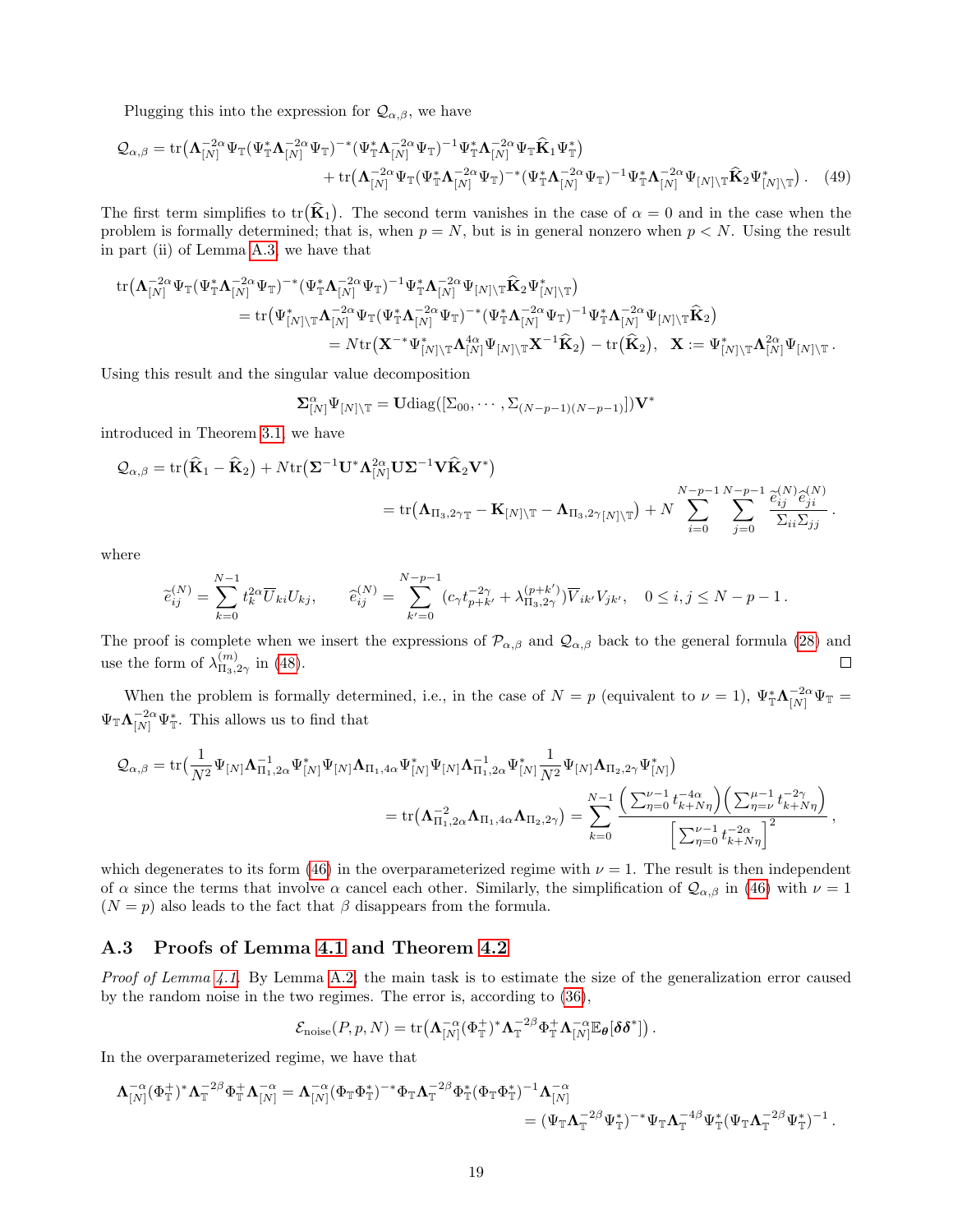Therefore we have, using the results in part (i) of Lemma [A.3,](#page-14-0)

$$
\mathcal{E}_{\text{noise}}(P, p, N) = \sigma^2 \text{tr} \big( \frac{1}{N^2} \Psi_{[N]} \mathbf{\Lambda}_{\Pi_1, 2\beta}^{-1} \Psi_{[N]}^* \Psi_{[N]} \mathbf{\Lambda}_{\Pi_1, 4\beta} \Psi_{[N]}^* \frac{1}{N^2} \Psi_{[N]} \Lambda_{\Pi_1, 2\beta}^{-1} \Psi_{[N]}^* \big)
$$
  

$$
= \frac{\sigma^2}{N} \text{tr} \big( \mathbf{\Lambda}_{\Pi_1, 2\beta}^{-1} \mathbf{\Lambda}_{\Pi_1, 4\beta} \mathbf{\Lambda}_{\Pi_1, 2\beta}^{-1} \big) = \frac{\sigma^2}{N} \sum_{k=0}^{N-1} \frac{\sum_{\eta=0}^{\nu-1} t_{k+N\eta}^{-4\beta}}{\left[ \sum_{\eta=0}^{\nu-1} t_{k+N\eta}^{-2\beta} \right]^2}.
$$

To get the variance of the generalization error with respect to noise, we first compute

$$
\mathbb{E}_{\delta}[\text{tr}(\delta^{*}\Lambda_{[N]}^{-\alpha}(\Phi_{\mathbb{T}}^{+})^{*}\Lambda_{\mathbb{T}}^{-2\beta}\Phi_{\mathbb{T}}^{+}\Lambda_{[N]}^{-\alpha}\delta\delta^{*}\Lambda_{[N]}^{-\alpha}(\Phi_{\mathbb{T}}^{+})^{*}\Lambda_{\mathbb{T}}^{-2\beta}\Phi_{\mathbb{T}}^{+}\Lambda_{[N]}^{-\alpha}\delta)] \n= \sigma^{4}\text{tr}(\Lambda_{[N]}^{-\alpha}(\Phi_{\mathbb{T}}^{+})^{*}\Lambda_{\mathbb{T}}^{-2\beta}\Phi_{\mathbb{T}}^{+}\Lambda_{[N]}^{-\alpha})\text{tr}(\Lambda_{[N]}^{-\alpha}(\Phi_{\mathbb{T}}^{+})^{*}\Lambda_{\mathbb{T}}^{-2\beta}\Phi_{\mathbb{T}}^{+}\Lambda_{[N]}^{-\alpha}) \n+2\sigma^{4}\text{tr}(\Lambda_{[N]}^{-\alpha}(\Phi_{\mathbb{T}}^{+})^{*}\Lambda_{\mathbb{T}}^{-2\beta}\Phi_{\mathbb{T}}^{+}\Lambda_{[N]}^{-\alpha}\Lambda_{[N]}^{-\alpha}(\Phi_{\mathbb{T}}^{+})^{*}\Lambda_{\mathbb{T}}^{-2\beta}\Phi_{\mathbb{T}}^{+}\Lambda_{[N]}^{-\alpha}) \n= \frac{\sigma^{4}}{N^{4}}\text{tr}(\Psi_{[N]}\Lambda_{\Pi_{1,2\beta}}^{-1}\Lambda_{\Pi_{1,4\beta}}\Lambda_{\Pi_{1,2\beta}}^{-1}\Psi_{[N]}^{*})\text{tr}(\Psi_{[N]}\Lambda_{\Pi_{1,2\beta}}^{-1}\Lambda_{\Pi_{1,4\beta}}\Lambda_{\Pi_{1,2\beta}}^{-1}\Psi_{[N]}^{-1}) \n+ \frac{2\sigma^{4}}{N^{4}}\text{tr}(\Psi_{[N]}\Lambda_{\Pi_{1,2\beta}}^{-1}\Lambda_{\Pi_{1,4\beta}}\Lambda_{\Pi_{1,2\beta}}^{-1}\Psi_{[N]}^{*})\text{tr}(\Psi_{[N]}\Lambda_{\Pi_{1,2\beta}}^{-1}\Lambda_{\Pi_{1,4\beta}}\Lambda_{\Pi_{1,2\beta}}^{-1}\Psi_{[N]}^{*}) \n= \frac{\sigma^{4}}{N^{2}}\text{tr}(\Lambda_{\Pi_{1,2\beta}}^{-1}\Lambda_{\Pi_{1,4\beta}}\Lambda_{\Pi_{1,2\beta}}^{-1})\text{tr}(\Lambda_{\Pi_{1,2\beta}}^{-1}\Lambda_{\Pi_{1,4\beta}}\Lambda
$$

This, together with the general form of the variance in [\(37\)](#page-13-8), gives the result in [\(18\)](#page-6-3).

In the underparameterization regime, we have that

<span id="page-19-0"></span>
$$
\Lambda_{[N]}^{-\alpha}(\Phi_{\mathbb{T}}^{+})^{*}\Lambda_{\mathbb{T}}^{-2\beta}\Phi_{\mathbb{T}}^{+}\Lambda_{[N]}^{-\alpha}=\Lambda_{[N]}^{-2\alpha}\Psi_{\mathbb{T}}(\Psi_{\mathbb{T}}^{*}\Lambda_{[N]}^{-2\alpha}\Psi_{\mathbb{T}})^{-*}(\Psi_{\mathbb{T}}^{*}\Lambda_{[N]}^{-2\alpha}\Psi_{\mathbb{T}})^{-1}\Psi_{\mathbb{T}}^{*}\Lambda_{[N]}^{-2\alpha}.
$$

Therefore we have, using the fact that  $\Psi_{\mathbb{T}}\Psi_{\mathbb{T}}^* + \Psi_{[N]\setminus\mathbb{T}}\Psi_{[N]\setminus\mathbb{T}}^* = N\mathbf{I}_{[N]}$ , that

$$
\Lambda_{[N]}^{-\alpha}(\Phi_{\mathbb{T}}^{+})^{*}\Lambda_{\mathbb{T}}^{-2\beta}\Phi_{\mathbb{T}}^{+}\Lambda_{[N]}^{-\alpha} \n= \frac{1}{N^{2}}\Big(\Psi_{\mathbb{T}}\Psi_{\mathbb{T}}^{*} + \Psi_{[N]\backslash\mathbb{T}}\Psi_{[N]\backslash\mathbb{T}}^{*}\Big)\Lambda_{[N]}^{-\alpha}(\Phi_{\mathbb{T}}^{+})^{*}\Lambda_{\mathbb{T}}^{-2\beta}\Phi_{\mathbb{T}}^{+}\Lambda_{[N]}^{-\alpha}\Big(\Psi_{\mathbb{T}}\Psi_{\mathbb{T}}^{*} + \Psi_{[N]\backslash\mathbb{T}}\Psi_{[N]\backslash\mathbb{T}}^{*}\Big) \n= \frac{1}{N^{2}}\Psi_{\mathbb{T}}\Psi_{\mathbb{T}}^{*} + \frac{1}{N^{2}}\Psi_{\mathbb{T}}(\Psi_{\mathbb{T}}^{*}\Lambda_{[N]}^{-2\alpha}\Psi_{\mathbb{T}})^{-1}\Psi_{\mathbb{T}}^{*}\Lambda_{[N]}^{-2\alpha}\Psi_{[N]\backslash\mathbb{T}}\Psi_{[N]\backslash\mathbb{T}}^{*} \n+ \frac{1}{N^{2}}\Psi_{[N]\backslash\mathbb{T}}\Psi_{[N]\backslash\mathbb{T}}^{*}\Lambda_{[N]}^{-2\alpha}\Psi_{\mathbb{T}}(\Psi_{\mathbb{T}}^{*}\Lambda_{[N]}^{-2\alpha}\Psi_{\mathbb{T}})^{-*}\Psi_{\mathbb{T}}^{*} \n+ \frac{1}{N^{2}}\Psi_{[N]\backslash\mathbb{T}}\Psi_{[N]\backslash\mathbb{T}}^{*}\Lambda_{[N]}^{-2\alpha}\Psi_{\mathbb{T}}(\Psi_{\mathbb{T}}^{*}\Lambda_{[N]}^{-2\alpha}\Psi_{\mathbb{T}})^{-*}(\Psi_{\mathbb{T}}^{*}\Lambda_{[N]}^{-2\alpha}\Psi_{\mathbb{T}})^{-1}\Psi_{\mathbb{T}}^{*}\Lambda_{[N]}^{-2\alpha}\Psi_{[N]\backslash\mathbb{T}}\Psi_{[N]\backslash\mathbb{T}}^{*}.
$$
\n(50)

This leads to, using the fact that  $\Psi_{\mathbb{T}}^* \Psi_{\mathbb{T}} = N I_{[p]}$  and properties of traces,

$$
\mathcal{E}_{\text{noise}}(P, p, N) = \sigma^2 \text{tr} \left( \mathbf{\Lambda}_{[N]}^{-\alpha} (\Phi_{\mathbb{T}}^+)^\ast \mathbf{\Lambda}_{\mathbb{T}}^{-2\beta} \Phi_{\mathbb{T}}^+ \mathbf{\Lambda}_{[N]}^{-\alpha} \right)
$$
\n
$$
= \frac{p}{N} \sigma^2 + \frac{\sigma^2}{N} \text{tr} \left( \Psi_{[N] \backslash \mathbb{T}}^* \mathbf{\Lambda}_{[N]}^{-2\alpha} \Psi_{\mathbb{T}} (\Psi_{\mathbb{T}}^* \mathbf{\Lambda}_{[N]}^{-2\alpha} \Psi_{\mathbb{T}})^{-*} (\Psi_{\mathbb{T}}^* \mathbf{\Lambda}_{[N]}^{-2\alpha} \Psi_{\mathbb{T}})^{-1} \Psi_{\mathbb{T}}^* \mathbf{\Lambda}_{[N]}^{-2\alpha} \Psi_{[N] \backslash \mathbb{T}} \right)
$$

Using the result in part (ii) of Lemma [A.3,](#page-14-0) we have that the second term simplifies to

$$
\begin{aligned} \text{tr}\big(\Psi_{[N]\backslash \mathbb{T}}^*\boldsymbol{\Lambda}_{[N]}^{-2\alpha}\Psi_{\mathbb{T}}(\Psi_{\mathbb{T}}^*\boldsymbol{\Lambda}_{[N]}^{-2\alpha}\Psi_{\mathbb{T}})^{-*}(\Psi_{\mathbb{T}}^*\boldsymbol{\Lambda}_{[N]}^{-2\alpha}\Psi_{\mathbb{T}})^{-1}\Psi_{\mathbb{T}}^*\boldsymbol{\Lambda}_{[N]}^{-2\alpha}\Psi_{[N]\backslash \mathbb{T}}\big)\\ =N\text{tr}\big(\mathbf{X}^{-*}\Psi_{[N]\backslash \mathbb{T}}^*\boldsymbol{\Lambda}_{[N]}^{4\alpha}\Psi_{[N]\backslash \mathbb{T}}\mathbf{X}^{-1}\big)-(N-p),\ \ \, \mathbf{X}:=\Psi_{[N]\backslash \mathbb{T}}^*\boldsymbol{\Lambda}_{[N]}^{2\alpha}\Psi_{[N]\backslash \mathbb{T}}\,. \end{aligned}
$$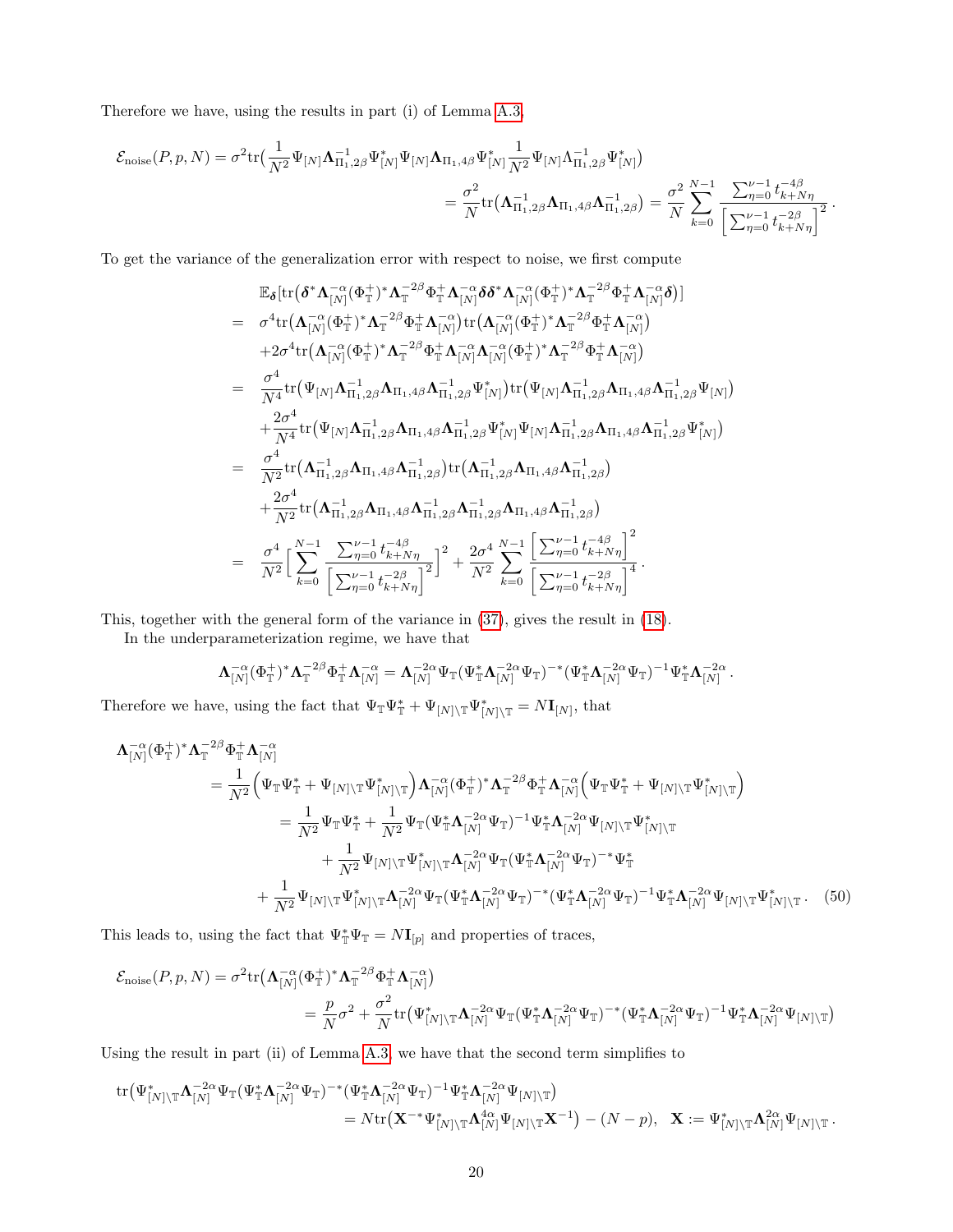Using this result and the singular value decomposition

$$
\Sigma_{[N]}^{\alpha} \Psi_{[N] \setminus \mathbb{T}} = \mathbf{U} \mathrm{diag}([\Sigma_{00}, \cdots, \Sigma_{(N-p-1)(N-p-1)}]) \mathbf{V}^*
$$

introduced in Theorem [3.1,](#page-3-3) we have

$$
\mathcal{E}_{\text{noise}}(P, p, N) = \frac{p}{N}\sigma^2 - \frac{N-p}{N}\sigma^2 + \sigma^2 \text{tr}(\mathbf{\Sigma}^{-1}\mathbf{U}^*\mathbf{\Lambda}_{[N]}^{2\alpha}\mathbf{U}\mathbf{\Sigma}^{-1}) = \sigma^2 \Big(\frac{2p-N}{N} + \sum_{j=0}^{N-p-1} \frac{\tilde{e}_{jj}^{(N)}}{\Sigma_{jj}^2}\Big).
$$

Following the same procedure as in the overparameterization regime, the variance of the generalization error with respect to noise in this case is

$$
\begin{aligned} \mathbb{E}_{\pmb\delta}[\mathrm{tr}\big( \pmb\delta^*\pmb\Lambda_{[N]}^{-\alpha}(\Phi_{\mathbb{T}}^+)^*\pmb\Lambda_{\mathbb{T}}^{-2\beta}\Phi_{\mathbb{T}}^+\pmb\Lambda_{[N]}^{-\alpha}\pmb\delta\pmb\delta^*\pmb\Lambda_{[N]}^{-\alpha}(\Phi_{\mathbb{T}}^+)^*\pmb\Lambda_{\mathbb{T}}^{-2\beta}\Phi_{\mathbb{T}}^+\pmb\Lambda_{[N]}^{-\alpha}\pmb\delta\big)] \\ &\quad = \sigma^4\mathrm{tr}\big(\pmb\Lambda_{[N]}^{-\alpha}(\Phi_{\mathbb{T}}^+)^*\pmb\Lambda_{\mathbb{T}}^{-2\beta}\Phi_{\mathbb{T}}^+\pmb\Lambda_{[N]}^{-\alpha}\big)\mathrm{tr}\big(\pmb\Lambda_{[N]}^{-\alpha}(\Phi_{\mathbb{T}}^+)^*\pmb\Lambda_{\mathbb{T}}^{-2\beta}\Phi_{\mathbb{T}}^+\pmb\Lambda_{[N]}^{-\alpha}\big) \\ &\quad + 2\sigma^4\mathrm{tr}\big(\pmb\Lambda_{[N]}^{-\alpha}(\Phi_{\mathbb{T}}^+)^*\pmb\Lambda_{\mathbb{T}}^{-2\beta}\Phi_{\mathbb{T}}^+\pmb\Lambda_{[N]}^{-\alpha}\pmb\Lambda_{[N]}^{-\alpha}(\Phi_{\mathbb{T}}^+)^*\pmb\Lambda_{\mathbb{T}}^{-2\beta}\Phi_{\mathbb{T}}^+\pmb\Lambda_{[N]}^{-2\beta}\Phi_{\mathbb{T}}^+\pmb\Lambda_{[N]}^{-\alpha}\big) \end{aligned}
$$

The first term on the right hand side is simply  $(\mathcal{E}_{\text{noise}}(P, p, N))^2$ . To evaluate the second term, we use the formula [\(50\)](#page-19-0). It is straightforward to obtain, after some algebra, that

tr
$$
tr(\mathbf{\Lambda}_{[N]}^{-\alpha}(\Phi_{\mathbb{T}}^{+})^{*}\mathbf{\Lambda}_{\mathbb{T}}^{-2\beta}\Phi_{\mathbb{T}}^{+}\mathbf{\Lambda}_{[N]}^{-\alpha}(\Phi_{\mathbb{T}}^{+})^{*}\mathbf{\Lambda}_{\mathbb{T}}^{-2\beta}\Phi_{\mathbb{T}}^{+}\mathbf{\Lambda}_{[N]}^{-\alpha})
$$
\n
$$
= \frac{1}{N^{3}} tr(\Psi_{\mathbb{T}}\Psi_{\mathbb{T}}^{*}) + \frac{2}{N^{2}} tr(\Psi_{[N]\backslash\mathbb{T}}^{*}\mathbf{\Lambda}_{[N]}^{-2\alpha}\Psi_{\mathbb{T}}(\Psi_{\mathbb{T}}^{*}\mathbf{\Lambda}_{[N]}^{-2\alpha}\Psi_{\mathbb{T}})^{-*}(\Psi_{\mathbb{T}}^{*}\mathbf{\Lambda}_{[N]}^{-2\alpha}\Psi_{\mathbb{T}})^{-1}\Psi_{\mathbb{T}}^{*}\mathbf{\Lambda}_{[N]}^{-2\alpha}\Psi_{[N]\backslash\mathbb{T}})
$$
\n
$$
+ \frac{1}{N^{2}} tr([\Psi_{[N]\backslash\mathbb{T}}^{*}\mathbf{\Lambda}_{[N]}^{-2\alpha}\Psi_{\mathbb{T}}(\Psi_{\mathbb{T}}^{*}\mathbf{\Lambda}_{[N]}^{-2\alpha}\Psi_{\mathbb{T}})^{-*}(\Psi_{\mathbb{T}}^{*}\mathbf{\Lambda}_{[N]}^{-2\alpha}\Psi_{\mathbb{T}})^{-1}\Psi_{\mathbb{T}}^{*}\mathbf{\Lambda}_{[N]}^{-2\alpha}\Psi_{[N]\backslash\mathbb{T}}^{2})
$$
\n
$$
= \frac{p}{N^{2}} + \frac{2}{N^{2}} \Big( N tr(\mathbf{X}^{-*}\Psi_{[N]\backslash\mathbb{T}}^{*}\mathbf{\Lambda}_{[N]}^{\alpha}\Psi_{[N]\backslash\mathbb{T}}\mathbf{X}^{-1}) - (N - p) \Big)
$$
\n
$$
+ \frac{1}{N^{2}} \Big( N^{2} tr(\mathbf{X}^{-*}\Psi_{[N]\backslash\mathbb{T}}^{*}\mathbf{\Lambda}_{[N]}^{\alpha}\Psi_{[N]\backslash\mathbb{T}}\mathbf{X}^{-1}\mathbf{X}^{-*}\Psi_{[N]\backslash\mathbb{T}}^{*}\mathbf{\Lambda}_{[N]}^{\alpha}\Psi_{[N]\backslash\mathbb{T}}\mathbf{X}^{-1})
$$
\n
$$
-2 N tr(\mathbf{X}^{-*}\Psi_{[N]\backslash\mathbb{T}}^{*}\mathbf{\Lambda}_{[
$$

This leads to

$$
\mathbb{E}_{\delta}[\text{tr}(\boldsymbol{\delta}^*\boldsymbol{\Lambda}_{[N]}^{-\alpha}(\Phi_{\mathbb{T}}^{+})^*\boldsymbol{\Lambda}_{\mathbb{T}}^{-2\beta}\Phi_{\mathbb{T}}^{+}\boldsymbol{\Lambda}_{[N]}^{-\alpha}\boldsymbol{\delta}\boldsymbol{\delta}^*\boldsymbol{\Lambda}_{[N]}^{-\alpha}(\Phi_{\mathbb{T}}^{+})^*\boldsymbol{\Lambda}_{\mathbb{T}}^{-2\beta}\Phi_{\mathbb{T}}^{+}\boldsymbol{\Lambda}_{[N]}^{-\alpha}\boldsymbol{\delta})]
$$
\n
$$
= \left(\mathcal{E}_{\text{noise}}(P,p,N)\right)^2 + 2\sigma^4 \Big(\frac{2p-N}{N^2} + \text{tr}\big(\boldsymbol{\Sigma}^{-2}\mathbf{U}_{\mathbb{T}}^*\boldsymbol{\Lambda}_{[N]}^{2\alpha}\mathbf{U}_{\mathbb{T}}\boldsymbol{\Sigma}^{-2}\mathbf{U}_{\mathbb{T}}^*\boldsymbol{\Lambda}_{[N]}^{2\alpha}\mathbf{U}_{\mathbb{T}}\big)\Big)
$$
\n
$$
= \left(\mathcal{E}_{\text{noise}}(P,p,N)\right)^2 + 2\sigma^4 \Big(\frac{2p-N}{N^2} + \sum_{i=0}^{N-p-1} \sum_{j=0}^{N-p-1} \frac{\widehat{e}_{ij}^{(N)}\widehat{e}_{ji}^{(N)}}{\sum_{i=0}^{2i} \sum_{j=0}^{2j}}\Big).
$$

Inserting this into the general form of the variance, i.e. [\(37\)](#page-13-8), will lead to [\(19\)](#page-6-4) for the underparameterized regime. The proof is complete.  $\Box$ 

Proof of Theorem [4.2.](#page-6-2) By standard decomposition, we have that

<span id="page-20-0"></span>
$$
\|\widehat{\boldsymbol{\theta}}^{\delta} - \boldsymbol{\theta}\|_{2}^{2} = \|\widehat{\boldsymbol{\theta}}^{\delta} - \widehat{\boldsymbol{\theta}} + \widehat{\boldsymbol{\theta}} - \boldsymbol{\theta}\|_{2}^{2}
$$
\n
$$
= \left\| \begin{pmatrix} \Psi_{\mathbb{T}}^{+} \\ \mathbf{O}_{(P-p)\times N} \end{pmatrix} (\mathbf{y}^{\delta} - \mathbf{y}) + (\mathbf{I}_{[P]} - \begin{pmatrix} \Psi_{\mathbb{T}}^{+} \Psi \\ \mathbf{O}_{(P-p)\times P} \end{pmatrix}) \boldsymbol{\theta} \right\|_{2}^{2}
$$
\n
$$
\leq 2 \|\Psi_{\mathbb{T}}^{+} \boldsymbol{\delta}\|_{2}^{2} + 2 \left\| (\mathbf{I}_{[P]} - \begin{pmatrix} \Psi_{\mathbb{T}}^{+} \Psi \\ \mathbf{O}_{(P-p)\times P} \end{pmatrix}) \boldsymbol{\theta} \right\|_{2}^{2} . \quad (51)
$$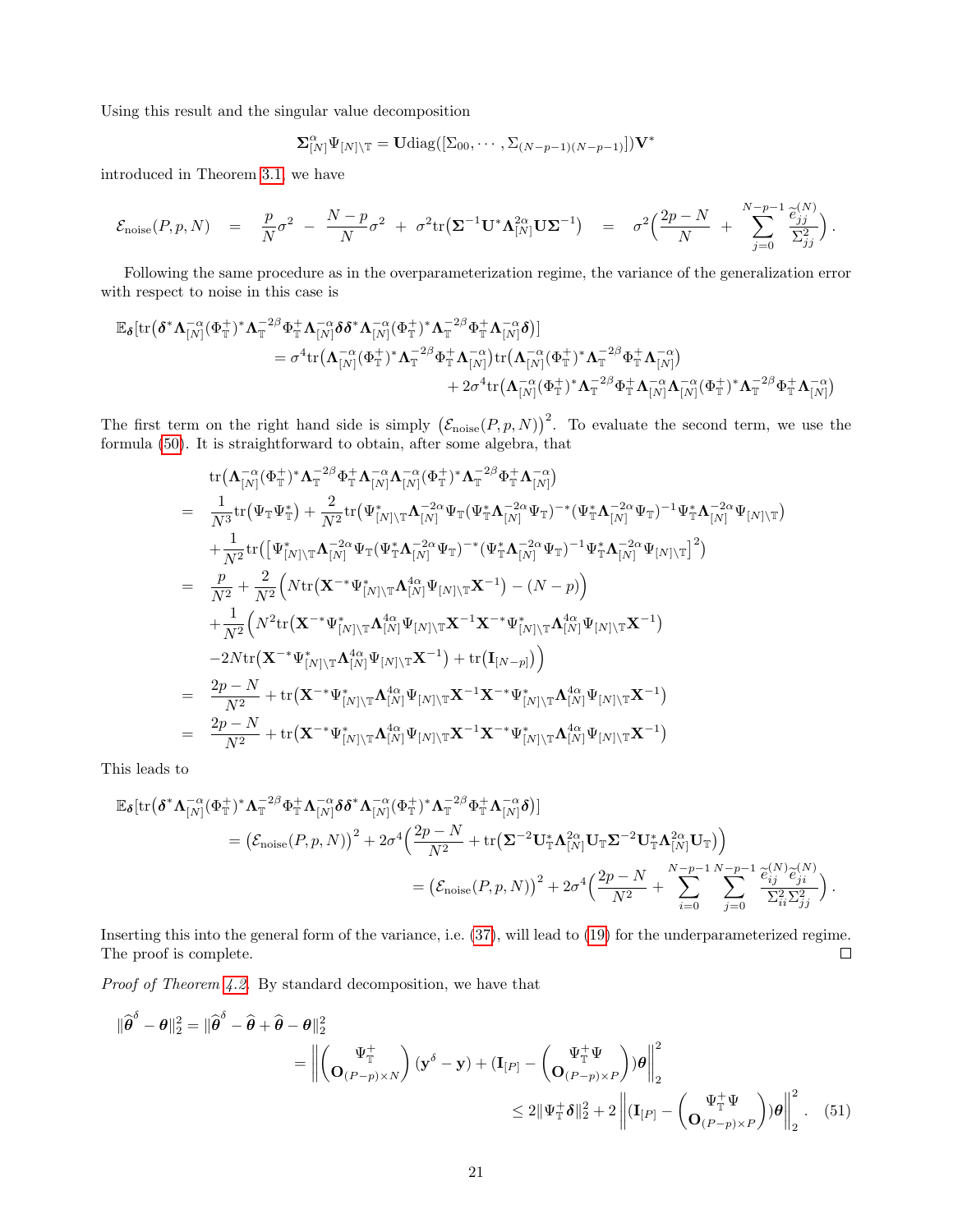From the calculations in the previous sections, it is straightforward to verify that, under the scaling of the parameters assumed in the theorem, we have

$$
\|\Psi^+_\mathbb{T}\|_{2,\mathbf{\Lambda}_{[N]}^{-\alpha}\mapsto2}\sim p^{-\frac{1}{2}-\alpha}\qquad\text{and}\qquad\left\|\mathbf{I}_{[P]}-\left(\mathbf{O}^{\Psi^+_\mathbb{T}\Psi}_{(P-p)\times P}\right)\right\|_{2,\mathbf{\Lambda}_{[P]}^{-\beta}\mapsto2}\sim p^{-\beta}(1-p^{-2\gamma+1})\,,
$$

where  $\|\mathbf{X}\|_{2,\mathbf{\Lambda}_{[N]}^{-\alpha}\mapsto2}$  denote the norm of **X** as an operator from the  $\mathbf{\Lambda}_{[N]}^{-\alpha}$  weighted  $\mathbb{C}^N$  to  $\mathbb{C}^p$ .

This allows us to conclude that, after taking expectation with respect to  $\theta$  and then  $\delta$ ,

$$
\mathbb{E}_{\boldsymbol{\delta},\boldsymbol{\theta}}[\|\widehat{\boldsymbol{\theta}}^{\delta}-\boldsymbol{\theta}\|_2^2] \leq 2\|\Psi^+\|_{2,\boldsymbol{\Lambda}_{[N]}^{-\alpha}\mapsto 2}^2\mathbb{E}_{\boldsymbol{\delta}}[\|\boldsymbol{\Lambda}_{[N]}^{-\alpha}(\mathbf{y}^{\delta}-\mathbf{y})\|_2^2] \\\qquad \qquad + 2\|(\mathbf{I}_{[P]}-\Psi^+\Psi)\|_{2,\boldsymbol{\Lambda}_{[P]}^{-\beta}\mapsto 2}^2\mathbb{E}_{\boldsymbol{\theta}}[\|\boldsymbol{\theta}\|_{2,\boldsymbol{\Lambda}_{[P]}^{-\beta}}^2] \lesssim p^{-2\alpha-1}\mathbb{E}_{\boldsymbol{\delta}}[\|\boldsymbol{\delta}\|_{2,\boldsymbol{\Lambda}_{[N]}^{-\alpha}}^2] + p^{-2\beta}(1-p^{-2\gamma+1})\mathbb{E}_{\boldsymbol{\theta}}[\|\boldsymbol{\theta}\|_{2,\boldsymbol{\Lambda}_{[P]}^{-\beta}}^2].
$$

When  $\alpha > 0$ , the error decrease monotonically with respect to p. When  $\alpha < -1/2$ , the first term increase with  $p$  while the second term descreases with  $p$ . To minimize the right-hand side, we take

$$
p \sim \left(\mathbb{E}_{\boldsymbol{\delta}}\left[\|\boldsymbol{\delta}\|_{2,\boldsymbol{\Lambda}_{[N]}^{-\alpha}}^2\right]^{-1}\mathbb{E}_{\boldsymbol{\theta}}\left[\|\boldsymbol{\theta}\|_{2,\boldsymbol{\Lambda}_{[P]}^{-\beta}}^2\right]\right)^{\frac{1}{2(\beta-\alpha)}}.
$$
\n(52)

 $\Box$ 

 $\Box$ 

This leads to

$$
\mathbb{E}_{\boldsymbol{\theta},\boldsymbol{\delta}}[\|\widehat{\boldsymbol{\theta}}^{\delta}-\boldsymbol{\theta}\|_2^2] \lesssim \mathbb{E}_{\boldsymbol{\theta}}[\|\boldsymbol{\theta}\|_{2,\boldsymbol{\Lambda}_{[P]}}^2]^{\frac{-2\alpha+1}{2(\beta-\alpha)}}\mathbb{E}_{\boldsymbol{\delta}}[\|\boldsymbol{\delta}\|_{2,\boldsymbol{\Lambda}_{[N]}}^2]^{\frac{2\beta+1}{2(\beta-\alpha)}}. \tag{53}
$$

The proof is now complete.

#### <span id="page-21-0"></span>A.4 Proof of Theorem [5.1](#page-7-1)

*Proof of Theorem [5.1.](#page-7-1)* Without loss of generality, we assume that  $\Psi$  is diagonal with diagonal elements  $\Psi_{kk} \sim$  $k^{-\zeta}$ .

Let  $\Psi^+$  be the pseudoinverse of  $\Psi$  that consists of the first p features such that

$$
(\Psi^+)_{qq} \sim \begin{cases} q^{\zeta}, & q \le p \\ 0, & q > p \end{cases}
$$

where  $\zeta$  is the exponent in the SVD of  $\Psi$  assumed in Theorem [5.1.](#page-7-1)

We can then check that the operators  $\mathbf{I} - \Psi^+ \Psi : \ell^2$  $\Lambda^{-\beta}_{\lbrack P\rbrack} \mapsto \ell^2$  and  $\Psi^+$  :  $\ell^2_\Lambda$  $\Lambda_{N}^{-\alpha} \mapsto \ell^2$  have the following norms respectively

$$
\|\Psi^+\|_{2,\Lambda_{[N]}^{-\alpha}\mapsto 2}\sim p^{\zeta-\alpha}\qquad\text{and}\qquad \|({\bf I}-\Psi^+\Psi)\|_{2,\Lambda_{[P]}^{-\beta}\mapsto 2}\sim p^{-\beta}.
$$

By the error decomposition [\(51\)](#page-20-0), we then conclude, after taking expectation with respect to  $\theta$  and then  $\delta$ , that

$$
\begin{aligned} \mathbb{E}_{\boldsymbol{\delta},\boldsymbol{\theta}}[ \| \widehat{\boldsymbol{\theta}}_{c}^{\delta}-\boldsymbol{\theta} \|_{2}^{2}] \lesssim \| \Psi^{+} \|_{2,\boldsymbol{\Lambda}_{[N]}^{-\alpha} \mapsto 2}^{2} \mathbb{E}_{\boldsymbol{\delta}}[ \| \boldsymbol{\Lambda}_{[N]}^{-\alpha} \boldsymbol{\delta} \|_{2}^{2}] \\ & \qquad \qquad + \| (\mathbf{I}-\Psi^{+}\Psi) \|_{2,\boldsymbol{\Lambda}_{[P]}^{-\beta} \mapsto 2}^{2} \mathbb{E}_{\boldsymbol{\theta}}[ \| \boldsymbol{\theta} \|_{2,\boldsymbol{\Lambda}_{[P]}^{-\beta}}^{2}] \lesssim p^{2(\zeta-\alpha)} \mathbb{E}_{\boldsymbol{\delta}}[ \| \boldsymbol{\delta} \|_{2,\boldsymbol{\Lambda}_{[N]}^{-\alpha}}^{2}] + p^{-2\beta} \mathbb{E}_{\boldsymbol{\theta}}[ \| \boldsymbol{\theta} \|_{2,\boldsymbol{\Lambda}_{[P]}^{-\beta}}^{2}]. \end{aligned}
$$

We can now select

$$
p \sim \left(\mathbb{E}_{\boldsymbol{\delta}}\left[\|\boldsymbol{\delta}\|_{2,\boldsymbol{\Lambda}_{[N]}^{-\alpha}}^2\right]^{-1} \mathbb{E}_{\boldsymbol{\theta}}\left[\|\boldsymbol{\theta}\|_{2,\boldsymbol{\Lambda}_{[P]}^{-\beta}}\right]^2\right)^{\frac{1}{2(\zeta+\beta-\alpha)}}\tag{54}
$$

to minimize the error. This leads to

$$
\mathbb{E}_{\delta,\theta}[\|\widehat{\boldsymbol{\theta}}^{\delta} - \boldsymbol{\theta}\|_2^2] \lesssim \mathbb{E}_{\boldsymbol{\theta}}[\|\boldsymbol{\theta}\|_{2,\Lambda_{[P]}^{-\beta}}^2]^{\frac{\zeta - \alpha}{(\zeta - \alpha + \beta)}} \mathbb{E}_{\delta}[\|\boldsymbol{\delta}\|_{2,\Lambda_{[N]}^{-\alpha}}^2]^{\frac{\beta}{(\gamma + \beta - \alpha)}}. \tag{55}
$$

The proof is now complete.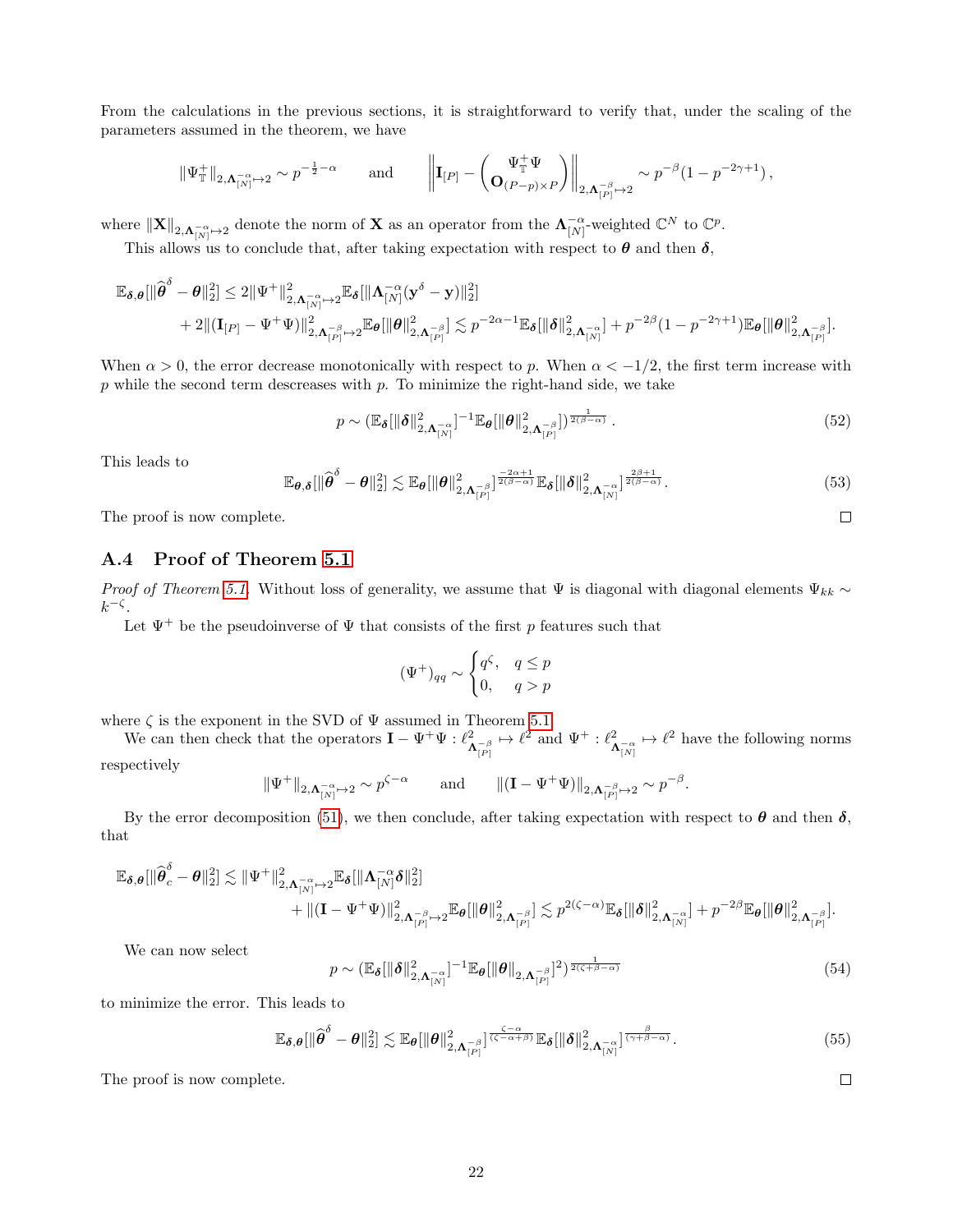# <span id="page-22-0"></span>B On the applicability of Theorem [5.1](#page-7-1)

In order for the result of Theorem [5.1](#page-7-1) to hold, we need the model to be learned to have the smoothing property. In the case of feature regression, this requires that the feature matrices (or sampling matrices) corresponding to those kernels have singular values decaying algebraically. This turns out to be true for many kernel regression models in practical applications. In the case of solving inverse problems, this is extremely common as most inverse problems based on physical models have smoothing operators; see, for instance, [\[16,](#page-9-14) [20\]](#page-10-14) for a more in-depth discussion on this issue.

**General kernel regression.** Let H be a reproducing kernel Hilbert space (RKHS) over X, and  $K: \mathcal{H} \times \mathcal{H} \to \mathbb{R}$ be the corresponding (symmetric and positive semidefinite) reproducing kernel. We are interested in learning a function  $f^*$  from given data  $\{x_j, y_j^{\delta}\}_{j=1}^N$ . The learning process can be formulated as

$$
\min_{f \in \mathcal{H}} \sum_{j=1}^{N} \left( f(x_j) - y_j^{\delta} \right)^2 + \beta \| f \|_{\mathcal{H}}^2.
$$
\n(56)

Let  $\{\varphi_k\}_{k\geq 0}$  be the eigenfunctions of the kernel K such that

$$
\int \mathcal{K}(x,\tilde{x})\varphi_k(\tilde{x})\mu(\tilde{x})d\tilde{x} = \lambda_k \varphi_k(x), \qquad (57)
$$

where  $\mu$  is the probability measure that generates the data. Following Mercer's Theorem [\[36\]](#page-10-15), we have that K admits a representation in terms of its kernel eigenfunctions; that is,  $\mathcal{K}(x,\tilde{x}) = \sum_{k\geq 0} \lambda_k \varphi_k(x) \varphi_k(\tilde{x})$ . Moreover, the solution to the learning problem as well as the target function can be approximated respectively as

$$
f_{\theta}^*(x) = \sum_{k=0}^{P-1} \theta_k \varphi_k(x), \text{ and } f_{\widehat{\theta}_p}(x) = \sum_{k=0}^{P-1} \widehat{\theta}_k \varphi_k(x), \qquad (58)
$$

where to be consistent with the setup in the previous sections, we have used  $P$  and  $p$  to denote the numbers of modes in the target function and the learning solution respectively. We can now define Ψ to be the feature matrix (with components  $(\Psi)_{kj} = \varphi_k(x_j)$ ) so that the kernel regression problem can be recast as the optimization problem

$$
\widehat{\boldsymbol{\theta}}_p^{\delta} = \underset{\boldsymbol{\theta}}{\arg\min} \|\Psi \boldsymbol{\theta}_p - \mathbf{y}^{\delta}\|_2^2 + \beta \|\boldsymbol{\theta}_p\|_2^2. \tag{59}
$$

For a given training data set consisting of N data points, the generalization error for this learning problem can then be written as in the same form as [\(6\)](#page-1-4); that is,

$$
\mathcal{E}_{\alpha,\beta}^{\delta}(P,p,N) = \mathbb{E}_{\theta,\delta}\left[\|f_{\theta}^*(x) - f_{\widehat{\theta}_p}(x)\|_{L^2(X)}^2\right] = \mathbb{E}_{\theta,\delta}\left[\|\widehat{\theta}_p - \theta\|_2^2\right],\tag{60}
$$

using the generalized Parseval's identity (also Mercer's Theorem) in the corresponding reproducing kernel Hilbert space.

Popular kernels [\[36,](#page-10-15) Chapter 4] in applications include the polynomial kernel

$$
K_{Polynomial}(x, \tilde{x}) = (\alpha \langle x, \tilde{x} \rangle + 1)^d,\tag{61}
$$

where  $d$  is the dimension of the underlying space, and the Gaussian RBF (Radial Basis Function) kernel

$$
K_{Gaussian}(x,\tilde{x}) = \exp\left(-\frac{\|x-\tilde{x}\|^2}{2\sigma^2}\right). \tag{62}
$$

For appropriate datasets, such as those normalized ones that live on the unit sphere  $\mathbb{S}^{d-1}$ , there is theoretical as well as numerical evidence to show that the feature matrix  $\Psi$  has eigenvalues decay fast (for instance, algebraically). This means that for such problems, we also have that the low-frequency modes dominate the high-frequency modes in the target function. This means that the weighted optimization framework we analyzed in the previous sections should also apply here. We refer interested readers to [\[36\]](#page-10-15) and references therein for more technical details and summarize the main theoretical results in Appendix [B.](#page-22-0)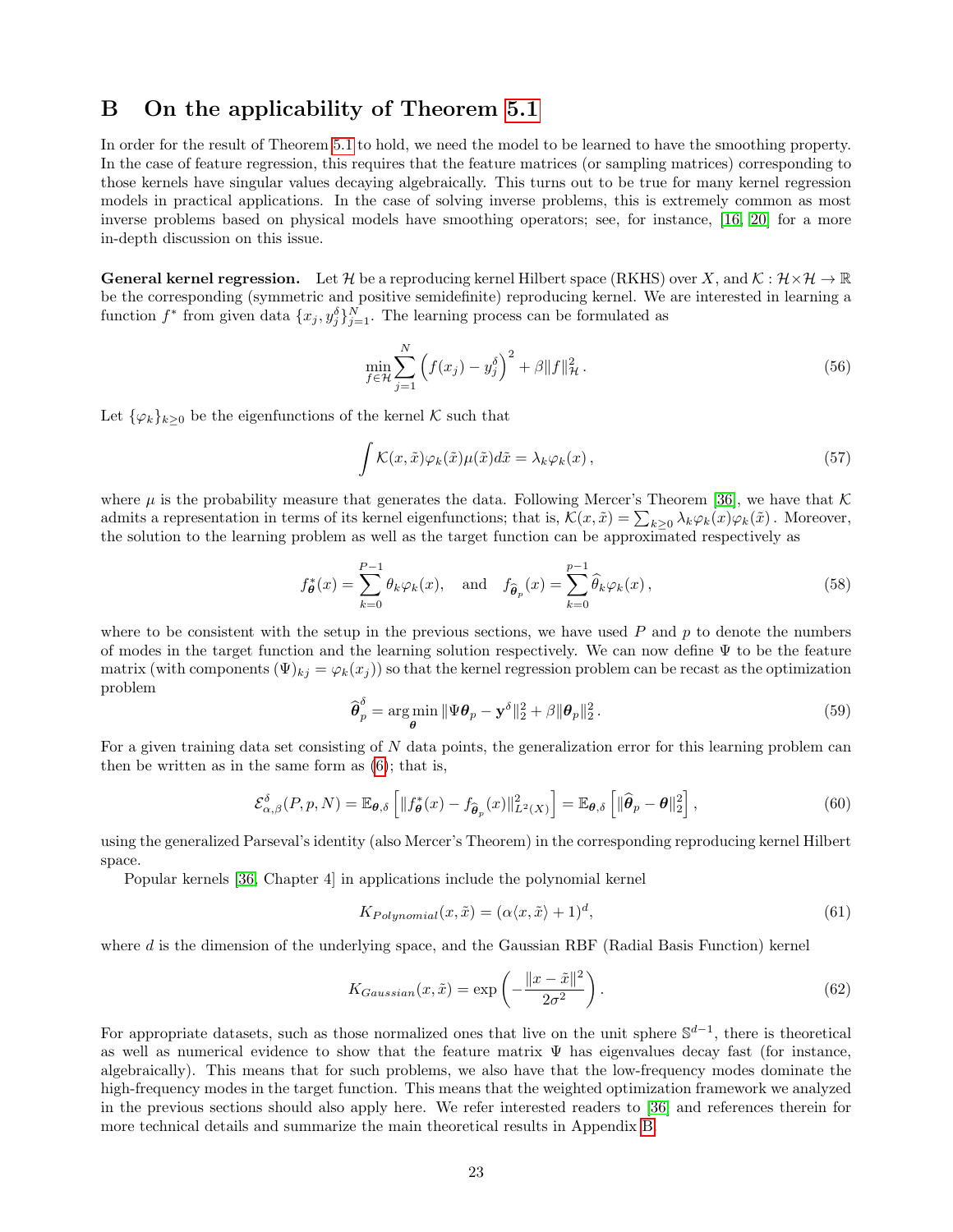Neural tangent kernel. It turns out that a similar technique can be used to understand some aspects of learning with neural networks. It is particularly related to the frequency bias of neural networks that has been extensively studied [\[37,](#page-10-16) [41\]](#page-11-5). It is also closely related to the regularization properties of neural networks [\[30\]](#page-10-17). To make the connection, we consider the training of a simple two-layer neural network following the work of [\[43\]](#page-11-6) and [\[37\]](#page-10-16). We refer interested readers to [\[11\]](#page-9-15) where kernel formulation of the initialization of deep neural nets was first introduced. In their setting, the neural network is a concentration of a computation skeleton, and the initialization of the neural network is done by sampling a Gaussian random variable.

We denote by f a two-layer neural network that takes input vector  $\mathbf{x} \in \mathbb{R}^d$  to output a scalar value. We assume that the hidden layer has J neurons. We can then write the network, with activation function  $\sigma$ , as

$$
f(\mathbf{x}; \Theta, \boldsymbol{\alpha}) = \frac{1}{\sqrt{M}} \sum_{m=1}^{M} \alpha_m \sigma(\boldsymbol{\theta}_m^{\mathfrak{T}} \mathbf{x}),
$$
\n(63)

where  $\Theta = [\theta_1, \dots, \theta_M] \in \mathbb{R}^{d \times M}$  and  $\boldsymbol{\alpha} = [\alpha_1, \dots, \alpha_M]^{\mathfrak{T}} \in \mathbb{R}^J$  are respectively the weights of the hidden layer and the output layer of the network. We omit bias in the model only for simplicity.

In the analysis of [\[37,](#page-10-16) [43\]](#page-11-6), it is assumed that the weight of the output layer  $\alpha$  is known and one is therefore only interested in fitting the data to get  $\Theta$ . This training process is done by minimizing the  $L^2$  loss over the data set  $\{\mathbf x_j, y_j\}_{j=1}^N$ :

$$
\Phi(\Theta) = \frac{1}{2} \sum_{j=1}^{N} \left( y_j - f(\mathbf{x}_j; \Theta, \boldsymbol{\alpha}) \right)^2.
$$

When the activation function  $\sigma$  is taken as the ReLU function  $\sigma(x) = \max(x, 0)$ , we can define the matrix, which depends on  $\Theta$ ,

$$
\Psi(\Theta) = \frac{1}{\sqrt{M}} \begin{pmatrix} \alpha_1 \chi_{11} \mathbf{x}_1 & \alpha_2 \chi_{12} \mathbf{x}_1 & \cdots & \alpha_M \chi_{1M} \mathbf{x}_1 \\ \alpha_1 \chi_{21} \mathbf{x}_2 & \alpha_2 \chi_{22} \mathbf{x}_2 & \cdots & \alpha_M \chi_{2M} \mathbf{x}_2 \\ \vdots & \vdots & \ddots & \vdots \\ \alpha_1 \chi_{N1} \mathbf{x}_N & \alpha_2 \chi_{N2} \mathbf{x}_N & \cdots & \alpha_M \chi_{NM} \mathbf{x}_N \end{pmatrix},
$$

where  $\chi_{jm} = 1$  if  $\theta_m^{\mathfrak{T}} \mathbf{x}_j \ge 0$  and  $\chi_{jm} = 0$  if  $\theta_m^{\mathfrak{T}} \mathbf{x}_j < 0$ . The least-squares training loss can then be written as  $\frac{1}{2} \|\Psi(\Theta)\Theta - y\|_2^2$ . A linearization of the least-squares problem around  $\Theta_$ 

$$
\Delta\Theta = \underset{\Delta\Theta}{\arg\min} \|\Psi(\Theta_0)\Delta\Theta - \Delta y\|_2^2,\tag{64}
$$

where  $\Delta y := y - \Psi(\Theta_0)\Theta_0$  is the perturbed data.

Under the assumption that the input data are normalized such that  $\|\mathbf{x}\| = 1$  and the weight  $\alpha_k \sim \mathcal{U}(-1, 1)$  $(1 \leq k \leq M)$ , it was shown in [\[37\]](#page-10-16) that the singular values of the matrix  $\Psi(\Theta_0)$  decays algebraically. In fact, starting from initialization  $\theta_m \sim \mathcal{N}(0, \kappa^2 I)$ , this result holds during the whole training process under some mild assumptions.

We summarize the main result on the Gaussian kernel and the linear kernel in the following theorem.

**Theorem B.1** (Theorem 2 and Theorem 3 of [\[31\]](#page-10-18)). Let  $X = \mathbb{S}^{d-1}$ ,  $d \in \mathbb{N}$  and  $d \geq 2$ . Let  $\mu$  be the uniform probability distribution on  $\mathbb{S}^{d-1}$ . Then eigenvalues and eigenfunctions for the Gaussian kernel are respectively

$$
\lambda_k = e^{-2/\sigma^2} \sigma^{d-2} I_{k+n/2-1} \left(\frac{2}{\sigma^2}\right) \Gamma\left(\frac{n}{2}\right) \tag{65}
$$

for all  $k \geq 0$ , where I denotes the odified Bessel function of the first kind. Each  $\lambda_k$  occurs with multiplicity  $N(n,k)$  with the corresponding eigenfunctions being spherical harmonics of order k on  $\mathbb{S}^{d-1}$ . The  $\lambda_k$ 's are decreasing if  $\sigma \geq \sqrt{2/d}$  for the Gaussian kernel [\[36\]](#page-10-15). Furthermore,  $\lambda_k$  forms a descreasing sequence and

$$
\left(\frac{2e}{\sigma^2}\right)^k \frac{A_1}{(2k+n-2)^{k+\frac{n-1}{2}}} < \lambda_k \left(\frac{2e}{\sigma^2}\right)^k \frac{A_2}{(2k+n-2)^{k+\frac{n-1}{2}}}
$$

The nonzero eigenvalues are

$$
\lambda_k = 2^{d+n-2} \frac{d!}{(d-k)!} \frac{\Gamma(d + \frac{n-1}{2}) \Gamma(\frac{n}{2})}{\sqrt{\pi} \Gamma(d+k+n-1)}
$$
(66)